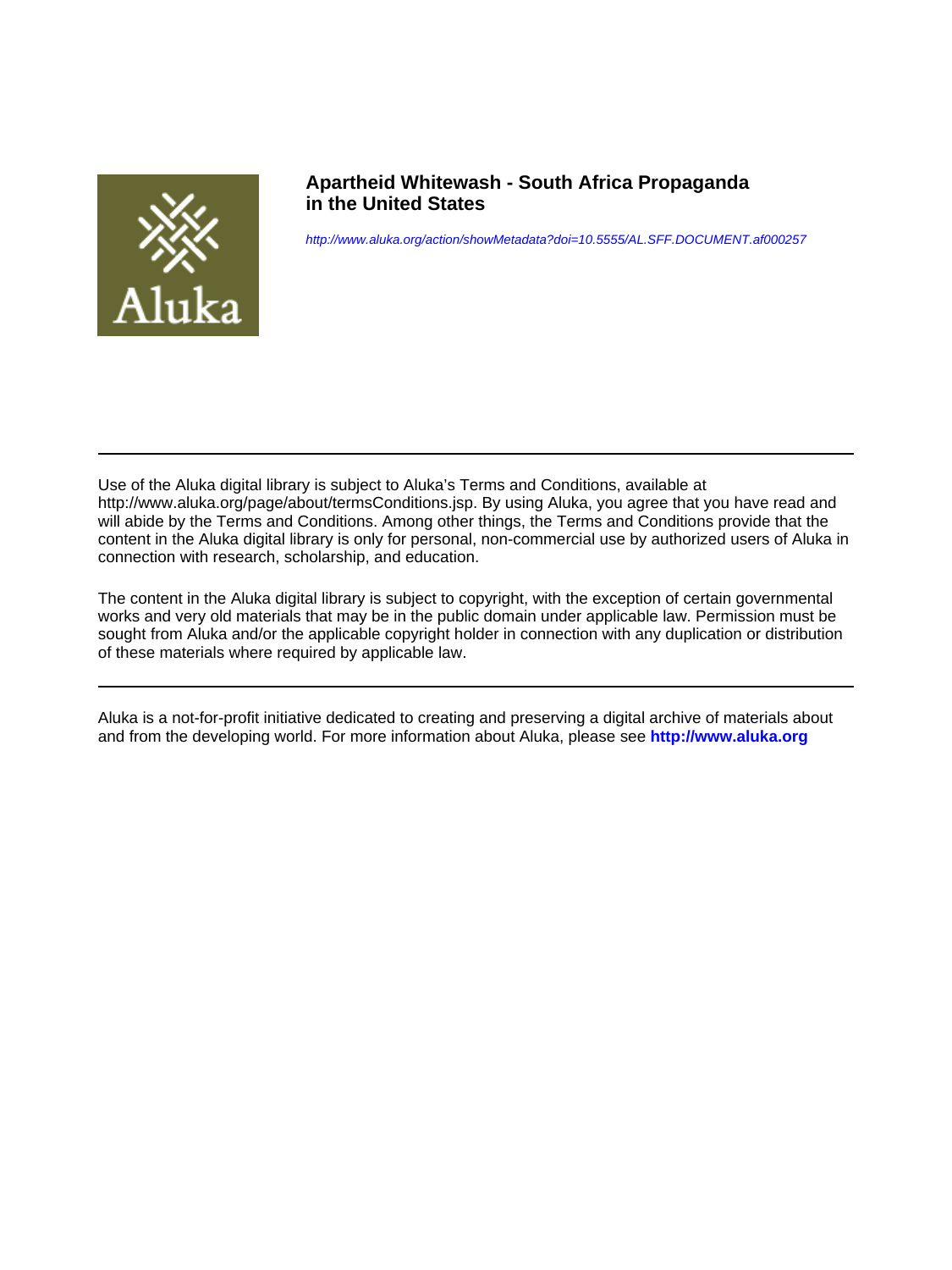# **Apartheid Whitewash - South Africa Propaganda in the United States**

| Alternative title              | Apartheid Whitewash - South Africa Propaganda in the<br><b>United States</b>                                                                                                                                                                                                |
|--------------------------------|-----------------------------------------------------------------------------------------------------------------------------------------------------------------------------------------------------------------------------------------------------------------------------|
| Author/Creator                 | Leonard, Richard                                                                                                                                                                                                                                                            |
| Contributor                    | Davis, Jennifer                                                                                                                                                                                                                                                             |
| Publisher                      | Africa Fund                                                                                                                                                                                                                                                                 |
| Date                           | 1989                                                                                                                                                                                                                                                                        |
| Resource type                  | Pamphlets                                                                                                                                                                                                                                                                   |
| Language                       | English                                                                                                                                                                                                                                                                     |
| Subject                        |                                                                                                                                                                                                                                                                             |
| Coverage (spatial)             | South Africa, United States                                                                                                                                                                                                                                                 |
| Coverage (temporal)            | 1975 - 1989                                                                                                                                                                                                                                                                 |
| Source                         | <b>Africa Action Archive</b>                                                                                                                                                                                                                                                |
| <b>Rights</b>                  | By kind permission of Africa Action, incorporating the<br>American Committee on Africa, The Africa Fund, and the<br>Africa Policy Information Center.                                                                                                                       |
| Description                    | Propaganda and Media Control. Covert Propaganda<br>Programs. South African Propaganda in the United States.<br>Agents for the South African Government. Agents for Unita<br>and Renamo. Corporations and the Campaign Against<br>Sanctions. Religious Right. Jack Abramoff. |
| Format extent<br>(length/size) | 66 page(s)                                                                                                                                                                                                                                                                  |

<http://www.aluka.org/action/showMetadata?doi=10.5555/AL.SFF.DOCUMENT.af000257>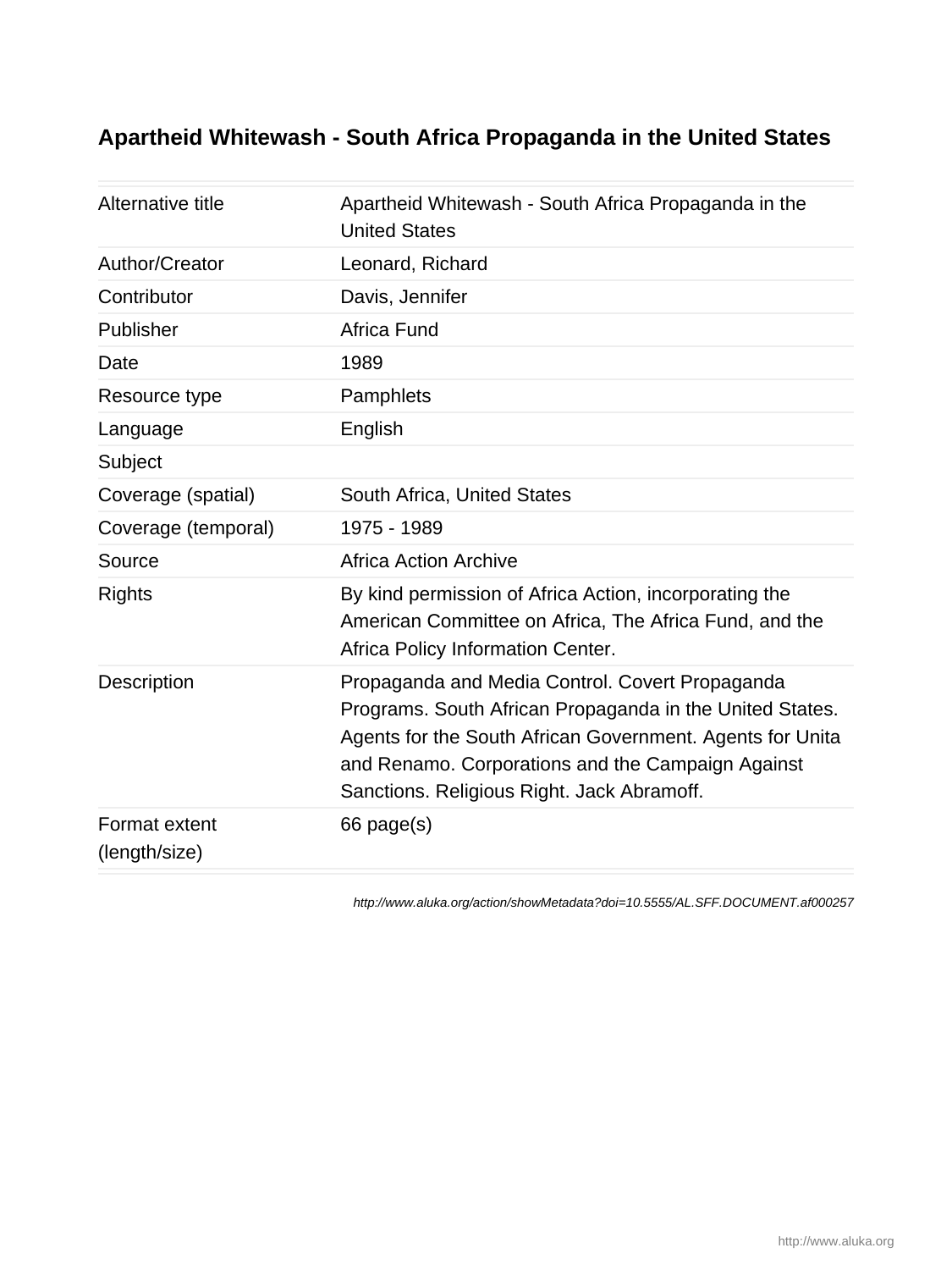SOUTH AFRI(,A

SOUTH AFRI(,A IN THE UNITED STATES RICHARD LEONARD 4' V I >11 'I I. (  $\Omega$  $\sim$ ~:  $\sim$  \*1\*1~ i l~t  $I''$  /  $\sim I \text{ } |I|$  $\sim$  ~~'b" It j '''ill  $I~\sim$  Jr IV"I I I ft4  $i \sim \& ' \sim \& ' \sim$  $Ii//iI~$ --

APARTHEID WHITEWASH SOUTH AFRICA PROPAGANDA IN THE UNITED STATES BY RICHARD LEONARD '4,

Acknowledgments

This report was originally prepared in December 1988 for the United Nations Center Against Apartheid. The author would like to thank The Africa Fund and the Committee to Protect Journalists for their assistance with the research for this report.

Contents Preface ............................................... 1 Introduction ..................... Propaganda and Media Control .......... Covert Propaganda Programs ............ South African Propaganda Claims .........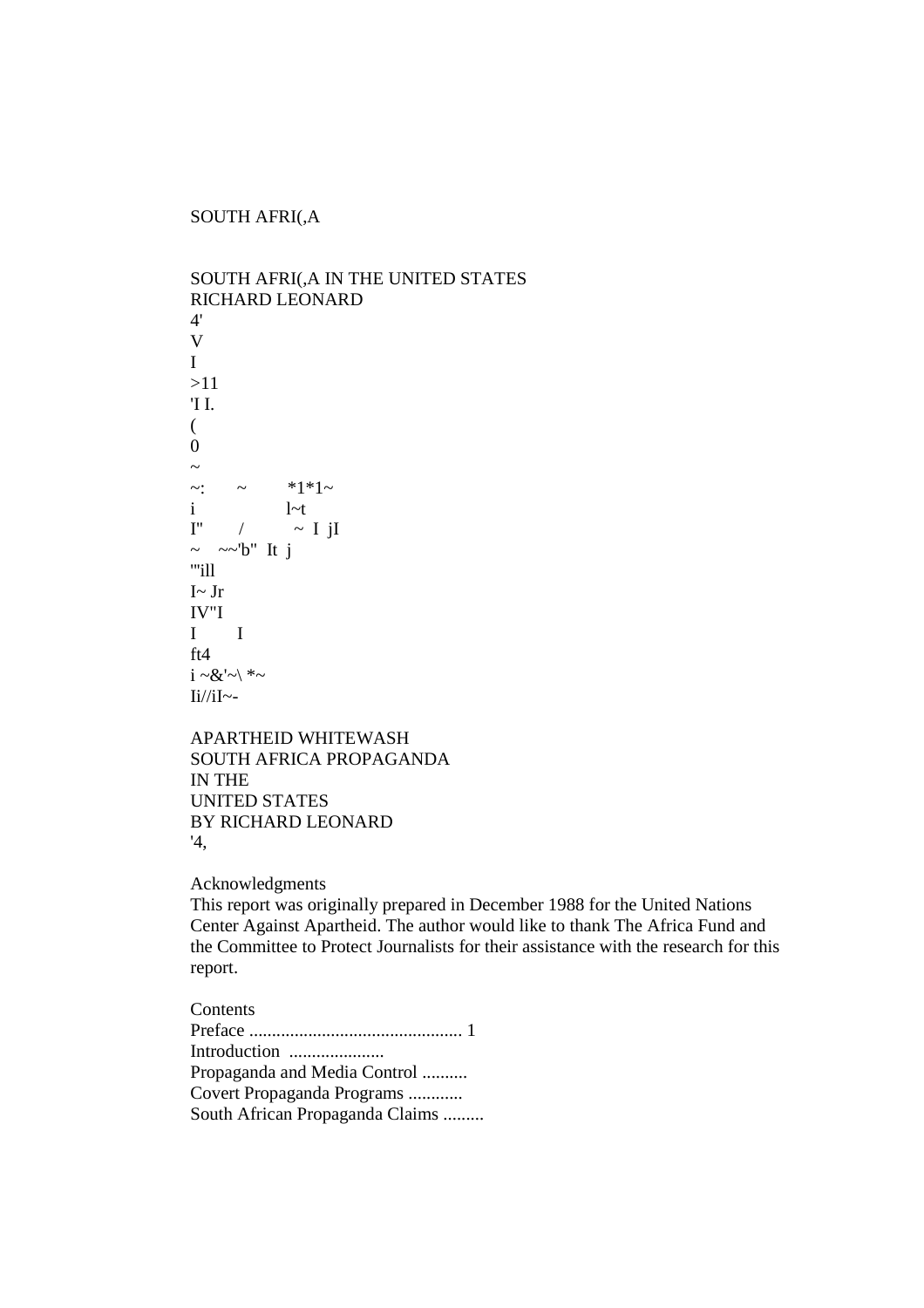. . . . . . . . . . . . . . . . . 3 . . . . . . . . . . . . . . . . . 4 . . . . . . . . . . . . . . . . . 5 1. South African Propaganda in the United States .................... 9 Diplomatic offices ...... ................................. 9 Agents for the South African Government ........................ 10 Agents for Unita and Renamo ..... .......................... 13 South African Business Lobbies ............................. 14 U.S. Corporations and the Campaign Against Sanctions ............... 17 The Religious Right ..................................... 21 Tourism Promotion ...... ................................ 25 Culture, Entertainment, and Sports ............................ 27 Educational Materials .................................... 31 2. The Impact of South African Censorship and Media ............... 33 Media Restrictions ...... ................................ 33 The Impact of Restrictions on U.S. Reporting from South Africa ........ .35 Response of the U.S. Media ..... ........................... 37 Documentaries on the Dentention and Torture of Children ............. 38 Censorship of the Mandela 70th Birthday Tribute ................... 40 Racism in the U.S. Media .................................. 41 Alternate Television Coverage: "South Africa Now".. . ............. 42 "Inside South Africa" - Government-Supplied "News".. . ........... 42 Congressional Hearings on Media Restrictions in South Africa .......... 42 Studies of the Impact of South African Media Control in the U.S ........ .44 Appendices South African Diplomatic and Tourism Offices .................... 49 Registered Agents in the U.S. for South African Interests .............. 51 South African Media Restrictions: October 1985 - June 1988 ........... 59 Notes ....... ......................................... 63

# Preface

During the past decade South Africa has become an important foreign policy focus for the United States and a significant issue for many Americans. But many Americans are not aware that the South African government has long mounted major propaganda programs in the U.S. aimed at influencing government policies and public opinion.

This study by Richard Leonard is particularly timely because a new South African president, F.W. de Klerk, elected by the white minority, 14 percent of the population, is promising to end apartheid. De Klerk has taken some significant steps, but the time has long passed for first steps and the structural basis for white minority rule is still in place. This study decodes the meaning of these new claims.

Under the pressure of black protest and partial economic sanctions the apartheid regime has made some changes. Some apartheid laws have been scrapped. ANC leader Walter Sisulu and other political prisoners have been released. Peaceful protest marches have taken place without police interference. Members of the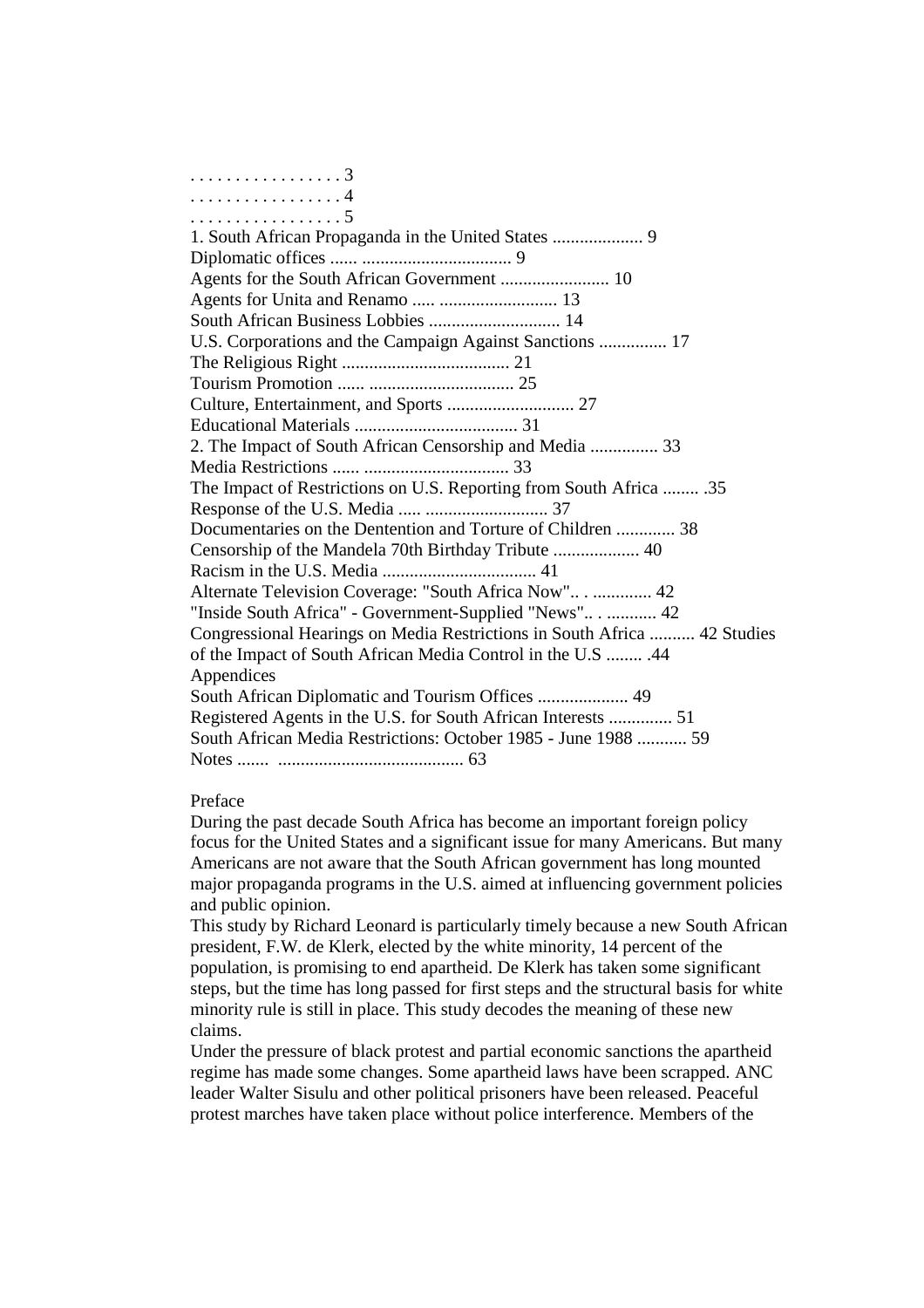ruling National Party, the creators of apartheid, have met with African National Congress leaders and hint that negotiations may be possible.

But despite these steps and the new, moderate image projected by the government, the basic structures of apartheid remain. The white minority controls the government and 87 percent of South Africa's territory is still allocated for whites.

Protests, divestment, and other economic sanctions from the U.S. have helped push the South African government towards change. The regime wants to loosen these pressures and control the pace and direction of change. Its propaganda campaigns and media restrictions continue to be a main weapon in South Africa's arsenal.

This comprehensive study reveals the dimensions of these multi-million dollar programs and how the apartheid government seeks to spread its message to Washington policymakers, to children in our schools, and to television and movie audiences. South Africa's propaganda campaigns use a wide range of methods, from highly-paid lobbyists, to slick movies and magazines, to covert operations. The second chapter describes the other key element of South Africa's campaign to influence policy and opinion: its system of censorship and media control. Through these restrictions the government seeks to limit and control the information reaching the people of South Africa and the rest of the world.

This is an important study and its findings need to reach the widest possible audience. Greater awareness of South Africa's propaganda campaigns can give Americans a clearer understanding of events in South Africa. This study shows why the South African government's assurances that it is dismantling apartheid cannot be taken at face value and demonstrates the need to strengthen sanctions and other pressures until South Africa is truly free.

-Jennifer Davis Executive Director The Africa Fund December 1989

Introduction

Propaganda and Media Control

In the mid- 1980s, in response to unprecedented levels of domestic protest against apartheid and increasing international pressures for stronger trade sanctions, the government of South Africa intensified its propaganda efforts, especially those aimed at the United States, and imposed censorship restrictions on all news reported from within the country. In 1987-88, \$28 million was allocated to the South African Department of Foreign Affairs for "communications and imagebuilding" programs overseas.' But it is difficult to estimate the total amount being spent on South African propaganda directed at the U.S. because these activities extend beyond the regime's official programs, and include efforts on behalf of its surrogates in Angola and Mozambique and the promotional activities of South African business interests.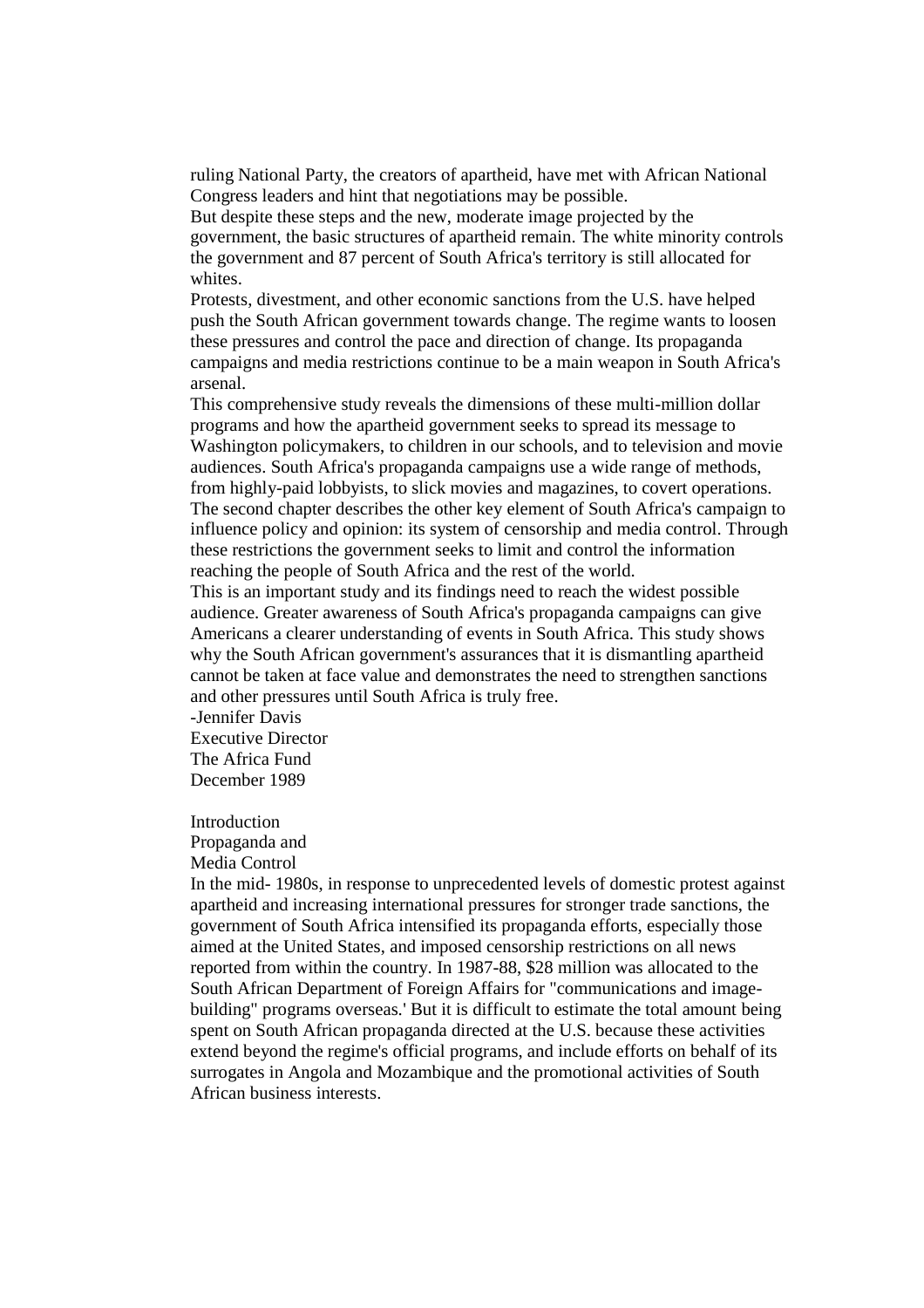Propaganda can be defined as the dissemination and control of information, either accurate or distorted, in order to influence policy and public opinion. South Africa uses a variety of propaganda vehicles in the United States beginning with its large official presence which includes its embassy, consulates, honorary consuls and Tourist Board offices. In addition, during the 1980s, the South African government hired more than 15 lobbying and public relations firms as its agents to promote its policies in the U.S. These agents have provided South African officials with government, business and media contacts and helped to shape and target South African propaganda for maximum impact.

South African business organizations and U.S. corporations with ties to South Africa, while criticizing apartheid and the regime's policies, have continued to support Pretoria by opposing sanctions. And in the mid- 1980s the South African government got dynamic new support in the United States from right-wing religious groups that back its policies and distribute its propaganda materials. Agents for forces backed by South Africa in Angola (Unita) and Mozambique (Renamo) also generated favorable propaganda for Pretoria.

Some lobbyists for South Africa and its surrogates have top-level links with the Bush administration and the Republican party. Lee Atwater, the Republican party chairman, has been associated with Black, Manafort, Stone & Kelly, the main lobbyist

Apartheid Whitewash 3

4 Propaganda and Media Control for Unita, which between 1985 and 1988 received more than \$2 million for this work. The law firm of John Sears, Ronald Reagan's 1980 presidential campaign manager, became a key lobbyist for South Africa in 1981. Stuart Spencer, chief adviser for the vice-presidential campaign of Dan Quayle, served as a lobbyist for South Africa in 1982.

Tourism promotion, culture, sports, and education have also been important areas for South African propaganda, although their usefulness has been diminished by wide support for the cultural and sports boycott. More recently, the apartheid government has successfully attracted U.S. feature film production to South Africa and has secured U.S. distribution of films it has produced.

South Africa's already tight restrictions on news reporting have been greatly extended since 1985, and by reducing U.S. coverage of the crisis there have limited popular support in the U.S. for stronger sanctions and other pressures against apartheid. Thus control of the media has become a central element in the apartheid govermment's overall propaganda program. Although South African media control has led to concern and controversy among U.S. journalists thus far no vigorous response by major U.S. news organizations has emerged. COVERT PROPAGANDA PROGRAMS

In 1978 and 1979 the "Muldergate" scandal in South Africa exposed a large-scale, secret international "propaganda war" being mounted by the South African regime with a budget reported to be \$50 million per year. At least 160 projects were involved, many in the U.S. Although the program as a whole was secret, some of the projects, such as the use of registered agents, were not secret in practice.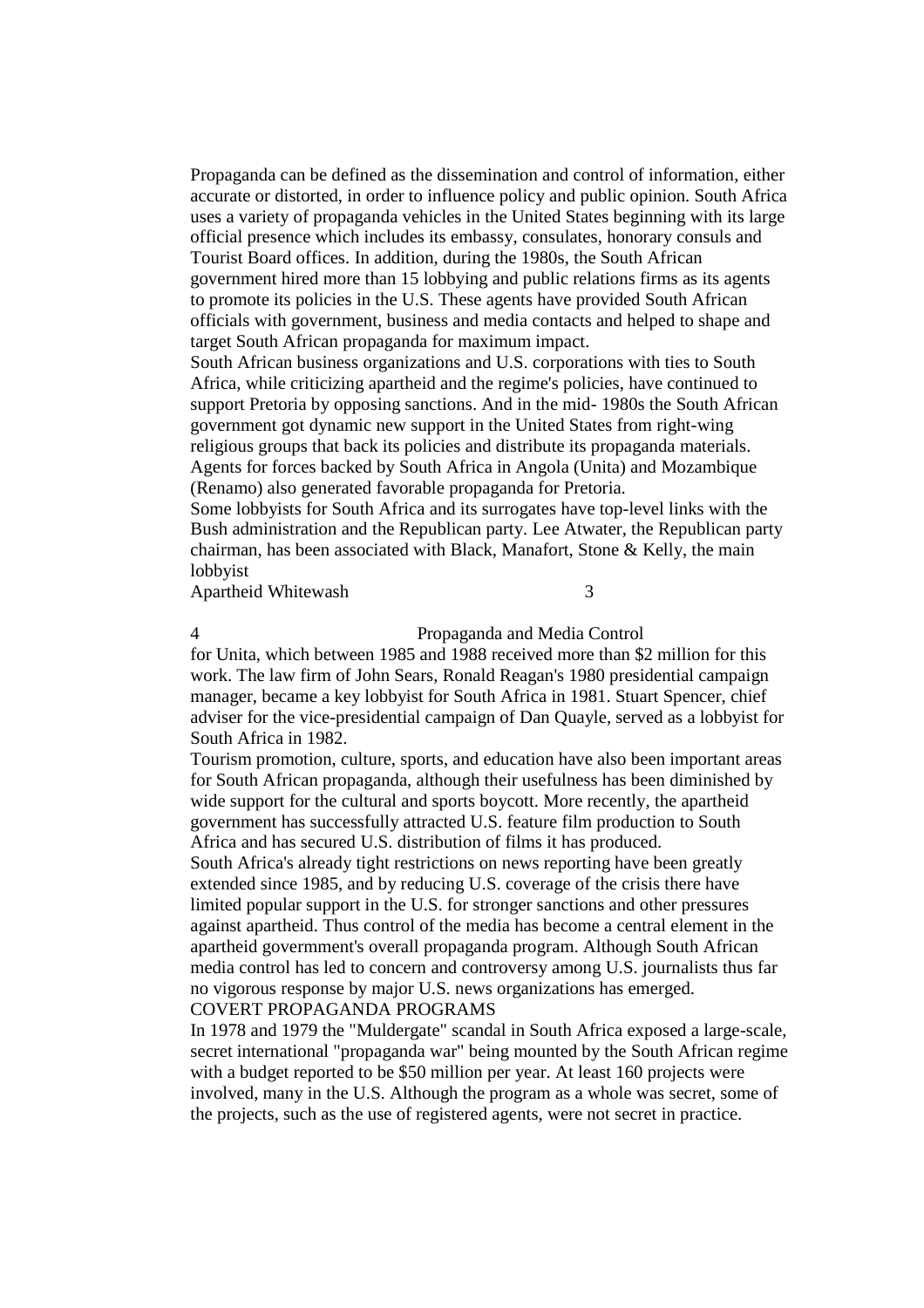Many, however, were covert and involved illegal activities, such as funneling money into elections and buying news organizations. After the secret program was uncovered, South African officials recommended that many of the projects be continued, most in secrecy.

The major collaborator in Pretoria's covert campaign in the U.S. was John McGoff, a conservative publisher from Michigan, who, with \$11.35 million in secret funds from the apartheid regime made an unsuccessful bid for the Washington Star. He then succeeded in buying the Sacramento Union using these funds, and also bought a half interest in United Press International Television News based in London for \$1.35 million. After the secret projects were exposed, McGoff was investigated by the U.S. Justice Department for failure to register as a foreign agent. Despite public reports by the South African government detailing McGoff's role, the case dragged on for years and by the time he was indicted in 1986 the statute of limitations had expired.

Two serious cases of interference in U.S. elections by South Africa were revealed by Eschel Rhoodie, the official who was in charge of the secret propaganda program. In 1976, Rhoodie alleged, nearly \$200,000 in secret funds was channeled through Sydney Baron Associates of New York, a prominent public relations finn, then registered as agents for the South African regime, to help defeat California Senator John Tunney's reelection bid. In a 1978 election, another \$250,000 was channeled through Baron Associates to help defeat Senator Dick Clark of Iowa. The Reagan Justice Department probed these allegations, but filed no charges. Rhoodie also claimed that through Baron Associates, \$110,000 was paid in 1977 to several U.S. labor leaders to ensure their opposition to an international trade union blockade of South African shipping. These cases indicate a serious lack of concern and interest on the part of U.S. officials (in both the Carter and Reagan administrations) in investigating, exposing, and prosecuting aggressive and illegal propaganda operations by the apartheid government

Apartheid Whitewash 5

aimed at subverting U.S. institutions. This failure can only have been viewed by Pretoria as an invitation to continue to mount such operations. It is probable that in addition to its public propaganda activities South Africa has continued its covert propaganda operations in the United States. The widely distributed television film Shaka Zulu, for example, was produced by the South African Broadcasting Corporation, but this was not revealed by its U.S. distributors. Similarly, the sources of funding for the film Red Scorpion, shot in Namibia in 1988 by U.S. producers with the aid of the South African military, remained undisclosed when the film opened in the United States in early 1989. The increase in strident, pro-South African government groups on the religious right lobbying intensively against sanctions suggests that some might have received, but not reported, backing from the regime. Also, as the allegations about Baron Associates indicate, even when agents are registered with the Justice Department, they may not fully report funding from and activities on behalf of Pretoria.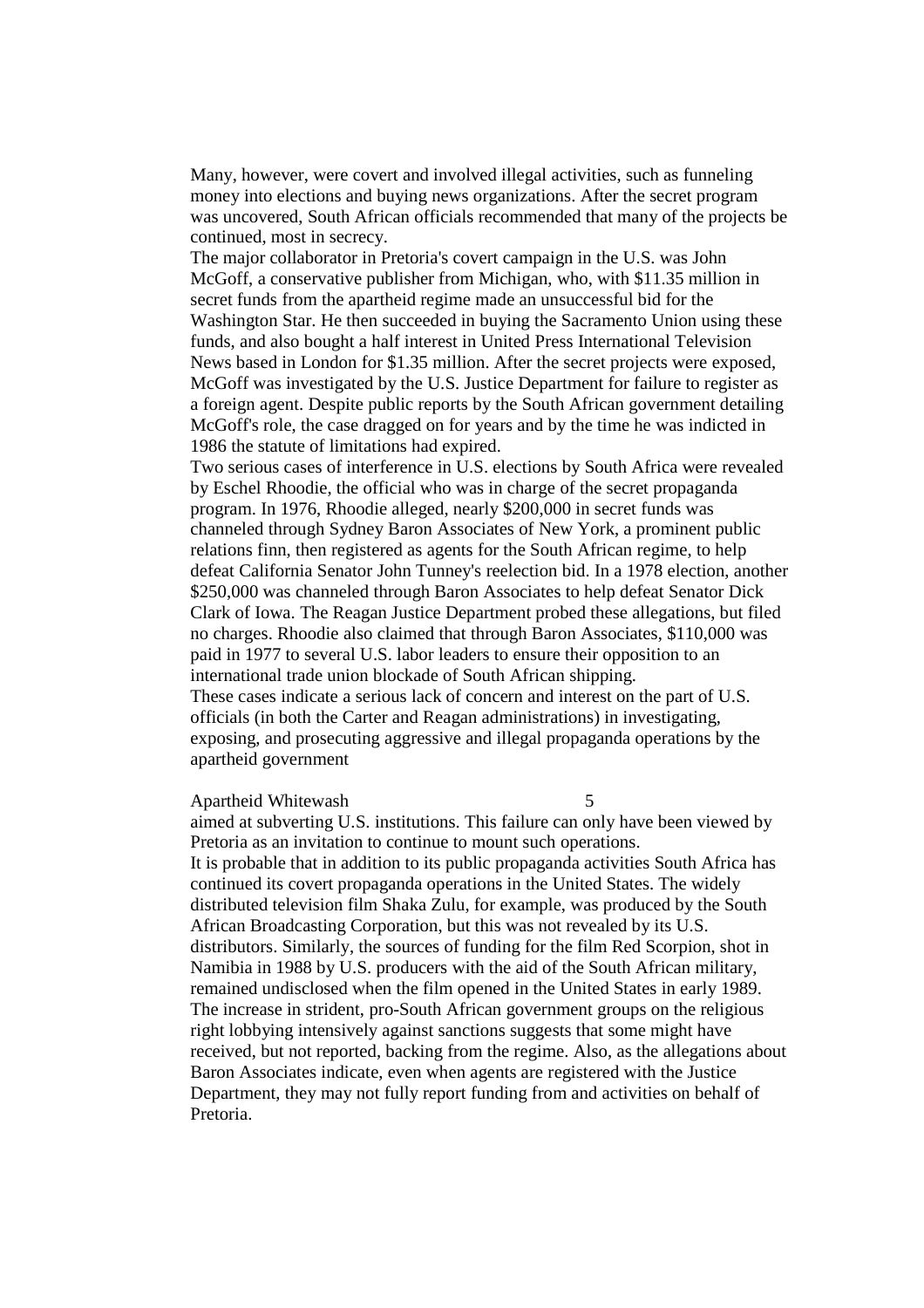#### SOUTH AFRICAN PROPAGANDA CLAIMS

The South African regime use a number of propaganda claims to promote its policies. Some examples are provided below.

Claim: Apartheid is being dismantled. Many apartheid measures have been eliminated, for example: the pass laws have been scrapped, job reservation by race has ended, and black trade unions have been legalized and may carry out strikes.

The fundamental structures of apartheid remain in place, and Pretoria's new political initiatives continue to be based on racial divisions. The black majority, 86 percent of South Africa's population of 33 million, is excluded from effective political power. The white minority, 14 percent of the population, holds 87 percent of the country's territory and a monopoly on political power. The Group Areas Act maintains residential segregation. Public education, health and other government services remain segregated. The regime continues to promote the ten fragmented "homelands," where more than half of the African population lives in 13 percent of the country's territory. And by setting up local black authorities with limited powers over their segregated areas, the whiteminority government reinforces apartheid divisions by race under the name of "powersharing." Claim: The South African government says it is willing to negotiate with black leaders who renounce violence, or seek peaceful solutions, including the African National Congress. Imprisoned ANC leader Nelson Mandela has been offered release from prison on these terms.

Despite these claims, for many years the South African government has refused to negotiate with non-violent organizations in South Africa opposing apartheid, and instead has outlawed them and maintained apartheid by violence and repression. The ANC turned to armed resistance only after it was outlawed in 1960 after decades of non-violent opposition to racial oppression.

More than 2,000 people were killed in protests against apartheid that began in 1984. An estimated 30,000 people have been detained without trial at various times under the state of emergency in force since 1986, including thousands of children. Detained children, as well as adults, are victims of widespread torture and ill-treatment.3

In 1986 the government rejected a proposal by the Commonwealth's Group of Eminent Persons that all parties suspend violence in order to start negotiations. The

#### Propaganda and Media Control

government continued to demand that the ANC renounce armed force while the armed forces and police would operate unchecked.

In February 1988, rather than moving toward negotiations the government shut down 17 anti-apartheid organizations, including the United Democratic Front, the nation-wide coalition mobilizing peaceful opposition to apartheid and supporting the ANC.

Some government officials have suggested that there could be negotiations if the ANC agrees to suspend armed resistance. But by the end of 1989 it has made no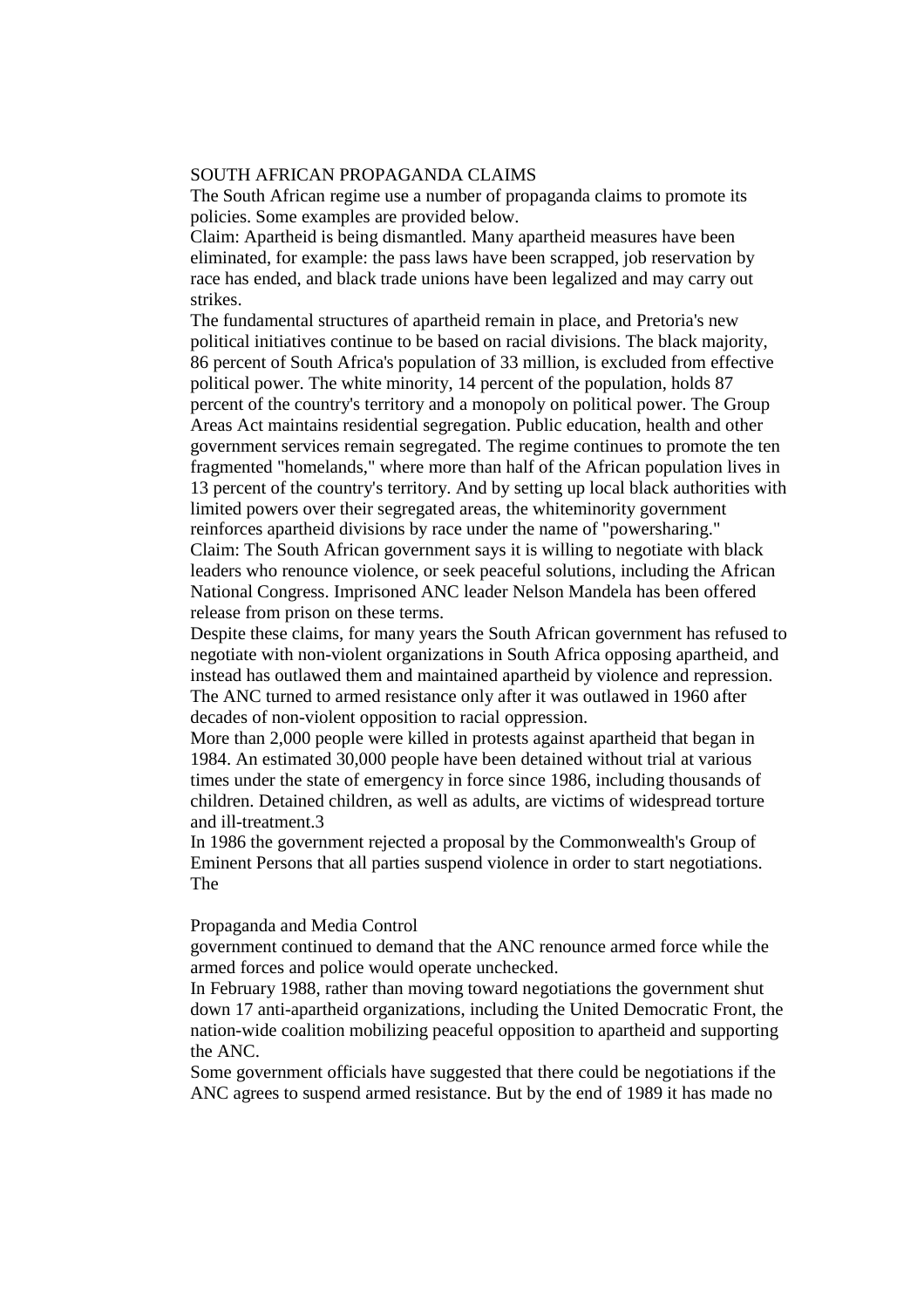definite proposals, nor lifted the bans imposed on peaceful anti-apartheid organizations.

In October 1989, faced with international pressures for stronger sanctions, the government released seven compatriots of Nelson Mandela from prison without conditions. Mandela has continued to turn down the regime's conditional offer of release, refusing to forswear the ANC's right of armed resistance while the regime that created apartheid continues to maintain it through violence.

Claim: The ANC is a terrorist organization dominated by communists, and supplied and controlled by the Soviets.

For years the South African Government depicted the ANC in this light. Now, even members of the National Party have acknowledged the ANC as a leading nationalist organization and have met with ANC leaders. The ANC is a broadbased nationalist organization whose ranks include communists. Its goal, embodied in the Freedom Charter, is majority rule in democratic, nonracial, unified South Africa. Polls have shown ANC leaders to be the most popular political figures in South Africa, with support from all sectors of the black population and among some whites and if free elections were held, Nelson Mandela would be elected president. Such support indicates that the ANC's decision to resist the violence of apartheid with armed force is seen by South Africans as legitimate, not as a policy imposed from outside. The ANC has received international support from many countries and organizations. Claim: The South African government says it is dismantling apartheid and is committed to promoting new democratic constitutional structures. The leading organizations opposing apartheid inside South Africa are demanding one person, one vote on a common voter's roll in a united, nonracial South Africa. The South African government has repeatedly refused to accept this formulation. In outlining the political framework it envisages, the government removes the language of apartheid from its vocabulary but continues to maintain apartheid's principles. The united South Africa with one citizenship and universal franchise it proposes by the regime would be based on racial "communities" and "population groups" divided along apartheid lines. The new united South Africa would still include 10 "homelands." The democratic structures would operate within racially based "communities," not in communities and institutions set up without reference to race. National participation and power-sharing would also be based on representation by race, in an arrangement like that in which Indians and Coloureds have separate parliaments, with whites retaining control over national decision-making. Thus, despite the new language, the racially based framework of apartheid and white domination would remain.

Behind the rhetoric about new democratic structures lies the reality of the continuing state of emergency and the strong influence of the national security apparatus in running the government, with military officials playing the central roles.

Apartheid Whitewash 7

Claim: Black South Africans are better off, with higher standards of living, education, and health, than people in other African countries.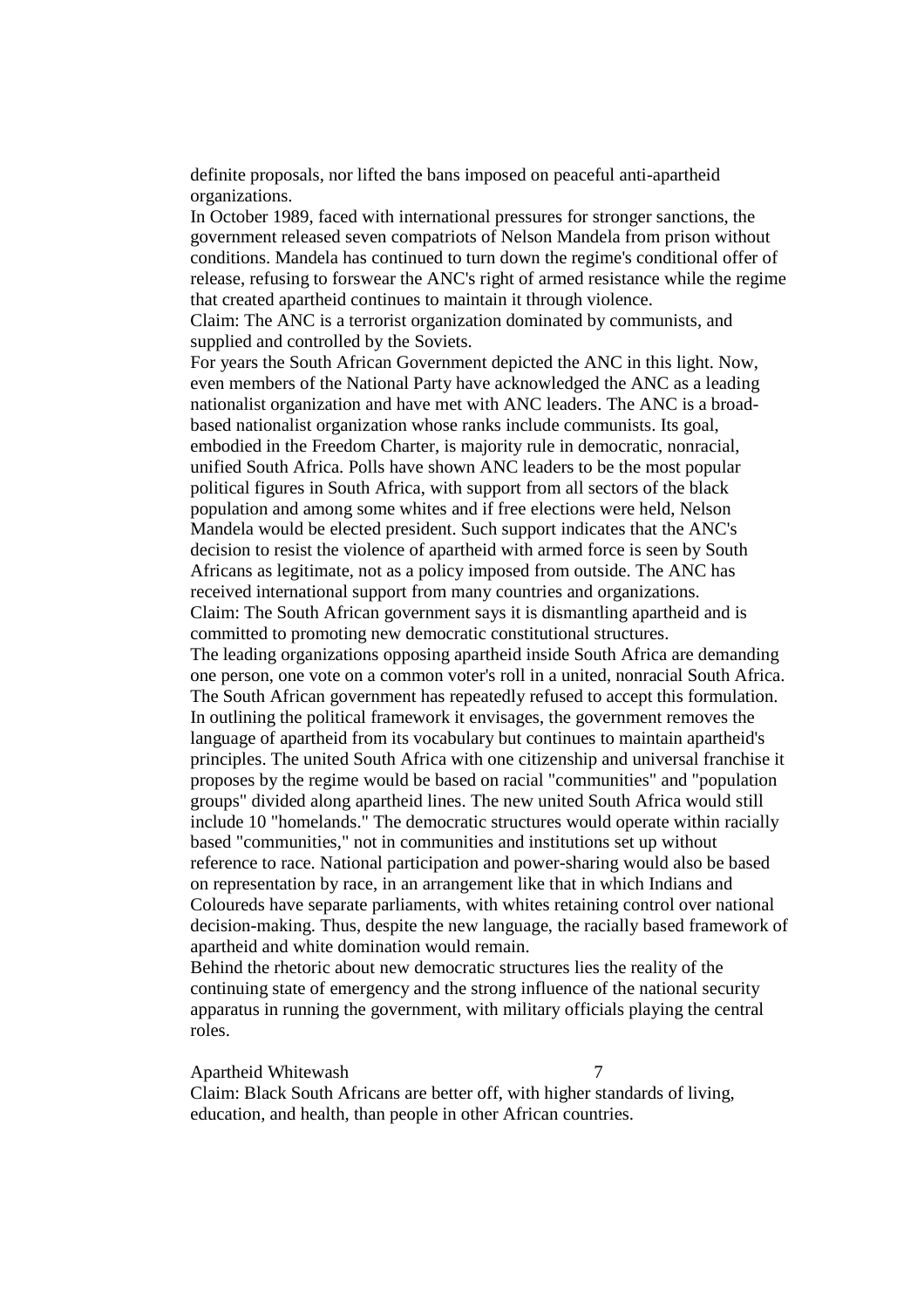This claim is inaccurate, but also irrelevant to the reality of racism and oppression in South Africa. In no other country, rich or poor, are the great majority of the people denied their fundamental rights on the basis of race. Pretoria calculates per capita income figures by leaving out people in the homelands and rural areas and using incomes of blacks working in the modem, white-controlled economy. And in the modem sector black earnings lag far behind white earnings. The Carnegie Commission study on black poverty in South Africa, published in 1989, found that in the homelands, where more than half the black population lives, poverty and malnutrition were as widespread as in the poorest countries in Africa. On a broader measure of the "physical quality of life index," including infant mortality, literacy and education, and nutrition standards, black South Africans were estimated to be worse off than people in 20 other African countries. Claim: Economic growth, promoted by U.S. trade and investment, will promote black advancement and help erode apartheid.

A variation of this argument is made by U.S. corporations that operate in South Africa and claim that economic growth will bring "black empowerment" and pressures to end apartheid. Yet for decades South Africa has attained impressive economic expansion and industrial development - attracting investment, trade, loans and technology from the United States, Europe and Japan - while building up the apartheid system. Whites have prospered while millions of black South Africans have been removed from white areas and forced into the homelands. Much of the development took place in strategic industries that enable South Africa to increase its self-sufficiency and military power.

Some claim that because of the increased power of black trade unions, blacks will soon be able to translate their essential role in the economy into leverage to end apartheid. But under the state of emergency black efforts to use their economic power in boycotts, strikes, and other forms of protest are met by brutal repression. Claim: Sanctions will hurt black South Africans more than whites and therefore most black South Africans oppose them.

Sanctions are supported by major South African organizations despite the risk of prosecution by the government. And these organizations and their leaders are consistently ranked as the most popular among the black majority. In addition to the ANC and the Pan Africanist Congress they include the United Democratic Front (which was banned in February 1988) the religious leaders Archbishop Desmond Tutu and Reverend Allan Boesak; the South African Council of Churches; and the Congress of South African Trade Unions (COSATU). COSATU has also called for corporations to negotiate the terms of disinvestment from South Africa with the unions involved.

Claim: The South African economy can withstand sanctions, and sanctions will only harden the government's resistance to change.

Partial sanctions already in effect have had an impact. U.S. Assistant Secretary of State for African Affairs Herman Cohen said in June 1989, "Sanctions have had a very major impact, I believe, on the development of new thinking in South Africa." South African finance minister Barend du Plessis acknowledged sanctions pressure when introducing his budget in March 1988, saying the economy was "hamstrung by politically motivated and internationally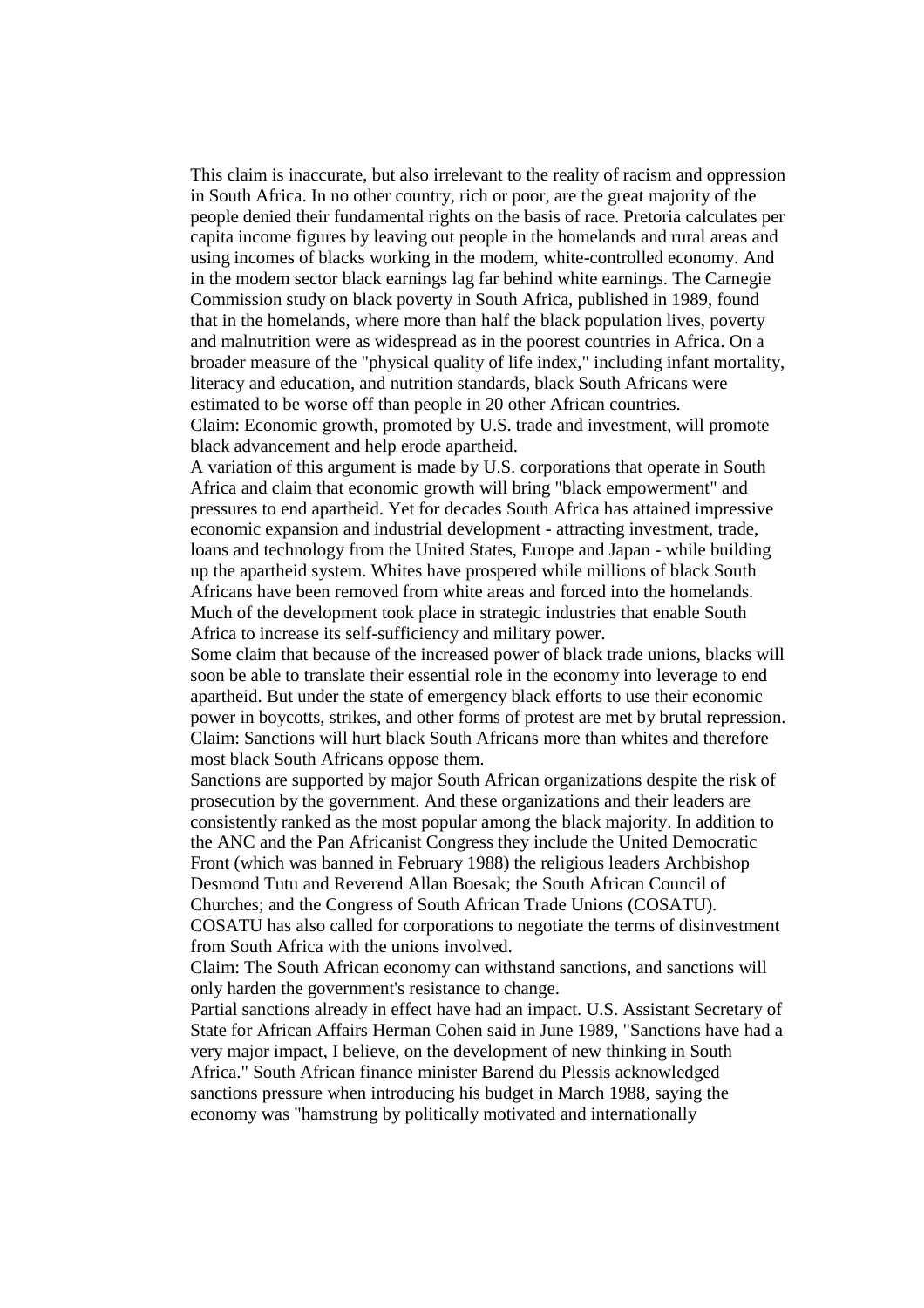orchestrated restrictions that distort an optimal allocation of resources." 4 The managing director of South Africa's Trust Bank said in

# Propaganda and Media Control

June 1988 that sanctions could cost the country R30 billion (\$15 billion) by 1990.5 The chairman of a major South African insurance company commented in March 1988 that "financial sanctions have undoubtedly already weakened South Africa's growth potential considerably." 6

According to The New York Times (July 12, 1988), economic pressures were an important factor in Pretoria's decision to negotiate a settlement in Namibia and Angola: South African economists reported that the war was costing South Africa more than \$2 billion per year. They argued that "should the war step up, the additional burden to finance it and develop complex new equipment with which to fight it could become intolerable," and that, because the apartheid army was "stretched thin" by limits of white manpower, a major mobilization to fight in Angola "would have a devastating effect on an economy already hurt by embargoes." Clearly sanctions can move Pretoria to change its policies. Claim: The United States depends on minerals from South Africa, and a cutoff of these because of sanctions could damage the U.S. economy and threaten national security.

These claims, promoted by the South African Chamber of Mines and the South African government, apparently influenced the U.S. State Department, when it certified 10 minerals from South Africa as strategic and therefore exempt from the U.S. sanctions imposed in 1986. This exemption was also made for 1988's comprehensive sanctions legislation after corporate lobbying and a U.S. General Accounting Office report echoed the South African arguments.

A new report by a minerals economist at the University of Zimbabwe, using South African and U.S. mining data establishes that ample alternative supplies exist for most of the minerals classed as strategic and that reasonable potential alternative sources are available for the others.7 The report also calls the inclusion of several of the minerals on the strategic listing, including industrial diamonds, cobalt, manganese and antimony, "blatantly ludicrous" in light of alternative sources and modest U.S. imports.

Claim: South Africa is a strategic ally of the United States and the West against Soviet expansion in Africa and threats to vital shipping lanes around the Cape, The apartheid system is in fundamental opposition to the principles of freedom and equality for which the United States and its allies claim to stand. Some of the leaders of the National Party and architects of apartheid were interned during World War II for pro-Nazi activities, and Nazi ideology fed into the ideological roots of apartheid. Soviet activity in Africa (declining in any case in recent years) cannot be used to justify South Africa's aggression against its neighbors or its repression of its own people.

Claims about threats to the shipping route around the Cape have no substance: the thousands of miles of open ocean around the Cape are no more threatened than shipping routes in oceans the world over. Using cold war propaganda, the apartheid regime has blinded some in the U.S. to the real source of destruction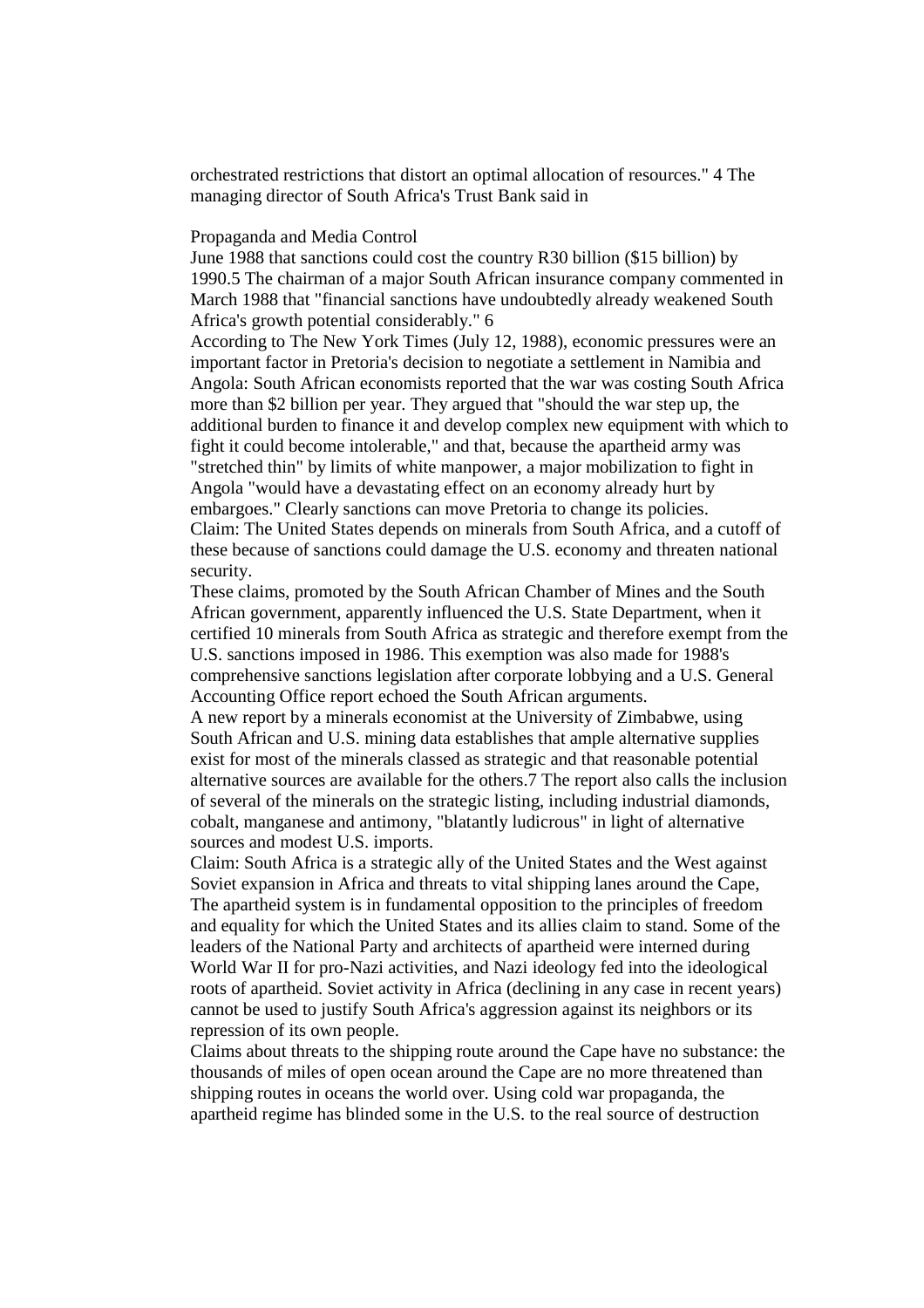and destabilization in southern Africa: its own determination to maintain apartheid at any cost.

# South African Propaganda

# in The United States

# SOUTH AFRICA'S DIPLOMATIC OFFICES IN THE U.S.

The South African government's significant diplomatic presence in the U.S. provides a base for its propaganda activities. In addition to its embassy in Washington, D.C., South Africa has consulates in New York, Chicago, Beverly Hills, and Houston, and honorary consuls in Mobile, Salt Lake City, Seattle, and Phoenix. A total of 236 employees (most of them South African nationals), including 80 diplomatic officers, staff these offices according to 1988 U.S. State Department figures. (For a breakdown of personnel assigned to these offices see Appendix I.) South African Infonnation Offices are located in the consulates in New York, Chicago, and Beverly Hills. In addition, the South African Tourism Board has offices in New York, Chicago, and Beverly Hills.

Many of the activities of these offices are propaganda-related, directly or indirectly promoting the policies of the apartheid government and opposing sanctions. in Washington, D.C., embassy officials have contact with members of the administration, other government officials, and members of Congress, as well private organizations and the news media. In other cities South African officials maintain contacts with local officials, business, civic and academic groups, and the news media.

Among key officials at the South African embassy in Washington, D.C., are representatives of the Department of Mineral and Energy Affairs, whose activities include promotion of South African mineral sales, the country's leading export, in U.S. markets. South Africa faces increasingly strong mineral and energy sanctions, including the international oil embargo, restrictions on imports of South African uranium and coal, and U.S. legislation to impose comprehensive sanctions, which would have a serious impact on South African mineral exports. Mineral and energy officials cultivate a range of contacts with U.S. government agencies and mining and energy companies, attending meetings and conferences and visiting mines, plants, and research centers. They also arrange itineraries for South African visitors from these industries. As noted, one of Apartheid Whitewash Q

10 South African Propaganda in the United States

Pretoria's main propaganda claims has been the dependence of the U.S. on South African minerals.

In 1988, South Africa appointed a new religious liaison, to its U.S. Embassy, Dr. Abraham Luckhoff, to develop contacts between the South African government and local religious groups. Luckhoff is a minister of the Dutch Reformed Church of South Africa who has studied in the United States.

Numerous publications are available through Pretoria's diplomatic offices including the government-produced South Africa Yearbook and South African Forum (formerly South Africa Digest), bulletins on specific issues, and glossy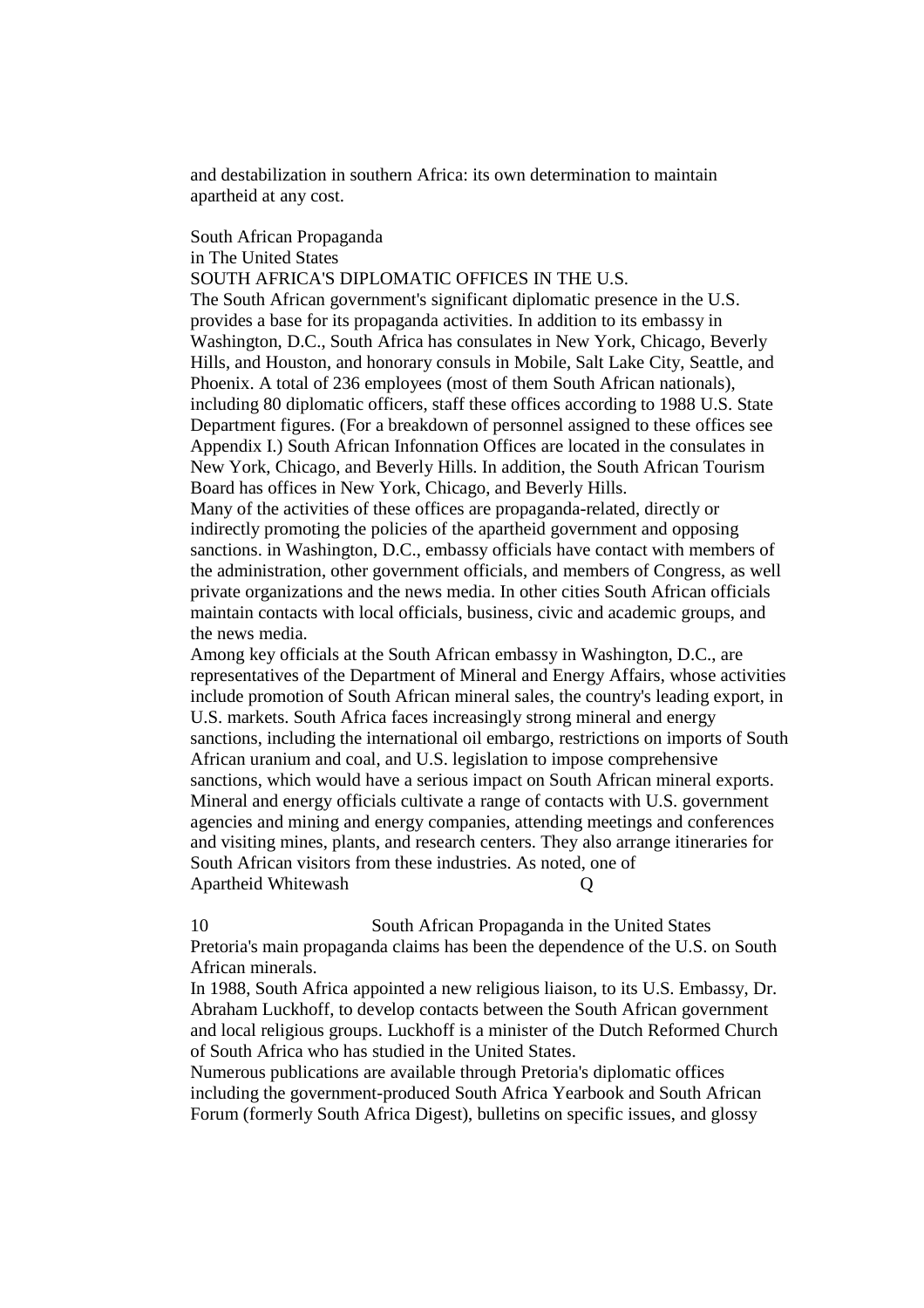publications stressing South Africa's tourist attractions, economic development, and the interracial cooperation claimed by the regime. Free loan films on various propaganda themes are also distributed by South Africa's diplomatic offices, which develop mailing lists of individuals, organizations, and businesses that are sent propaganda materials on a regular basis.

Diplomatic offices also distribute materials from other sources, such as publications by the South African Forum, a South African business organization partly financed by government contracts, which has run "fact-finding" trips to South Africa for local U.S. officials.

A March 1988 mailing by South Africa's new ambassador to the United States, Pieter Koomhof, featured a 1987 article from Forbes, the U.S. business magazine, touting South Africa's ability to withstand sanctions. Included in the mailing, which was part of a campaign to reach 280,000 people on the embassy's U.S. mailing lists, was a questionnaire inquiring about the recipients' attitudes toward South Africa. Koomhof's accompanying letter declared that much antagonism toward South Africa "is based on the widely held misperception that my government remains committed to preserving apartheid," and noted that more than 50 discriminatory measures had been abolished since 1980. For Koornhof this was an old theme: in a speech in 1980 in Washington, D.C., he declared that "apartheid, as you know it in the United States, is dying in South Africa." Black South Africans, familiar with Koornhof's frequent assurances of dramatic changes under way when he was a cabinet member, nicknamed him "Promises." During the Reagan 80s, South African officials and their lobbying and public relations agents could count on a receptive hearing from U.S. conservatives and conservative organizations, including Reagan administration officials and conservative members of Congress. Conservative think-tanks with ties to the Reagan administration, such as the influential Heritage Foundation, the American Enterprise Institute, the Institute for Strategic and International Studies at Georgetown University, and the Hoover Institution at Stanford University were often receptive to Pretoria's policies and claims, and the greater conservative influence in the U.S. media during the Reagan era was to Pretoria's advantage in projecting its propaganda.

#### AGENTS FOR THE SOUTH AFRICAN GOVERNMENT

U.S. lobbying and public relations firms serve as key vehicles for disseminating propaganda in the U.S. for the South African government and South African corporate interests. These firms must register with the U.S. Justice Department and report activities on behalf of foreign principals and funds received from them. In 1988 the South African regime spent more than \$3 million for agents in the U.S., up from some \$2 million in 1985. The regime also spends approximately \$1.5 million annually for tourist promotion in the U.S., which is part of its propaganda program. South African business interests spent at least \$500,000 for U.S. agents in 1988. Also in 1988, at least \$1.5 million per year was spent for agents for surrogate forces backed by Pretoria: Unita of Angola and

Apartheid Whitewash 11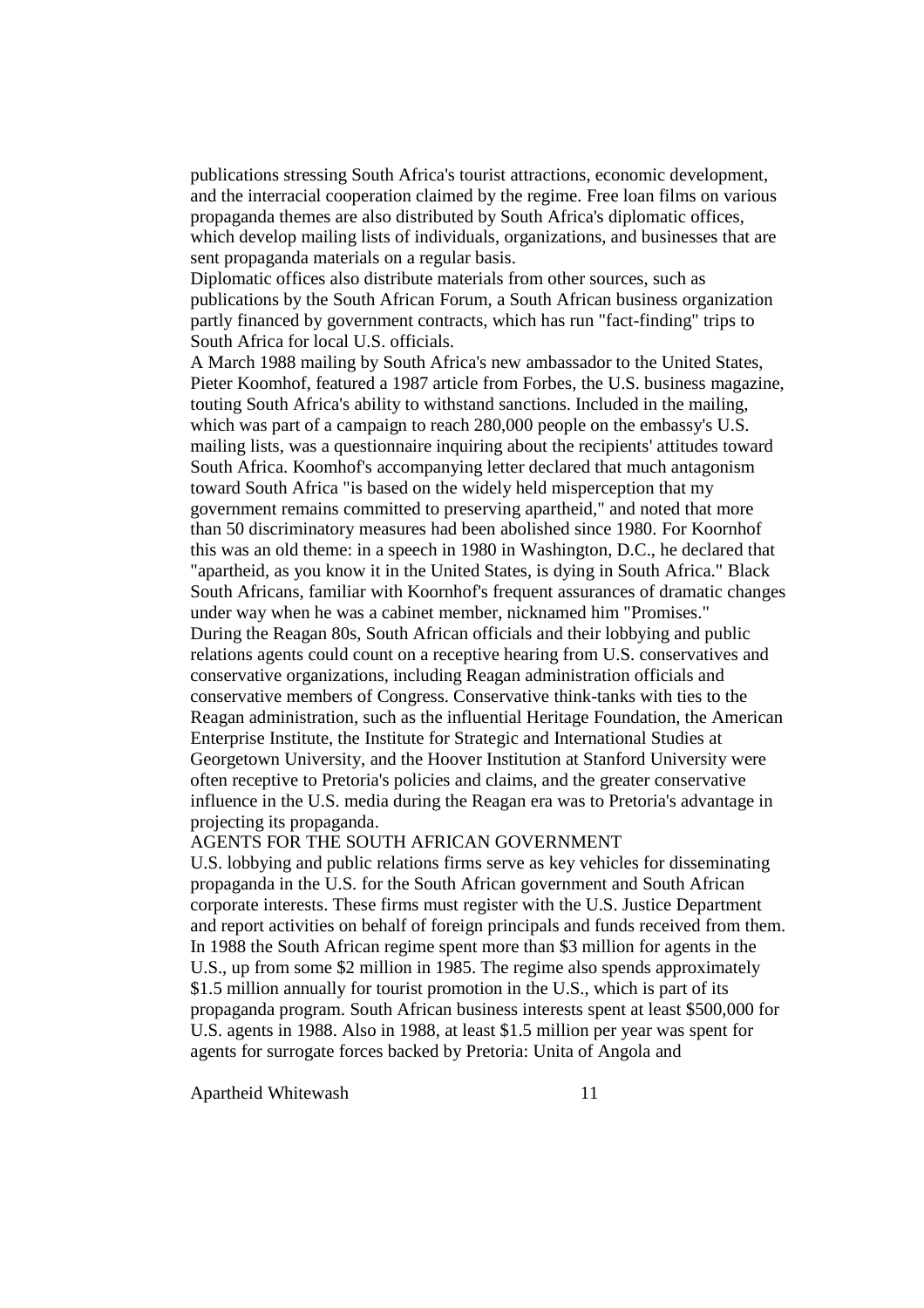Renamo of Mozambique (see below p. 14). Thus in 1988 almost \$7 million was spent in the United States promoting South Africa's interests.

Agents for the South African government who had registered with the U.S. Justice Department as of mid-1988 are listed below:

The law offices of John P. Sears have received the largest fees of the registered agents for South Africa since they were retained in 1980 - \$500,000 annually, plus expenses. John Sears was Ronald Reagan's campaign manager in the 1980 presidential election, and as a result was able to provide the apartheid regime with access to the highest level officials in the Reagan administration and Congress. In addition to arranging meetings with senators and representatives on legislation, the firm has helped prepare speeches and articles for the South African ambassador in Washington, compiled guest lists of Americans to meet South African officials at social functions, and advised South African officials on the U.S. political scene.

Philip J. Hare worked for South Africa as a partner at the Sears office focusing on legal matters before setting up his own office in April 1987. Hare is originally from South Africa. After becoming an American citizen in 1980 he continued to operate as an agent of the apartheid government. He reported receiving \$90,000 in fees and \$10,000 for expenses for a six month period in 1987 for services provided to the South African embassy, along with \$22,500 from the South African government.

Riley & Fox, Inc. became agents for the South African government in 1986 and for the South African Chamber of Mines in 1987. Riley & Fox is a successor to another of South Africa's main lobbyists, Smathers, Symington, and Herlong, originally hired in 1980 at a rate of \$330,000 in fees and expenses. The main partners in the firm were prominent Democratic party figures; after the departure of Symington in 1985 the firm became Smathers, Hickey and Riley. In 1988 Riley & Fox had a contract with the South African regime for \$405,000 per year in fees and expenses, and one with the South African Chamber of Mines for \$39,000 per year. Riley & Fox often plays an information gathering role for the apartheid regime, obtaining documentation (particularly related to sanctions and divestment) from offices in Washington and around the United States, as well as helping to arrange meetings and social functions for South African officials. International Public Affairs Consultants, Inc. is the firm of William A. Keyes, a black American who made news when he was hired by South Africa in 1985 at a rate of \$390,000 per year in fees and expenses. Keyes, a former Reagan aide, has focused on trying to promote South Africa's ties with black Americans, particularly those interested in doing business there. Keyes is a cofounder of a conservative political action committee that contributed to the 1984 campaign of Senator Jesse Helms, a strong supporter of the South African regime. Before he was hired, Keyes traveled to South Africa as a guest of the South Africa Foundation, meeting with Foreign Minister "Pik" Botha. He has also set up trips to South Africa by black American journalists, as well as educational exchanges, and aided black South Africans with university education in the United States. United International Consultants signed a two-year contract in 1985 with the South African government worth \$780,000 in fees and expenses. The firm was set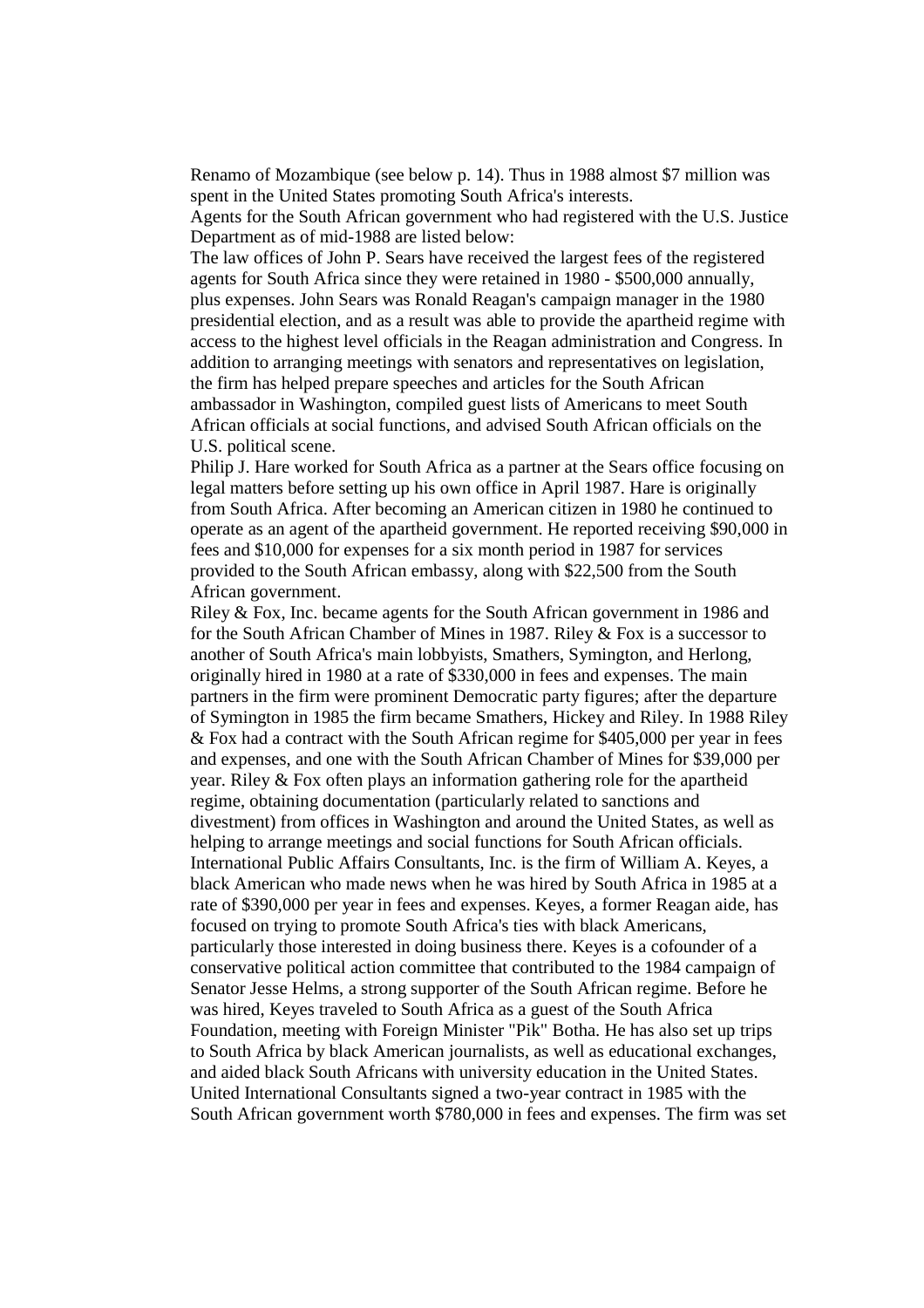up by Michael Hathaway and Joan Baldwin, both conservatives with long experience in Washington. They concentrate on congressional lobbying as well as fighting divestment measures at the state and local level. As a Senate aide and later a committee staff director Hathaway was a strong supporter of South Africa's claim to be an essential source of strategic minerals for the United States. Joan Baldwin was on the staff of the Senate Republican Policy Committee and also served in the Nixon administration.

### South African Propaganda in the United States

In 1985, Hathaway expressed his support for the Botha regime by saying, "I want to help stop this trend of dumping on someone who's pro-U.S. and anti-Soviet.,8 He claimed the only altemative to the Botha policies was "a bloody revolution and a Marxist dictatorship." Hathaway also warned that he would generate opposition among voters to those favoring divestment and sanctions: 'There's a price to pay for attacking South Africa," he said. As lobbyists for South Africa, Hathaway and Baldwin court key congressional staff people during frequent meetings and restaurant meals, arrange meetings with Senators for South African officials, assist members of Congress in preparing speeches and provide them with material to insert in the Congressional Record, monitor the news media and counsel the South African ambassador on rebuttals.

Pearson & Pipkin, Inc., first contracted in 1985, is another new lobbying firm hired by South Africa that has close ties to the conservative New Right. Their initial contract at a rate of \$180,000 per year with \$15,000 in expenses has increased, with the 1988 contract now at \$300,000 per year and \$40,000 in expenses. Ronald Pearson is a former national board member of the conservative Young Americans for Freedom and worked as a congressional aide to two conservative Republicans. He has also served as executive director of the Conservative Victory Fund, a political action committee which helped to finance the campaigns of more than 75 conservative candidates in 1984, and Pearson & Pipkin have provided consulting services to the fund. The firm's lobbying work for South Africa has focused on the House of Representatives.

Thomas A. Bolan, a lawyer and consultant based in New York City, is chairman of the East Side Conservative Club of New York. He became an agent for South Africa in 1987, with a one-year contract through March 1988 for \$300,000 with an additional \$15,000 for expenses. In New York he arranged meetings for the South African Consulate General with news executives, journalists, and political figures (mainly conservatives), as well as with Rupert Murdoch, the international publishing magnate and owner of the Fox Television Network, and with New York State Treasurer Edward Regan, who has opposed divestment legislation in the New York State legislature.

Mary Kathleen Rothschild, a new registered agent based in Chicago, was hired in 1988 to aid the South African Consul General there in contacting local members of Congress, and state and local officials, and in promoting economic and cultural links with South Africa. Her initial contract was for \$80,000 in fees and expenses per year.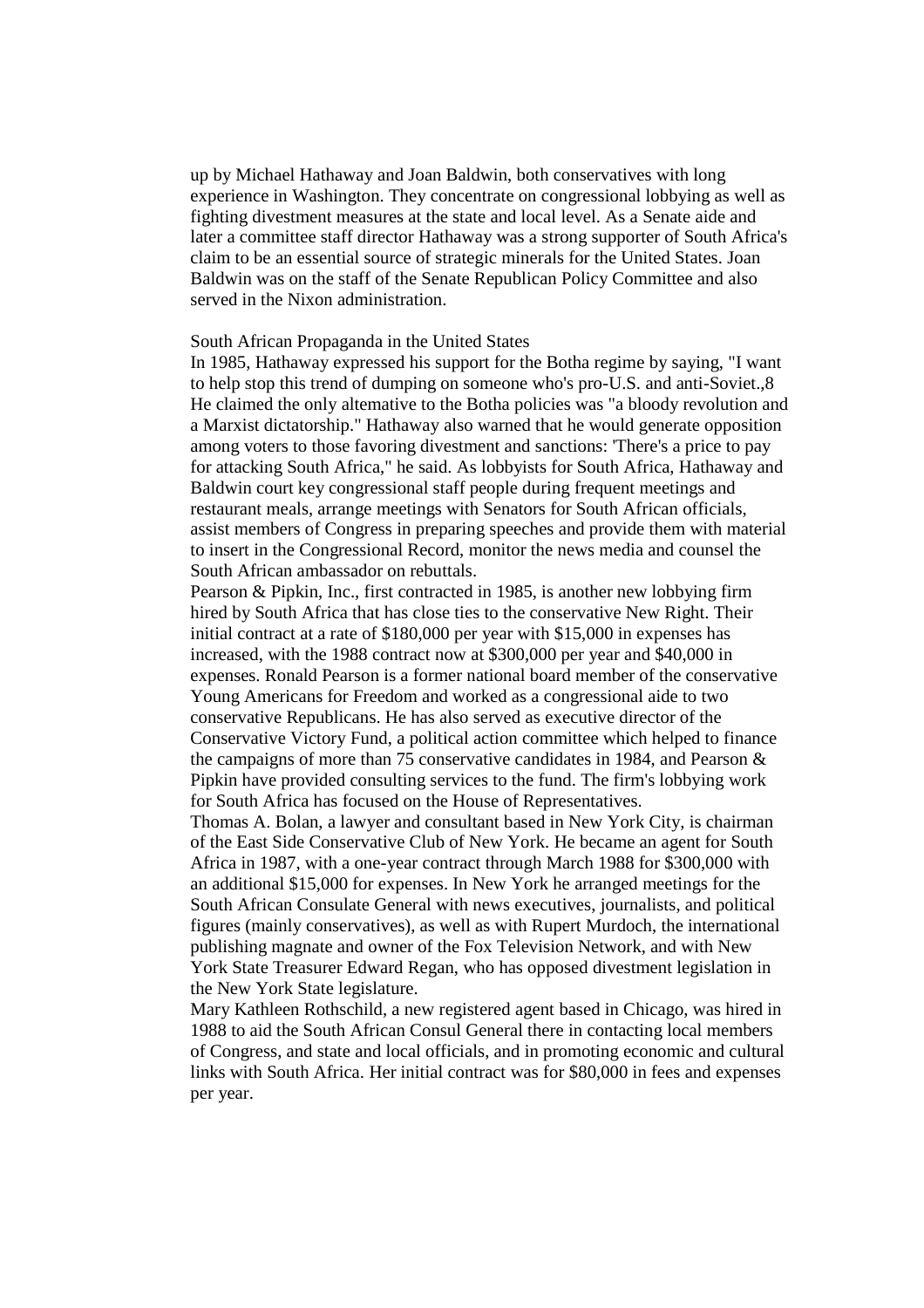Transkei, Washington Bureau was set up several years ago in an unsuccessful bid to gain diplomatic recognition of Transkei "independence." It lobbies for U.S. economic aid and for exemption from U.S. sanctions against South Africa. Its expenses were \$550,000 for the year ending March 1988.

Namibia News Bureau was set up in 1987 by veteran Republican operatives Marion H. Smoak and Carl L. Shipley. It is apparently a successor to the U.S.- Namibia (Southwest Africa) Trade and Cultural Council, which the two operated from the early 1980s on behalf of the South African-backed Democratic Tumlhalle Alliance (DTA). In the early 1980s Smoak and Shipley developed a "hit list" of members of Congress opposing Pretoria's policies and targeted them for election defeat.9 Their main effort was an unsuccessful smear campaign against Rep. Howard Wolpe of Michigan, chairman of the House Subcommittee on Africa. With the DTA defunct, Smoak and Shipley became agents for an organization known as Transcontinental Consultancy Ltd., which has offices in Windhoek and Johannesburg, and also in Europe, and was set up to support the South African-controlled regime in Namibia. The Namibia News Bureau received \$90,000 for fees and expenses in the last half of 1987.

### Apartheid Whitewash

### AGENTS FOR UNITA AND RENAMO

Unita in Angola and Renamo in Mozambique are supported by Pretoria as surrogates in its campaign of regional aggression and destabilization. Both are represented in the United States by lobbyists and public relations firms. With backing from the Reagan administration and conservatives in Congress, Unita's heavy lobbying campaign gained Congressional approval in 1985 for "covert" U.S. military support from the Central Intelligence Agency.

Lobbying and propaganda for Unita has drawn on cold war themes in condemning Cuban support for Angola, while ignoring that Cuba's involvement came in reaction to South African aggression and minimizing the extent of Unita's dependence on the apartheid regime. Unita has been trained, armed, supplied, and shielded by South Africa's military and until the cease-fire signed in December 1988 some of the heaviest fighting was carried outby South African forces, which invaded and occupied large areas of southern Angola. One rationale for U.S. military aid to Unita was to make it less dependent on South Africa. But in fact U.S. aid strengthened Pretoria's position by promoting Unita attacks in eastern and northern Angola, where it has also attacked ANC camps. The Bush Administration has continued to provide military aid to Unita in 1989. In Mozambique, South African support of Renamo continues despite the 1984 Nkomati Accords barring such intervention, leading to a widening pattern of terrorism and destruction. However, Renamo backers among conservatives in the United States have been unable to generate significant support in the administration or Congress for U.S. aid. A report released by the Department of State in April 1988 holding Renamo responsible for killing 100,000 civilians in Mozambique dimmed prospects of Renamo gaining official U.S. backing. Lobbyists and public relations firms on the payroll of Unita and Renamo have been active in trying to gain support from local elected officials and church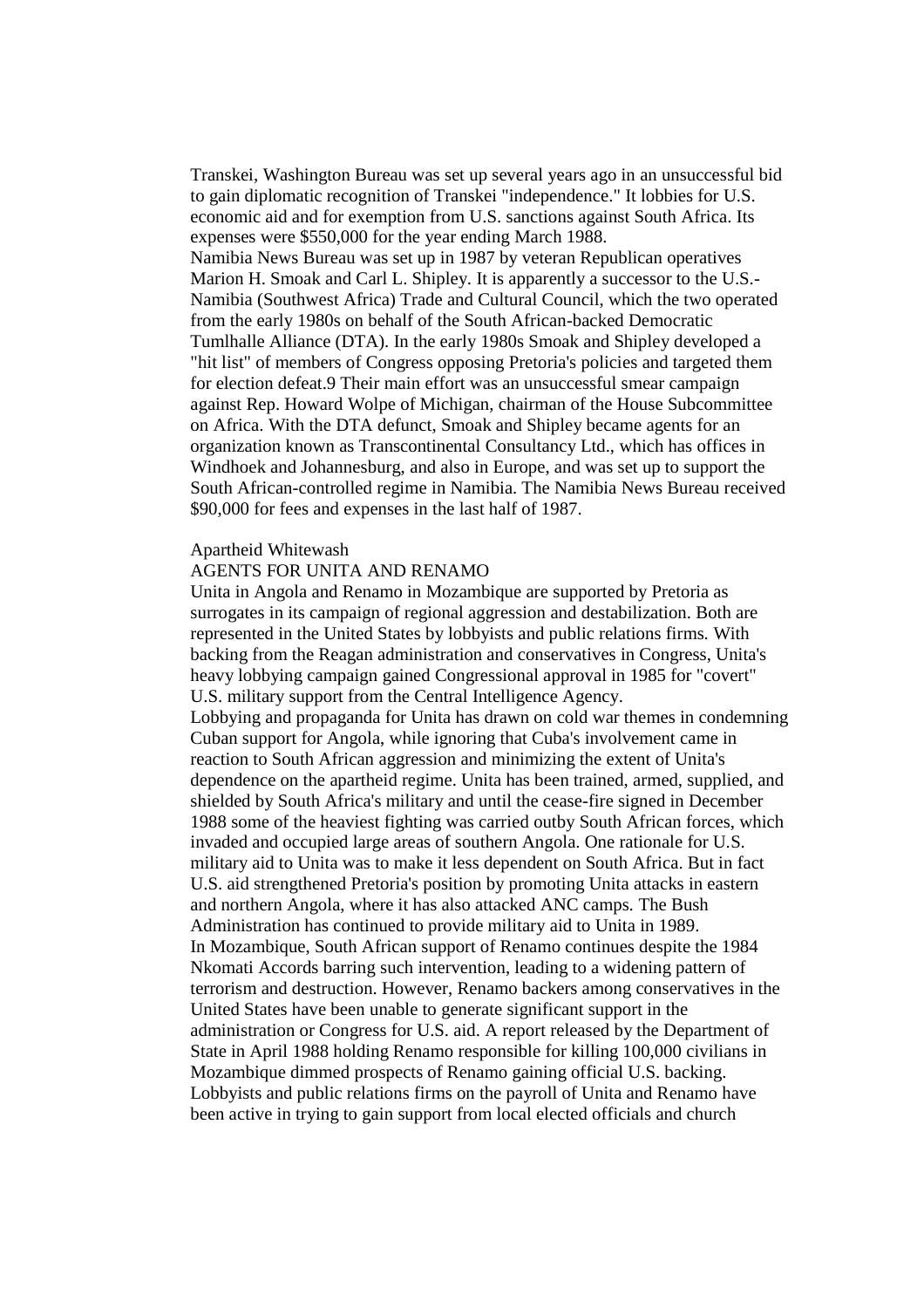leaders. In 1987, for example, Unita representatives were able to arrange meetings with the chairman of the U.S. Conference of Mayors and with the Alabama Conference of Black Mayors.

1. Agents for Unita

Unita, U.S.A. has represented Unita in the U.S. since 1980. It also includes the Free Angola Information Service, Inc. and the Free Angola Foundation. The foreign principal of these organizations is Unita, based in southern Angola under the wing of South African forces. Whether the funds for this office have come from South Africa or other sources is uncertain. Funding for this office averaged less than \$100,000 per year in the period between 1980 and 1985, but increased to nearly \$160,000 in 1986, when Unita leader Jonas Savimbi visited Washington. Spending for lobbying and public relations reached \$355,000 in the last six months of 1986, and totaled nearly \$900,000 for 1987.

Among the companies and individuals working for Unita's Free Angola Information Service (see Appendix II) some carry out lobbying and publicity activities in Washington, including TKC International, congressional lobbyists (at \$300,000 per year); Clarence McKee, another lobbyist (paid \$87,000 in 1987); Kenneth Barry Schochet, legal services (paid \$78,000 in 1987); and Griffin Communications, publisher of Unita's Kwacha News (paid \$21,000 in 1987). Other Unita agents hired through the Free Angola Information Service target promotion of Unita at the state and local level, mainly in the South. These efforts appear to have been especially concentrated in the states and districts of members of Congress serving on the intelligence committees that have approved covert funding for Unita. With

14 South African Propaganda in the United States a 1987 contract of \$180,000, Government Relations International, which is headed by a black American clergyman, Reverend Maurice Dawkins, has tried to build up a network of support for Unita among black groups in Texas, Arizona, Florida, North Carolina, Ohio, and Mississippi. American Expressions, Inc., with a 1987 contract of \$135,000, is based in Memphis, Tennessee. Two other offices, NAP International, Inc. and National Media International, based in Alexandria, Virginia, were paid \$100,000 each - apparently directly by Unita - for six months in 1987 for public relations and media consulting targeted at Texas and Oklahoma.

Black, Manafort, Stone & Kelly, Inc., which has been described by The Wall Street Journal as "the capital's hottest power broker" because of its close ties to the Reagan administration is a heavyweight among Unita's lobbyists.10 The firm successfully combines lobbying, law, public relations, and campaign consulting in one office. In 1988 they had a \$600,000-per-year contract with Unita. Several principals in the firm were key operatives in the 1984 Reagan presidential campaign. Lee Atwater, one of the partners, was campaign manager for George Bush's 1988 presidential campaign and now serves as national chairman of the Republican Party. The firm has ties to the Democratic party as well: Peter Kelly is a former Democratic party finance chairman and did fund-raising for Governor Michael Dukakis's presidential campaign.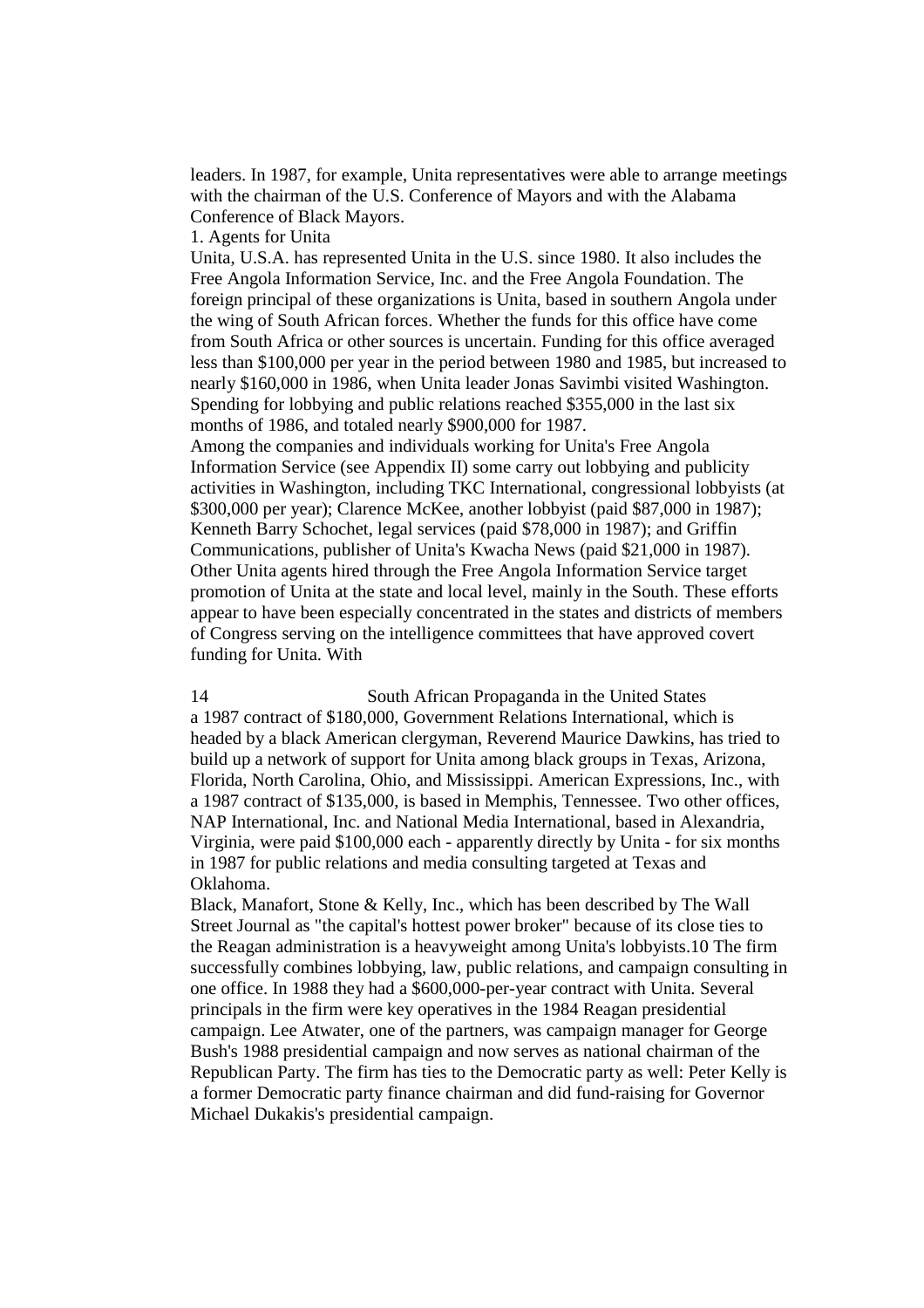Black, Manafort, Stone & Kelly orchestrated Jonas Savimbi's 1986 U.S. trip, when he met with top administration officials, congressional leaders, and news media executives, and gained a reported \$15 million in covert U.S. military aid. During the first half of 1988 alone the firm reported more than 500 contacts with members of Congress on behalf of Unita. Savimbi visited the United States for a second time in June 1988, again meeting top officials, though attracting less media attention. His visit was dogged by protests organized by the American Committee on Africa and other groups that spotlighted Unita's ties to South Africa. However, Congress was reported to be considering aid to Unita of up to \$40 million for the coming year.

### 2. Agents for Renamo

Thomas D. Schaff, Jr. has been registered as an agent for Renamo since 1986, operating the Mozambique Research Center in Washington, D.C. Because the public file on Schaff with the Department of Justice was not available, the extent of his funding is not known. The New York Times, however has reported that his office space and travel expenses are provided by Free the Eagle, Inc., a conservative lobbying group, and that he has received half of the \$72,000 contributed to Renamo between 1986 and 1988 by a conservative supporter, James U. Blachard III.1 Another \$15,000 was given by Freedom, Inc., whose director, Robert V. MacKenzie, was a member of both the Rhodesian army and the South African army, where he trained Renamo members in 1980 and 1981. Schaff is a former agricultural missionary in Zimbabwe and pre-independence Rhodesia. Renamo's U.S. representative, also a registered agent, is Luis B. Serapiao.

#### SOUTH AFRICAN BUSINESS LOBBIES IN THE U.S.

Agents for South African business in the United States emphasize their opposition to apartheid, but they stand with the regime in opposing divestment and sanctions. For decades South African business leaders have argued that economic growth will erode apartheid and that sanctions would hurt black South Africans the most. Yet the govemment has met internal pressures for change with escalating violence and repression culminating in the present state of emergency.

#### Apartheid Whitewash 15

South Africa Foundation (SAF) is the most prominent South African business lobby in the United States. The SAF spent nearly \$300,000 on its office in Washington during 1987, an increase of about \$100,000 over spending in 1985 and 1986. The SAF describes itself as the diplomatic arm of South African business. Despite efforts to dissociate itself from the government, in 1986 the SAF appointed Kurt von Schimding, a career diplomat who has served as South Africa's ambassador to the United Nations, as its new director-general. The SAF has 3,300 individual members and 1,600 corporate members, but most of its R2.3 million (\$1.2 million) annual budget comes from a few top individual and corporate members.

The SAF has long maintained a high profile in Washington, its representatives lobbying congressional and administration offices, testifying at hearings, speaking to business groups and other organizations, distributing literature, and arranging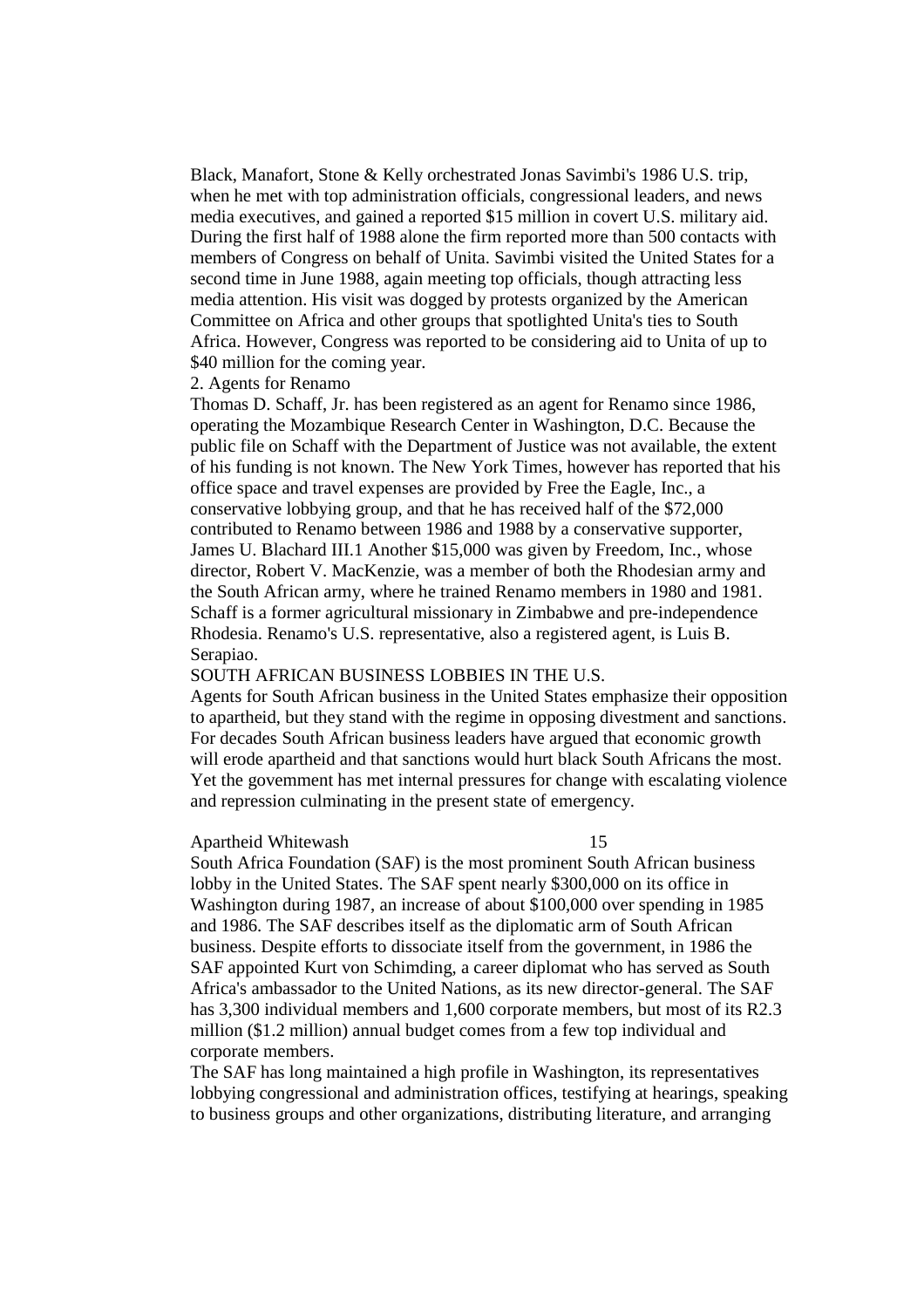"factfinding" trips to South Africa for influential Americans. In 1987 and 1986 SAF-sponsored visitors to South Africa included a delegation of members of Congress and their spouses and aides, a senatorial staff group, a group of corporate executives, a group of black business and civic leaders, and individual academics, professionals and journalists.

SAF influence is indicated by a report in a South African magazine that John Chettle, the SAF's former Washington director, was "the most effective foreign lobbyist in Washington" and had "amassed an astonishing network of the capital's most powerful opinion-makers and officials." 12 Chettle now works with the law firm Freedman, Levy, Kroll & Simonds as agent for the South African Chamber of Mines (see below). Washington columnist Jack Anderson has reported that "South Africa Foundation representatives have had little trouble meeting big shots in the Reagan administration, including Cabinet members, high State Department officials, White House speech writers and CIA officers." 13

Freedman, Levy, Kroll & Simonds registered in 1988 as agents for the South African Chamber of Mines, with fees of \$73,000 for the first quarter of the year, and in 1987 as agents for Unifruco, the association of South African fruit producers, in 1987 with fees of \$31,000. These accounts are handled by John Chettle, the former director of the South Africa Foundation's Washington office. To buttress its lobbying for the Chamber of Mines in opposition to sanctions against South African coal, the law firm commissioned a study by Wharton Econometrics and hired the New York public relations firm Rubenstein, Wolfson & Co. to publicize it. The Wharton study claimed that sanctions against coal had actually cost U.S. coal producers \$250 million between 1985 and 1987. An editorial headlined "Voodoo Econometrics" in the Journal of Commerce (May 5, 1988) spotlighted the interests behind the study, commenting:

Propaganda masquerading as a "study" by the Chamber of Mines of South Africa should earn that country's coal mining industry the loss of any standing in the

current congressional debate on anti-apartheid economic sanctions....

The Chamber of Mines report sheds no light on the impact of South African coal embargoes on the U.S. coal industry. It does, however, suggest that international sanctions are bringing pressure to bear on South Africa's apartheid system. Why else-in the world of international coal trade-would South African companies hire

a consulting firm to benefit their U.S. competitors?

Riley & Fox, in addition to serving as agents for the South African government (see above), were also hired by the Chamber of Mines in 1987 to aid in its campaign against sanctions, with a contract of \$39,000 per year in fees and expenses.

Southern African Forum, which gets some of its funding from services provided to the South African government, is based in Johannesburg and does not have a U.S.

South African Propaganda in the United States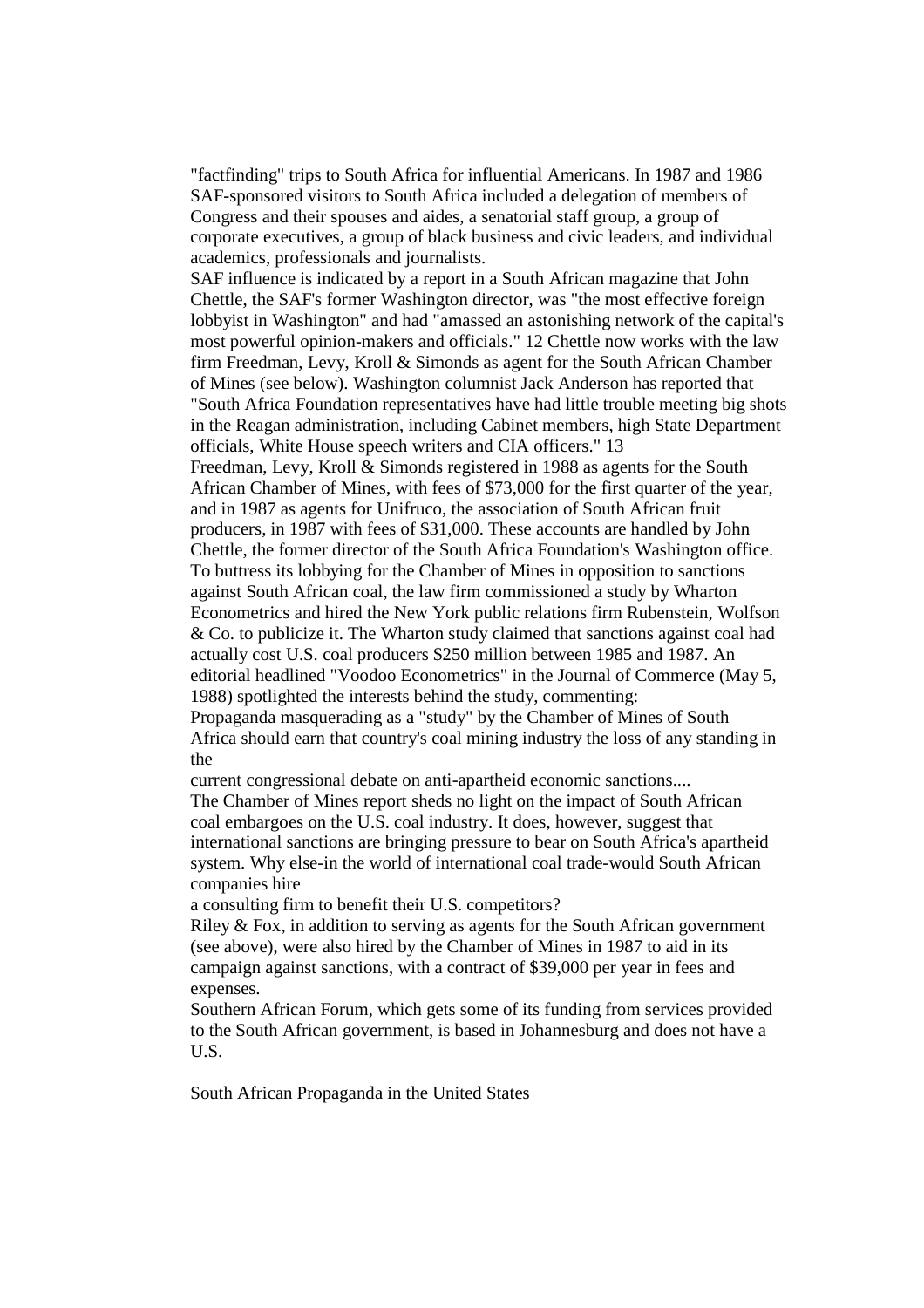office, nor is it represented in the U.S. by registered agents. It has, however, been playing an increasingly important lobbying and propaganda role: its literature is distributed in the United States by the South African embassy and consulates, and it has worked with South African diplomatic offices in setting up fact-finding trips to South Africa for U.S. state legislators and others who influence policy and public opinion. The Southern Africa Forum was set up in 1980 by its chairman, Raymond D. Ackerman, head of Pick N Pay supermarkets and a prominent South African business leader. Many of its activities are similar to those of the SAF, particularly in opposing sanctions and divestment. The Southern African Forum primarily represents Afrikaner business interests, however, while the South Africa Foundation has been backed mostly by English-speaking business leaders. Local protest and controversy developed over a fact-finding trip to South Africa sponsored by the Forum for eight Indiana state legislators in June 1988. Opponents argued that the free trip-set up by an organization that opposes sanctions and divestment-would influence legislators considering divestment legislation.14 Protests also developed over a similar trip by Oregon legislators in 1982, since those involved were considering divestment measures. Agents for the South African gold industry, the International Gold Corporation, Ltd. (Intergold) organization, based in New York, was an affiliate of the now defunct International Gold Corporation Ltd. of South Africa, the international marketing organization for the South African gold mining industry. Intergold was disbanded in 1986 and a successor, the World Gold Council, was formed in 1987. This organization, with an annual budget of more than \$50 million, has member companies from several countries but is under the effective control of South African mining interests, according to the newly formed World Gold Commission, which aims to promote international sanctions against South African gold sales.15 In the mid-1980s Intergold's U.S. office engaged in an extensive lobbying campaign, joined by lobbyists for the South African regime, to try to block legislation barring the sale of South Africa's Krugerrand gold coins in the United States. This effort failed when Reagan enacted the ban under congressional pressure in 1985.

The South African gold mining industry is tightly regulated by the South African regime, which handles most of its international gold bullion sales. Exports of gold account for approximately 40 percent of South Africa's annual foreign exchange earnings, making it the country's most strategic product. To finance its promotional activities in the U.S. the corporation provided large-scale funding to its affiliate in New York, amounting to \$23.2 million in 1985 and \$5.2 million in the first half of 1986. Kirkpatrick, Lockhart, Johnson & Hutchinson, a Washington law firm, hired by Intergold's New York office to lobby against the Krugerrand ban, was paid \$393,000 between 1983 and 1985. The law firm hired Peter Teeley, former press secretary to Vice President George Bush, at \$5000 per month to advise Intergold, as well as the lobbying firm of former Senate sergeantat-arms Howard Liebengood, Gold & Liebengood, for \$10,000 per month. During this period Kirkpatrick, Lockhart, Johnson & Hutchinson donated \$20,000 to the Conservative Caucus Foundation, a major New Right organization, and Intergold also reported a \$5000 contribution to the same organization in 1986. Rubenstein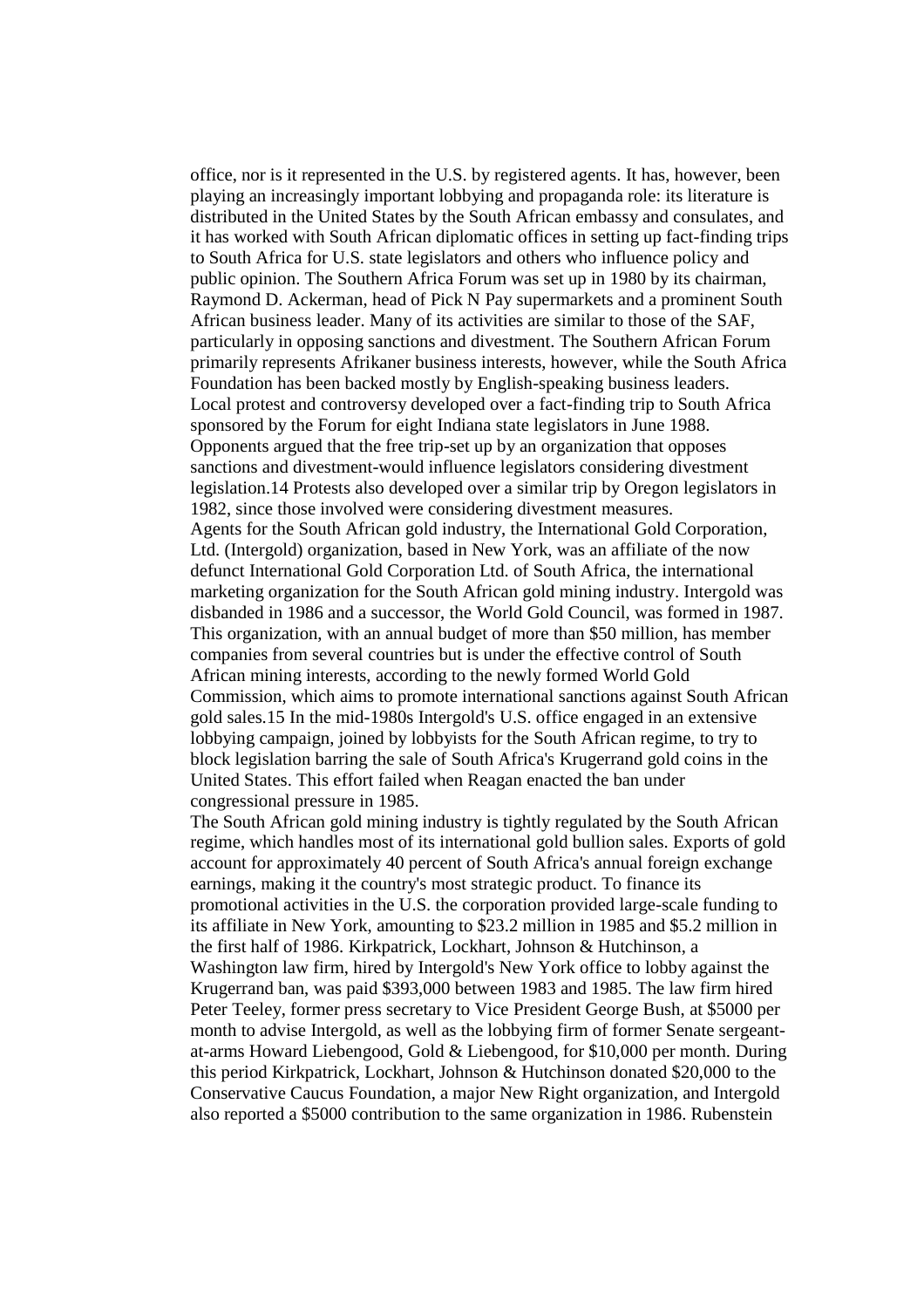Wolfson & Co., a New York-based public relations firm, received payments of \$469,000 from Intergold between 1983 and 1986.

Two other Washington, D.C., firms hired as agents for South African business interests are Jones, Day, Reavis & Pogue, who registered in 1986 as agents for the South African Sugar Association, and Busby, Rehm, Leonard, P.C., who registered in 1987 as agents for the Ferro Alloy Producers Association of South Africa.

# Apartheid Whitewash 17

U.S. CORPORATIONS AND THE CAMPAIGN AGAINST SANCTIONS Divestment and selective purchasing measures, shareholder resolutions, and sanctions legislation in Congress have increased the pressure on U.S. corporations to stop doing business in South Africa. In response to these campaigns, a number of U.S. corporations in South Africa, through such organizations as the American Chamber of Commerce in South Africa, the Signatory Companies to the Statement of Principles (the Sullivan Principles), and the U.S. Corporate Council on South Africa, have made high-profile public statements against apartheid. They have called for steps such as lifting the state of emergency, dismantling apartheid laws, legalizing the ANC and other banned organizations, releasing Nelson Mandela and other political prisoners, and negotiations on "powersharing" in South Africa.

Despite these statements against apartheid, however, both U.S. companies that maintain investments in South Africa and those that have sold subsidiaries there continue to oppose sanctions. Thus, on this issue the corporations are aligned with the South African govemment and this has helped to bolster the govemment's propaganda campaigns. The corporations argue that sanctions will hurt black South Africans by eliminating jobs and ending projects that assist the black community and programs under the Sullivan Principles that promote advancement of black employees. They also claim that sanctions will not mount effective pressure toward ending apartheid.

Opponents of sanctions have also argued in the name of "black empowerment" in South Africa for increased U.S. business activity there, and some black Americans have lobbied in Washington against sanctions on this basis. (see below).

1. "Withdrawal" - New Corporate Camouflage

Withdrawal from South Africa - the sale of their South African subsidiaries by U.S. corporations - has become a new maneuver many corporations use to try to camouflage their business links to South Africa. Over the past three years more than 160 U.S. corporations have sold their subsidiaries in South Africa. But despite the publicity concerning their withdrawals, virtually all of these corporations are continuing their business in South Africa through distribution and licensing agreements with their former subsidiaries. Althoughmany of these companies justified theiroperations in South Africa by following the Sullivan Principles, many of those withdrawing have made no stipulation that their former subsidiaries continue the program. For the most part the terms of sale of subsidiaries have been worked out with white South African business executives,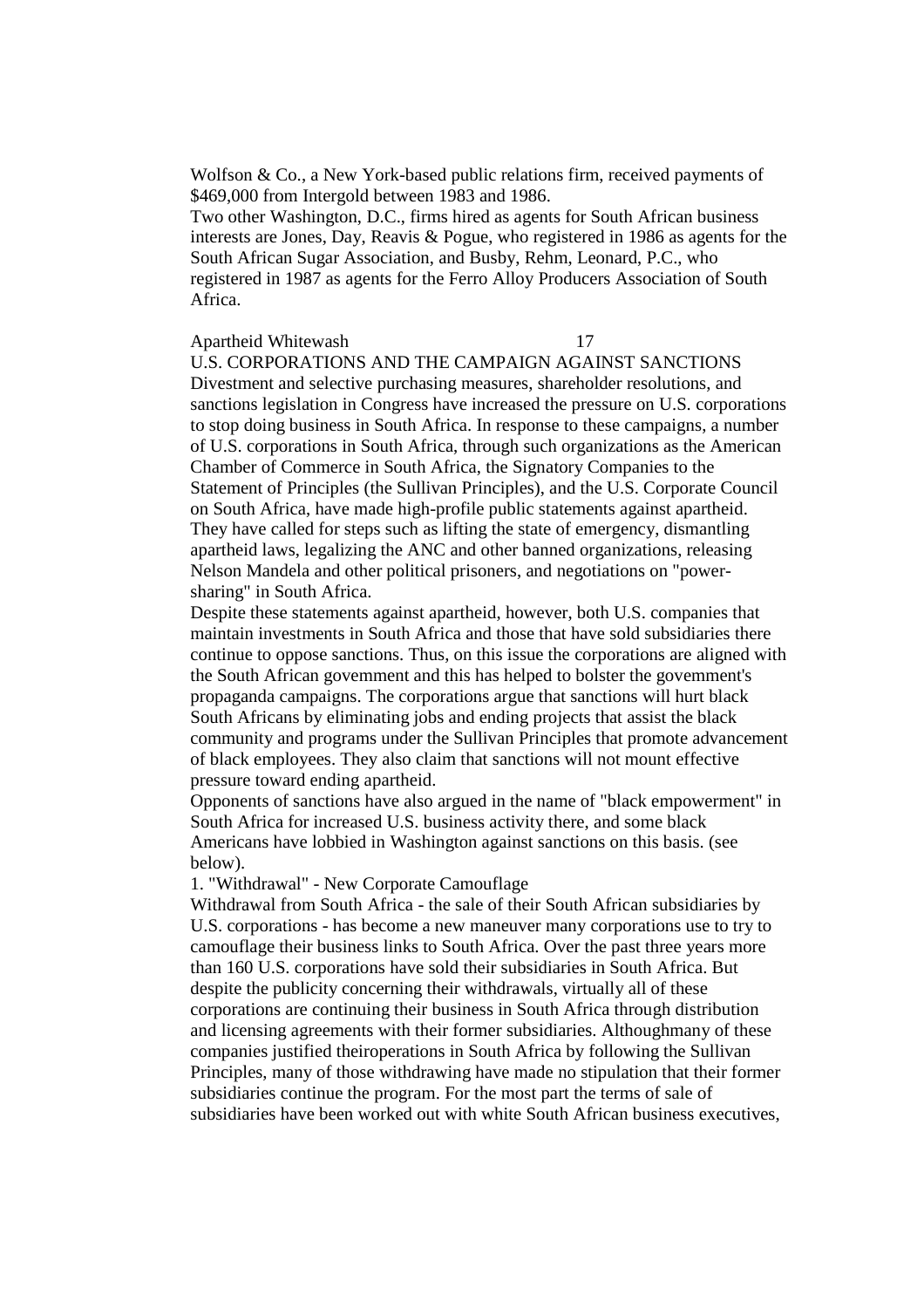while black employees, unions, and organizations representing the black majority have no role. One response to this is an initiative by the Chemical Workers Industrial Union in South Africa calling for corporations to negotiate the terms of their withdrawal with black trade unions and then to end all business with South Africa.

2. The Signatory Companies: The Sullivan Principles Without Sullivan For a decade the Sullivan Principles have been cited by U.S. corporations as their main justification for doing business in South Africa. But in 1987 Reverend Leon Sullivan himself announced his support for full economic sanctions against South Africa until apartheid is ended. Sullivan said that he had changed his position that after a decade's effort to use the principles to promote the elimination of apartheid, because the South African regime remained determined to resist fundamental change.16 Yet the signatory companies with subsidiaries remaining in South Africa, numbering 82 at the end of 1988, have continued to claim that the principles are effective and to oppose sanctions.

#### South African Propaganda In the United States

Even in terms of their main objectives of promoting equality in the workplace the principles have had only a limited impact. Although training and advancement of black employees have increased in the corporations that follow the principles, higher level supervisory, management, and executive positions remain largely filled by whites. Community assistance efforts are overshadowed by the vast inequities of apartheid. In 1985 and 1986 Reverend Sullivan called on the signatory companies to carry out "corporate civil disobedience" against apartheid. The response was slight and the "disobedience" mainly limited to sponsoring advertisements and meetings with officials to call for an end to apartheid and the state of emergency.

The principles have failed to confront the most important aspects of corporate ties to apartheid. For example, a recent study found that between 1977 and 1985 U.S. corporations paid at least 50 times more in taxes to the South African government than they spent for programs under the Sullivan Principles.17 With the state of emergency in force since 1986, apartheid rule is directly maintained by the violence and repression of the military and police forces; but U.S. corporations continue to supply the regime with strategic products such as computers and other high-tech equipment, oil and other petroleum products, and motor vehicles. And South African security laws can compel U.S. corporations located in South Africa to set up militias and secretly to supply goods and services to military, police, and arms manufacturing agencies.

3. Shell Oil's Neptune Strategy and "Post Apartheid" South Africa One argument corporations use in opposing sanctions is that economic growth will help to erode apartheid and that what is needed, rather than the negative pressure of sanctions, is planning for a "post apartheid" society. This claim ignores the pattern of economic development under apartheid, which has increased the prosperity of the white minority and the military and strategic power of the regime. It also fails to spell out how this erosion will take place under a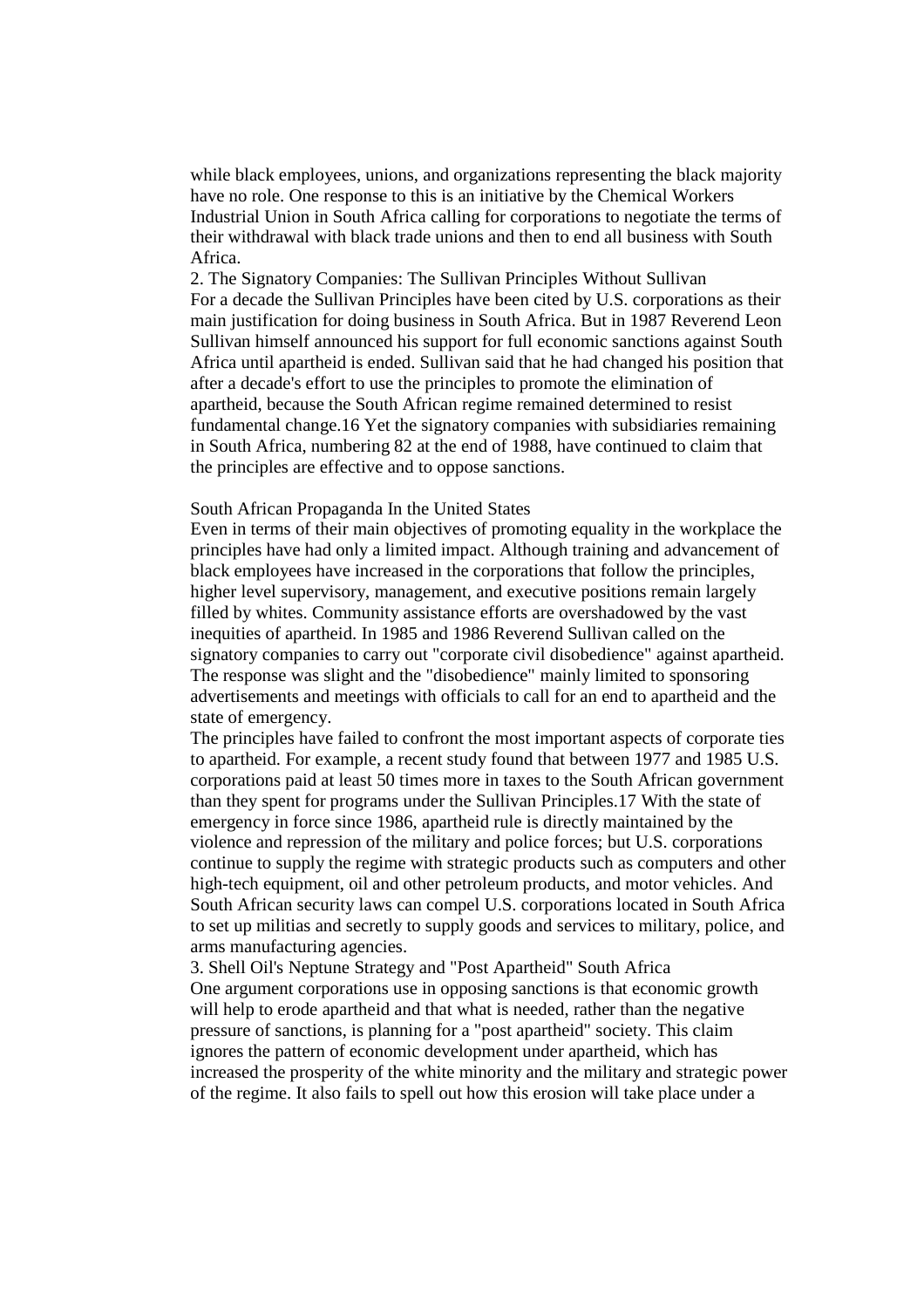regime determined to maintain control by force, as evidenced by the state of emergency that has been in force since June 1986.

The most prominent example of the "post apartheid" approach is the secret plan known as the Neptune Strategy launched by Royal Dutch/Shell Company's consultants, Pagan International of Washington, D.C., to try to defuse the international boycott of Shell over its strategic role in South Africa. Pagan International is a consulting firm that specializes in helping corporations bolster their images in the face of international protests. A 256 page Pagan report describing the Neptune plan was obtained by the Interfaith Center on Corporate Responsibility in 1987.18

The focus of the Neptune Strategy is the attempt to justify Shell's role in South Africa by claiming that the corporation's operations there are necessary to train black managers, entrepreneurs, and technicians for "post apartheid" South Africa. In order to weaken the boycott, Pagan launched a major program to engage antiapartheid groups and other organizations in "post apartheid" planning designed to divert attention from boycott and divestment efforts toward "productive channels." Pagan operatives set up contacts with a variety of organizations, particularly church bodies, in an effort to turn them away from support for the boycott. Among those contacted were the Church of England, the Dutch Council of Churches, and U.S. church leaders.

The Neptune plan also called for creating an "ombudsman" to function as an intermediary between Shell and organized labor to calm protests and explore points of mutual concern, with the goal of weakening union support for the Shell boycott. Universities were another target, with "post apartheid" programs that Shell would help finance proposed for the University of Notre Dame and Georgia Institute of Technology.

#### Apartheid Whitewash

Negotiations for the Shell-sponsored Institute for the Study of Post-Apartheid Problems at Notre Dame in 1988 met with protest on the campus. The Neptune plan included an operation to gather "intelligence" about Shell boycott supporters, directed by a Pagan staff member Arion Pattakos, formerly an analyst with the U.S. Defense Department. Pagan arranged to have agents pose as reporters to interview boycott activists and collect information on the "personal characteristics" of boycott leaders.

Pagan was also involved in setting up the "International Conference on South Africa in Transition" in 1987, again with a "post-apartheid" focus, hosted by the Baruch Business School of the City University of New York. The conference program listed participants from major corporations, including Shell, Mobil Oil, Ford Motor Co., R.J.R.-Nabisco, E. I. Du Pont, Colgate-Palmolive, and Monsanto; South African officials, academics, and trade unionists; and U.S. organizations, including those supporting the Shell boycott and divestment. But when the role of Pagan and Shell in promoting the conference was exposed, many participants from South Africa and the U.S. withdrew.

4. Corporate Lobbying Against Sanctions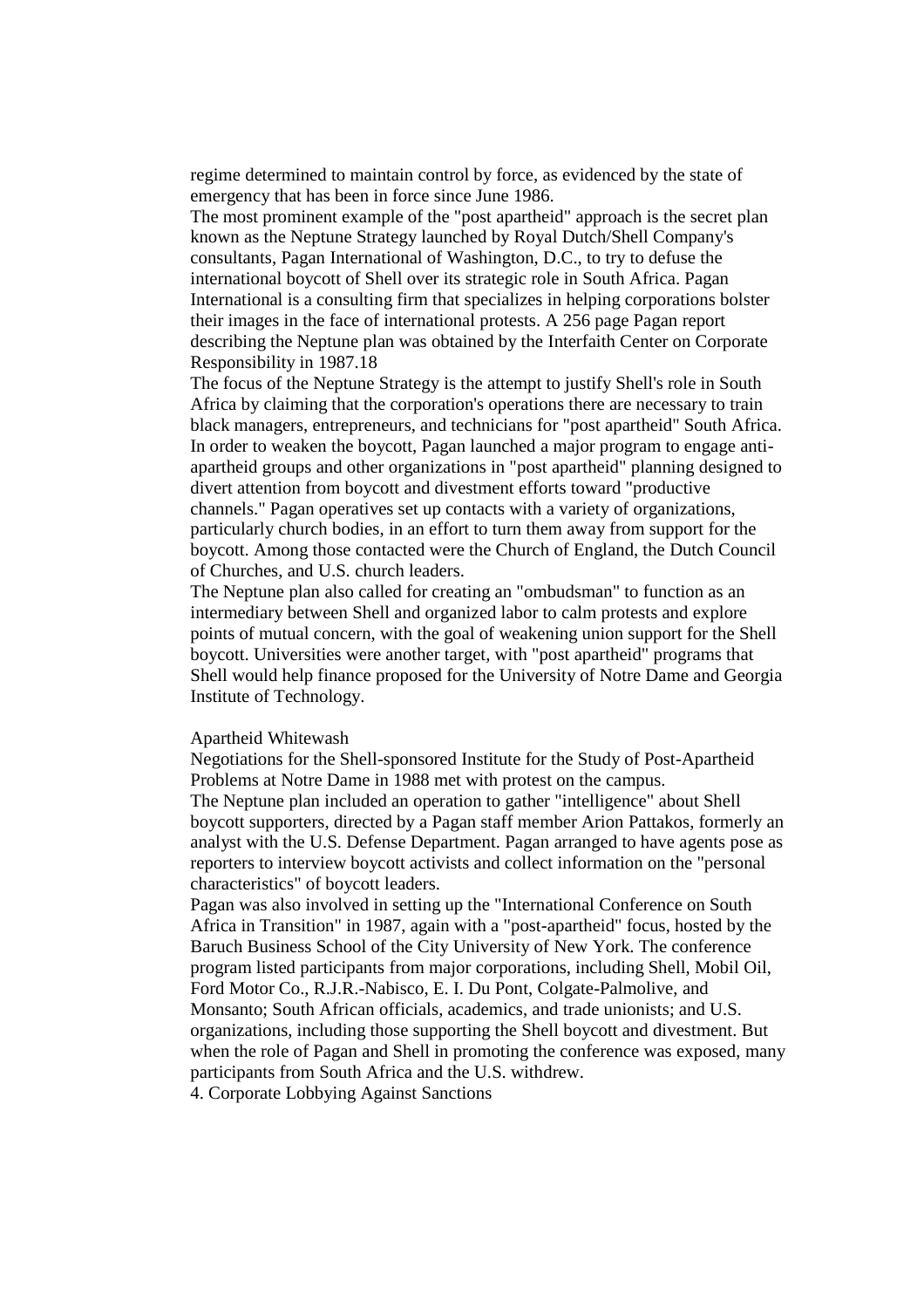When legislation for comprehensive sanctions against South Africa was pending in Congress in 1988, including the Wise amendment to prohibit federal oil, gas, and coal leases to oil companies doing business in South Africa, a coalition of U.S. corporations launched a major lobbying drive to oppose sanctions. The corporate coalition was formed by the Washington, D.C.-based National Foreign Trade Council, and solicited contributions of \$5000 each from corporate supporters. About 20 corporations were among the initial supporters, including Union Carbide, Chevron, Texaco, Mobil, Dresser Industries, Johnson & Johnson, CBI Industries, Combustion Engineering, and Caterpillar Tractor. At a fee of \$150,000 plus \$75,000 in expenses for six months, the coalition hired former Indiana Senator Birch Bayh, a liberal Democrat and partner in the Washington, D.C., law firm Rivkin, Radler, Dunner and Bayh, to lead the lobbying in Congress. Bayh said his efforts would aim to show that U.S. corporations don't support apartheid, that "many are on the cutting edge of reform," and have been "standing up to the regime.,,'9 Robert Taft, an Ohio Republican with the firm of Taft, Stettinius and Hollister, lobbied against sanctions for a New York company importing aluminum products from South Africa.

Representatives from several corporations, including Sal G. Marzullo, a Mobil executive and chairman of the Industry Support Unit of the signatory companies (the 82 U.S. corporations in South Africa backing the Sullivan Principles), joined in opposing new sanctions at hearings in June 1988 before the Senate Subcommittee on Africa. Marzullo reiterated the themes U.S. corporations put forth to support continued business in South Africa, arguing they help "empower black South Africans" for "long-term political change" and also warning of the "danger of a bloody revolution that destroys everything of value."2 But while citing corporate appeals to the regime to remove apartheid and negotiate with black leaders, Marzullo gave no indication of how the corporations would promote "long-term change" when leading anti-apartheid organizations are effectively outlawed and the state of emergency continues.

5. Shell Leads the Lobbying Against Oil Sanctions

In 1988 oil industry giants, led by Shell, mobilized their most intense lobbying efforts against the Wise oil sanctions amendment to the Senate sanctions bill. Shell claimed that it might forgo business in the U.S. rather than cut its South Africa ties and

20 South African Propaganda in the United States that this could cost the United States 10,000 jobs and a loss of 90 million barrels of oil. Shell hired the firm of Akin, Gump, Strauss, Haurer and Feld, whose partner Robert Strauss is former national chairman of the Demoratic party. According to one congressional aide, Shell "lobbied like crazy" against the measure.2' Mobil recruited William Coleman, secretary of transportation in the Ford administration and a prominent black lawyer with the firm of O'Melveny & Myers in Washington, D.C., to testify and lobby against the measure. The British embassy wrote to key members of Congress warning that if sanctions affected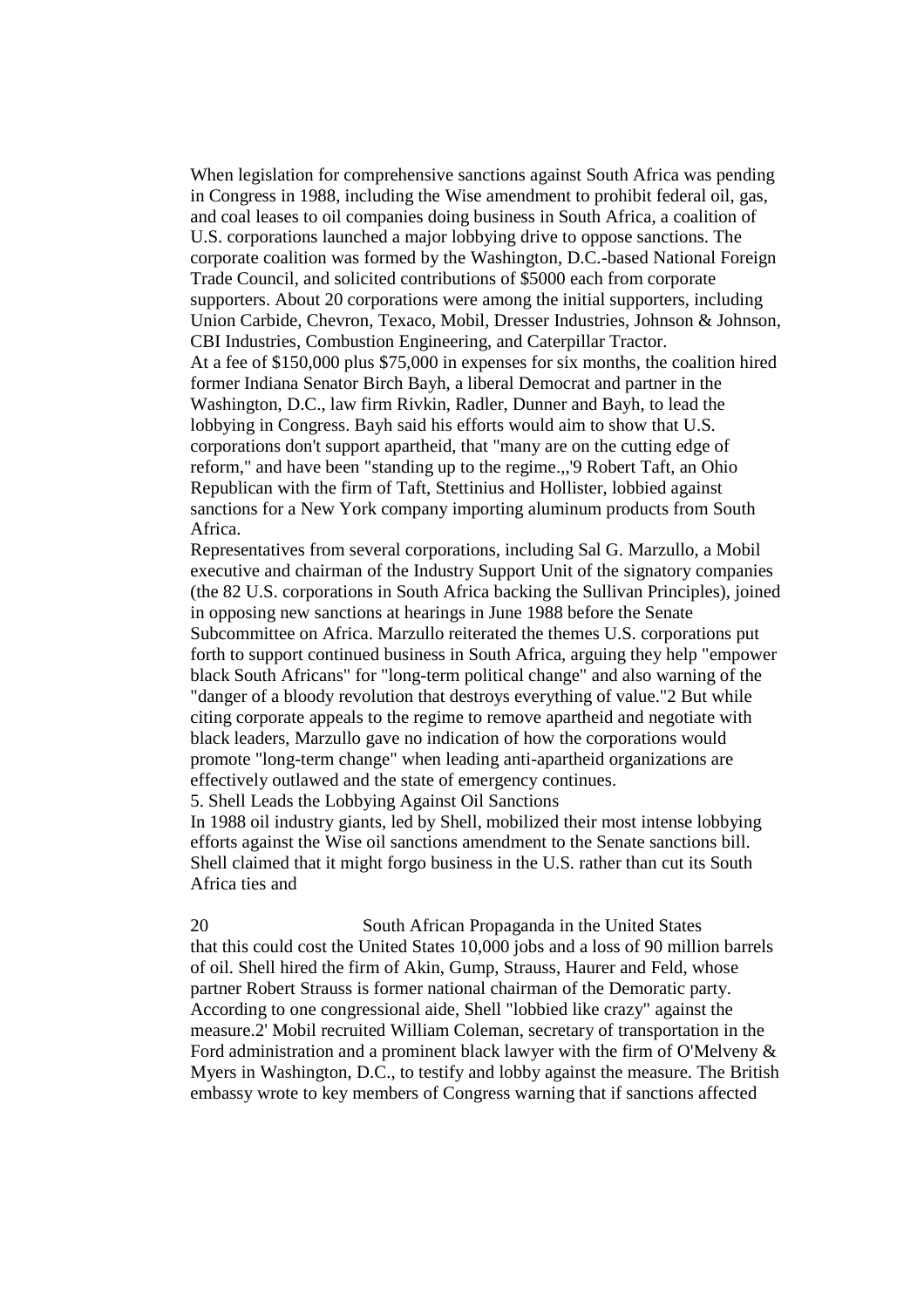British companies (Shell and British Petroleum), Britain would bar U.S. oil companies from North Sea oil leases.

In October 1988 it was revealed that Caltex Petroleum, a joint operation of Texaco and Chevron that operates in South Africa, had spent at least \$30,000 to pay for a trip to the United States by Zulu chief Gatsha Buthelezi, a well-known opponent of sanctions.22 Buthelezi gave one speech in Cleveland in August buthis other engagements were canceled.

The oil companies' efforts succeeded in August when the Senate Foreign Relations Committee excluded the Wise amendment from the sanctions bill. Although the comprehensive sanctions bill was passed by the House of Representatives, the Senate bill was not brought to a vote in 1988 because of conservative opposition.

6. "Black Empowerment" as an Argument Against Sanctions

"Black empowerment" arguments against sanctions and disinvestment are being promoted by several organizations and lobbyists. They claim that sanctions will hurt black South Africans the most and the best way to eliminate apartheid is to aid black education and economic development projects. The most prominent supporter of this rationale is the Coalition on Southern Africa (COSA), a group of "black religious leaders, businessmen and educators...", founded to, in their own words, provide an independent base of private support for South Africa's majority population and to help foster a democratic, non-racial post-apartheid South Africa.

COSA opposes sanctions and disinvestment as "counterproductive" to ending apartheid and has made its views known in letters to President Reagan and the members of Congress.

The South African Financial Mail and columnist Jack Anderson reported that COSA was the brainchild of Raphael Pagan, founder of Pagan International, which developed Shell Oil's Neptune Strategy (see above), and Robert Brown, a black public relations executive from North Carolina, whose clients include companies doing business in South Africa. In 1988, Brown angered many South Africans by claiming he had power of attorney to represent the name of imprisoned ANC leader Nelson Mandela.

COSA has been a major project of Mobil executive Sal Marzullo. Anderson and the Financial Mail reported Marzullo raised \$1.2 million for COSA from corporations like Mobil, Control Data, Combustion Engineering, Johnson & Johnson, Pfizer and Caltex. According to the Financial Mail, COSA's aim was "to fund black political organizations in Soweto and other urban centers with the emphasis on finding leaders and groups who could serve as an alternative to the ANC." The paper alleged that only 5 percent of the funds targeted for black empowerment projects actually made it to South Africa. The rest allegedly went to consulting fees in the U.S.

J. Morgan Hodges, executive director of a company called Chris/Mor Productions in Washington, D.C., sent a 10-minute videotape to members of Congress in June 1988 with a letter identifying himself as a black American opposed to sanctions. Hodges registered in 1988 with Congress as a paid lobbyist but did not indicate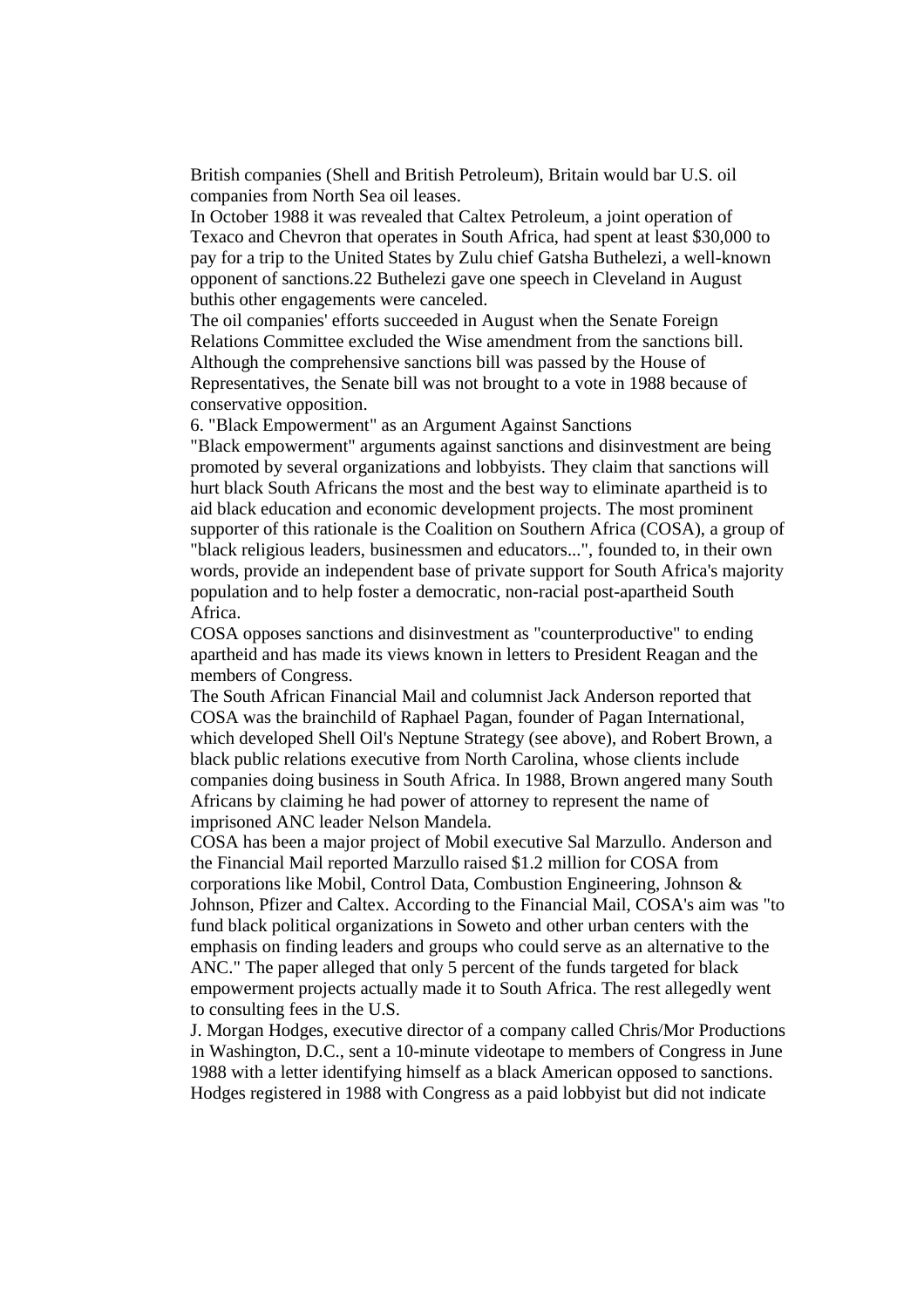the source of his funding. In his letter he claimed to be a lifelong registered Democrat who had traveled

# Apartheid Whitewash

to South Africa to gain information and found that most black South Africans oppose sanctions. The video included statements by Gatsha Buthelezi and others opposing sanctions, and the letter promised a second video, "Black Businessmen Speak Out," also opposing sanctions.

Operation Heartbreak. In June 1988 a group of black children from a local Washington, D.C. school distributed 858 black dolls to all Congressional offices and the White House as part of a campaign called Operation Heartbreak that was designed to seek aid for South African children hurt by "U.S. sanctions, ANC manipulation and/or South African government entrenchment.'23 Contacted afterward, officials at the school indicated that they had not realized that their students were being used in an antisanctions lobbying campaign. The organizers of Operation Heartbreak have not been identified.

# THE RELIGIOUS RIGHT

The religious right in the United States has become one of the most prominent and influential sources of support for the South African regime and its policies. While conservative religious groups have denied receiving direct support from the South African government, the message they present echoes positions proclaimed by Pretoria. In some cases leaders of groups on the religious right have traveled to South Africa as guests of the South African Tourist Board or South African Airways. An article in the San Francisco Examiner in 1986 described how U.S. fundamentalists are "courted by Pretoria's public-opinion airlift":

South Africa and its supporters are waging a campaign to influence U.S. public opinion by flying fundamentalist Christian leaders and their congregations to South Africa. Also under way is a drive to bring people from Christian broadcasting networks to South Africa, and to aid them in producing segments favorable to the

#### government.

The media effort has continued even after state-of-emergency restraints have vastly limited access for foreign as well as South African journalists. Taken together, the outreach campaign reflects the hope that while unlikely to sway majority opinion in the United States against apartheid, South Africa might generate a more vocal

grass-roots lobby in the United States for its policies.24

An official at the South African Embassy in Washington, D.C. acknowledged that South African Airways, "out of their own initiative," has always invited people on public relations tours, and that recently, they have specifically targeted a number of evangelicals in that regard. "These people are inherently conservative and agree with many of the approaches we have in South Africa. This is a healthy point of departure. People go to South Africa as Christians with a healthy desire to find out how they can help us out. That's a touchstone." 25 The official indicated that this new trend was sparked by a trip to South Africa by Reverend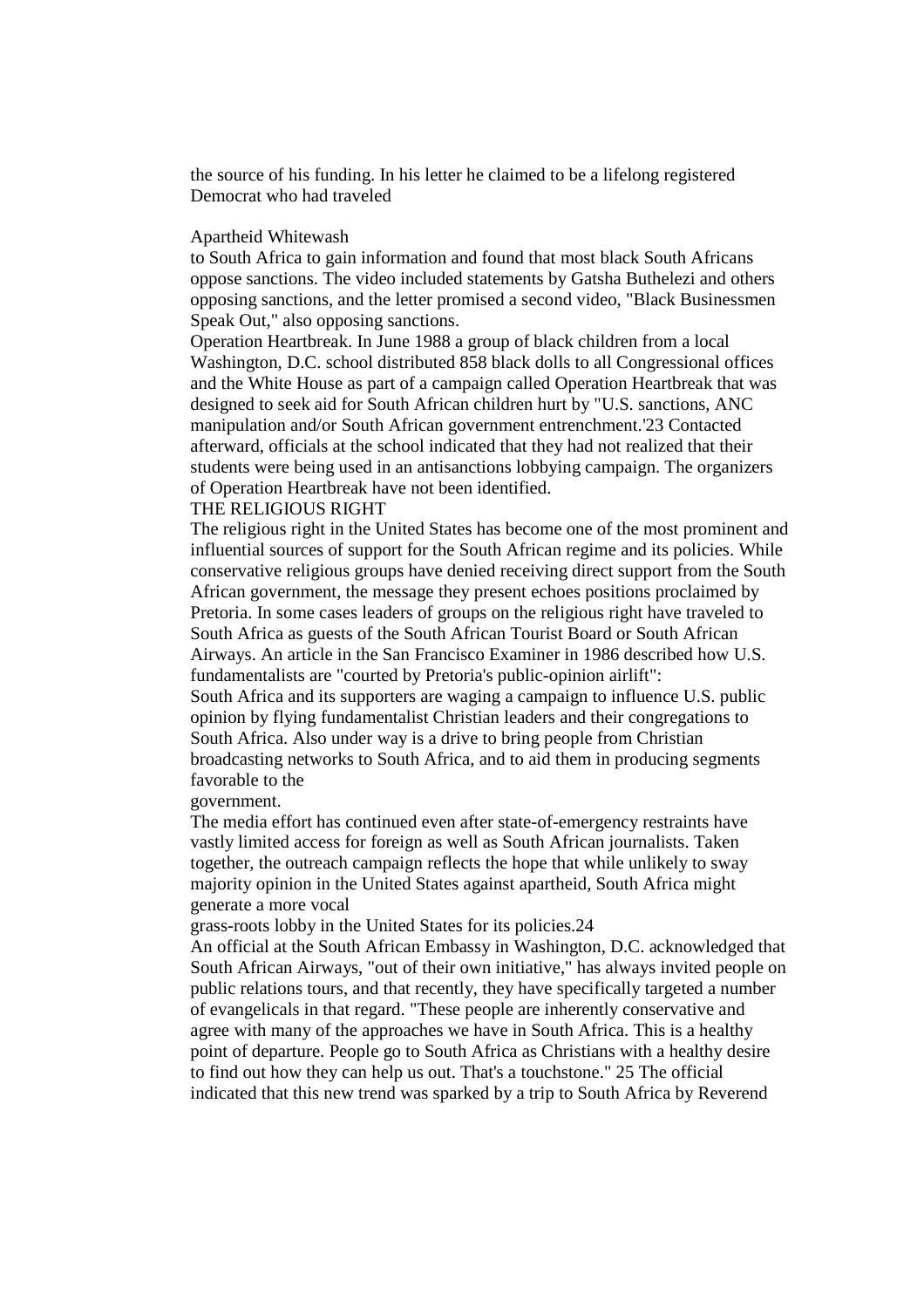Jerry Faiwell in 1985; after his return Falwell encouraged other evangelicals to go there also.

The evangelical movement in the U.S. has two branches: fundamentalists, such as Falwell, who believe in a literal interpretation of the Bible, and pentacostals, who believe in redemption through possession by the holy spirit. Despite doctrinal differences, however, these groups have shared a supportive attitude toward the South African regime and a commitment to influencing U.S. policies. Many of the publications and video materials they distribute call for their supporters to lobby Congress and the administration to oppose sanctions, to support the policies of the South African regime, and to condemn the ANC and the UDF as agents of communism and instigators of violence

22 South African Propaganda In the United States and terrorism. In addition to campaigning in the United States, some evangelical groups have set up offices in South Africa or supported South African organizations that follow their doctrines.

The images of several leaders of the religious right have recently been tarnished by scandals, and their impact on the U.S. political scene has been reduced. Nonetheless, evangelical organizations continue to have a strong base of followers who can be mobilized to support their campaigns on South Africa. 1. South African Government Backs Conservative Black Religious Groups In order to attract support from evangelical churches in the United States and in other countries, and to deflect criticism from the mainstream churches, the South African regime has promoted Bishop Isaac Mokoena of the Reformed Independent Church Association in South Africa. He is the only black South African to be awarded the Decoration of Meritorious Service by the South African government. Although he has claimed to represent 4.5 million black South Africans, a South African academic authority on independent churches says, "Bishop Mokoena is talking nonsense by claiming he can speak in behalf of four million blacks in South Africa. He represents only a small group of a few thousand." 26

Nonetheless, Mokoena has attracted wide attention in the United States. In 1986 and 1987 he was introduced to the evangelical movement at the annual conventions of the National Association of Religious Broadcasters (NRB), whose affiliated networks cover the United States and reach around the world by satellite. Bishop Mokoena told the press at the 1986 convention that he opposed sanctions against South Africa, saying, "I have come to appeal to you to speak to your Congressman, speak to your Senator, ask him to offer some words of encouragement to the President of the United States to step up investments, not only within the present areas of South Africa, but also in the homelands." The message evidently reached the White House, with President Reagan referring to the bishop in a news conference in August 1986: "I don't know whether I pronounce his name right, but he's the leader of some 4.5 million Christians there and all of them are deadly, deadly opposed to sanctions."27

In August 1988 the newly formed National Christian Development Fund of South Africa, a conservative black religious group announced a campaign against U.S.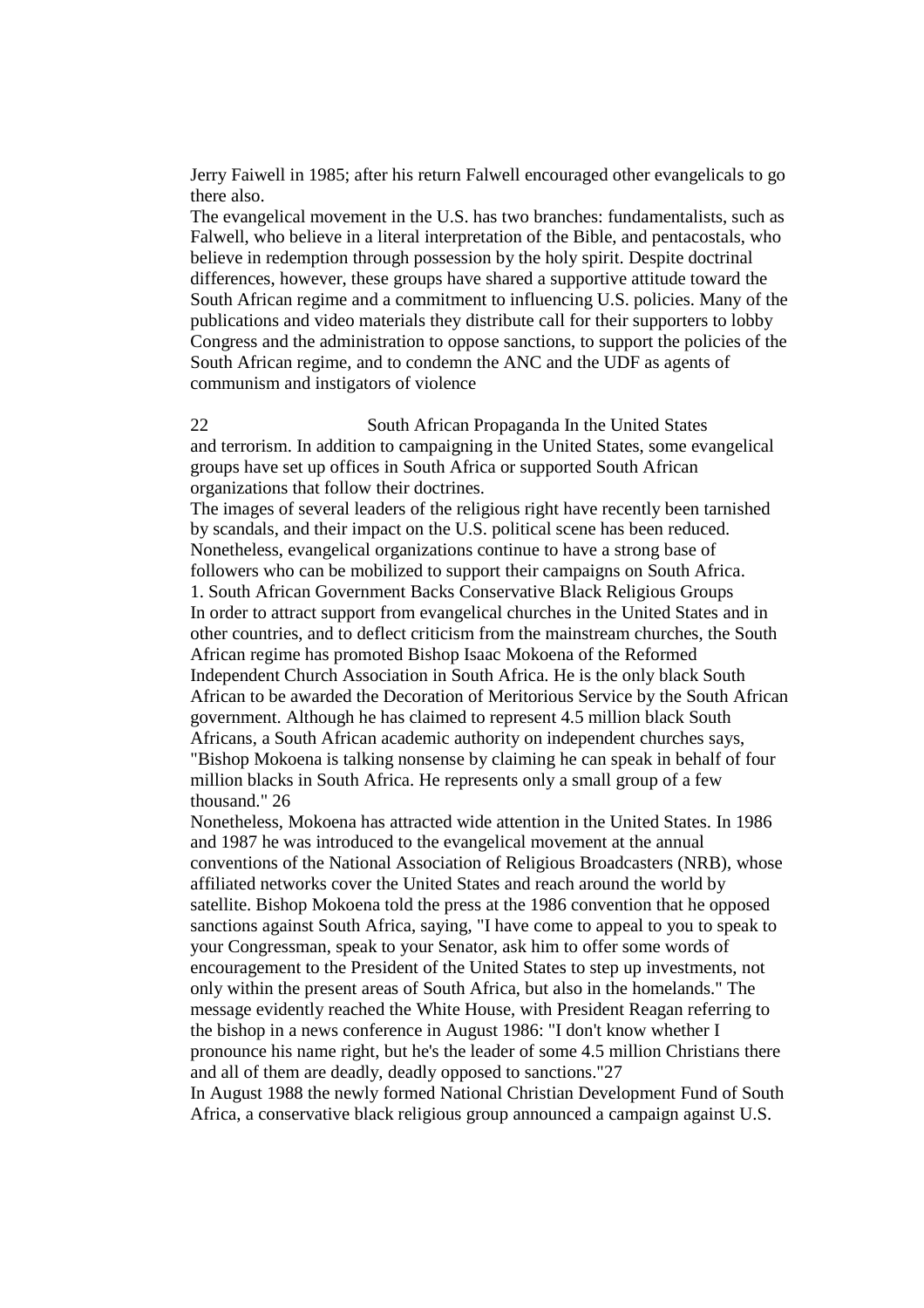sanctions. The goal of the campaign is to get signatures from one million South Africans, mainly blacks, on petitions against sanctions and divestment, to deliver to the U.S. Congress. The fund also announced plans for a 10-day advertising campaign in the U.S. to air a 45-second television advertisement opposing sanctions and divestment. The campaign would cost \$2 million and would be cosponsored by another black conservative group, Jesus Christ for Peace in South Africa.28 The source of funds for these projects has not been revealed. 2. The Religious Right and South Africa

The individuals and organizations noted below have supported policies of the South African government and its propaganda efforts in the United States. Jerry Falwell traveled to South Africa in mid-1985 at a time of widening protest and repression when pressure in the United States for sanctions was increasing. Falwell's reaction was to call Bishop Desmond Tutu, who had been awarded the Nobel Peace Prize, "a phony" (a comment he retracted after getting heavy criticism) and to urge that Americans support South Africa by buying Krugerrands. Falwell claimed that during his visit no black South African he met had advocated using sanctions or other financial pressures for reform. He also sent out a fund-raising appeal for his Moral

#### Apartheid Whitewash

Majority organization stating: "Communist terrorists are openly threatening to kill me and my family because of my campaign to prevent the Soviet Union from taking over the vital sea lanes and naval bases of South Africa."29 Jimmy Swaggart, described as the most popular American evangelist in South Africa, has set up an office in South Africa and a store selling his pamphlets, tapes, and records. His shows have been carried widely by the governmentcontrolled South African Broadcasting Corporation (SABC) television. He also helped to fund a new Assembly of God Bible college near Cape Town, which was granted a charter by the government only after the director signed a statement denouncing the World Council of Churches. Swaggart described South Africa as being reviled around the world because it is so godly. A group of black evangelicals in South Africa, reacting against Swaggart and other American evangelicals, has said that such leaders "come here to South Africa in the midst of our suffering and pain, even unto death, and announce that apartheid is dead."o National Association of Religious Broadcasters (NRB). The South African Tourist Board (Satour), the government's tourism agency, had a booth at the convention of the National Association of Religious Broadcasters in 1986 and 1987, inviting participants to visit South Africa. A delegation from the NRB traveled to South Africa at the invitation of a group of South African religious broadcasters, with expenses paid by "an anonymous group of South African businessmen.",31 On the trip they interviewed Chief Gatsha Buthelezi and Bishop Mokoena.

Full Gospel Businessmen's Fellowship International, which funds religious networks, has promoted other NRB trips to South Africa with assistance from the South African Tourism Corporation. The trips were publicized on Christian televion stations around the United States by a 30 minute video on South Africa.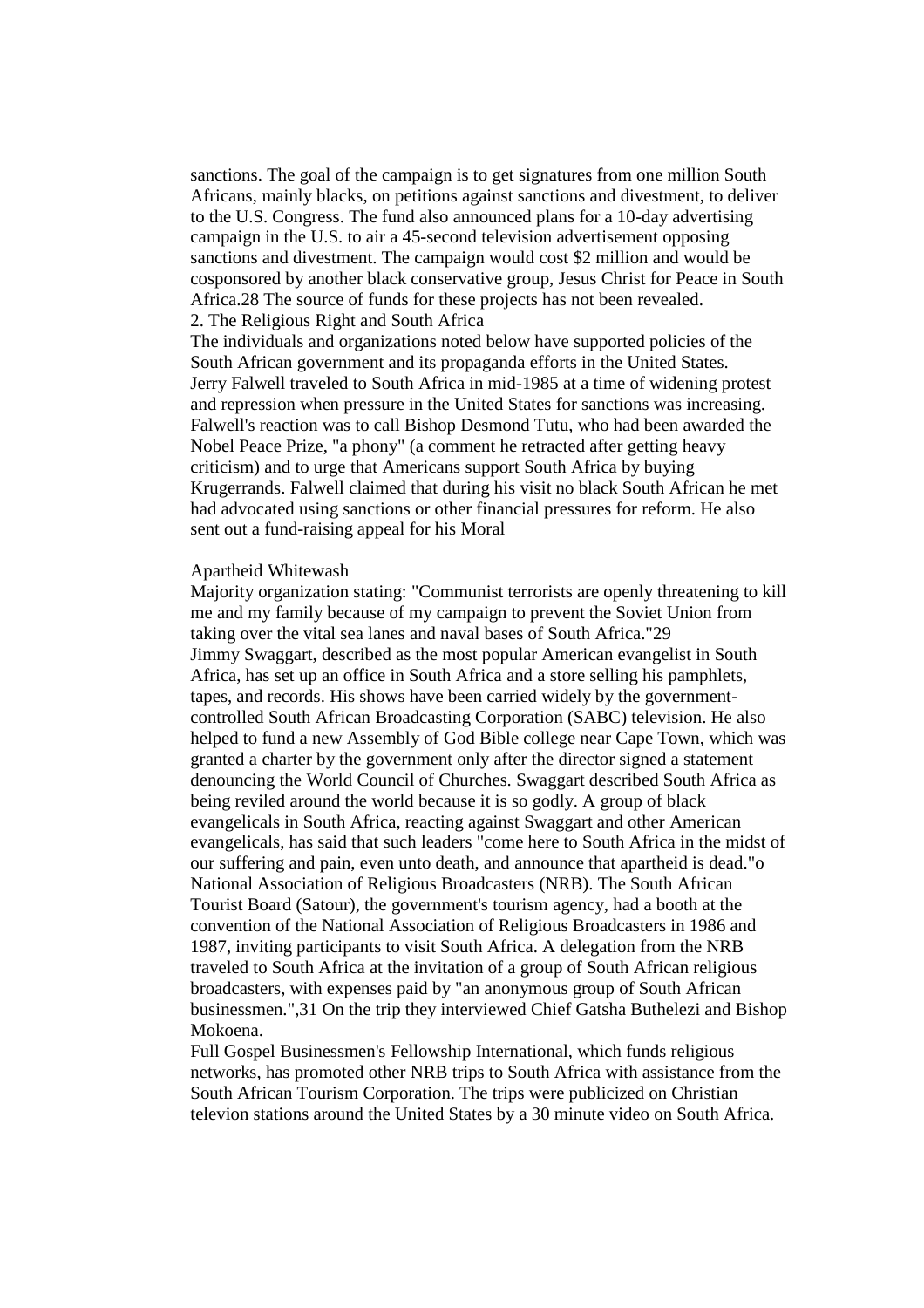The close ties of the Full Gospel Businessmen to the Reagan administration provided an added benefit to the South African government.

Pat Robertson, another prominent television evangelist whose failed bid for the Republican party nomination for President in 1988 showed the limits of the national appeal of the religious right, has also developed close ties with South Africa. Robertson was close to the Reagan administration and is reportedly a personal friend of former National Security Council staff member Oliver North. During a meeting with George Bush in December 1988 Robertson appealed to the president-elect to tell the South African regime that he was pleased with its progress in ending apartheid. According to The Citizen of South Africa (December 3, 1988), Robertson set up a television station to carry his Christian Broadcasting Network (CBN) in Bophuthatswana, a black "homeland" in South Africa, which would only have been possible with the permission of the South African government. Three progoverment black South Africans appeared on Robertson's 700 Club television program in the United States in 1986, and South Africa has its own branch of the 700 Club for Afrikaners. Robertson has also backed South Africa's regional policies, beaming his CBN signal to Namibia and sending a video team into Mozambique with a commando unit from South African-backed Renamo.

Trinity Broadcasting Network, based in California, has been given permission to set up a television station in South Africa, in the Ciskei homeland, with arrangements assisted by the South African "ambassador" to Ciskei. Trinity has hosted members of the cabinet of Ciskei, who traveled to southern California to appear on the network.

Biblical News Service (David Balsiger). In 1987 Biblical News Service (BNS) produced 525,000 free copies of a special issue of its Family Protection Scoreboard magazine entitled "South Africa: A Nation on Trial." Sent to various public figures around the United States, including members of Congress, federal officials, mayors,

24 South African Propaganda in the United States black elected officials, newspaper editors, religious leaders, and local pastors, the issue contains a series of articles supporting South Africa's policies and describing the ANC, the United Democratic Front, and the South African Council of Churches as supporters of communism, Marxism, violence and terrorism backed by the Soviet Union. An editorial by publisher David W. Balsiger denies that the magazine is a "lackey" for the South African government and claims that it does not support "institutionalized apartheid"; the magazine is billed as "educational and non-partisan."

The magazine suggests a number of responses to "South Africa-bashing" in the United States, and offers various possibilities, including tours to South Africa; free subscriptions to the South African Digest put out by the South African Bureau of Information; nine films and videos on South Africa, including five produced by the South African government; a speakers bureau; and free copies of the magazine for for public leaders in areas "where sanctions, divestment, or disinvestment are being debated."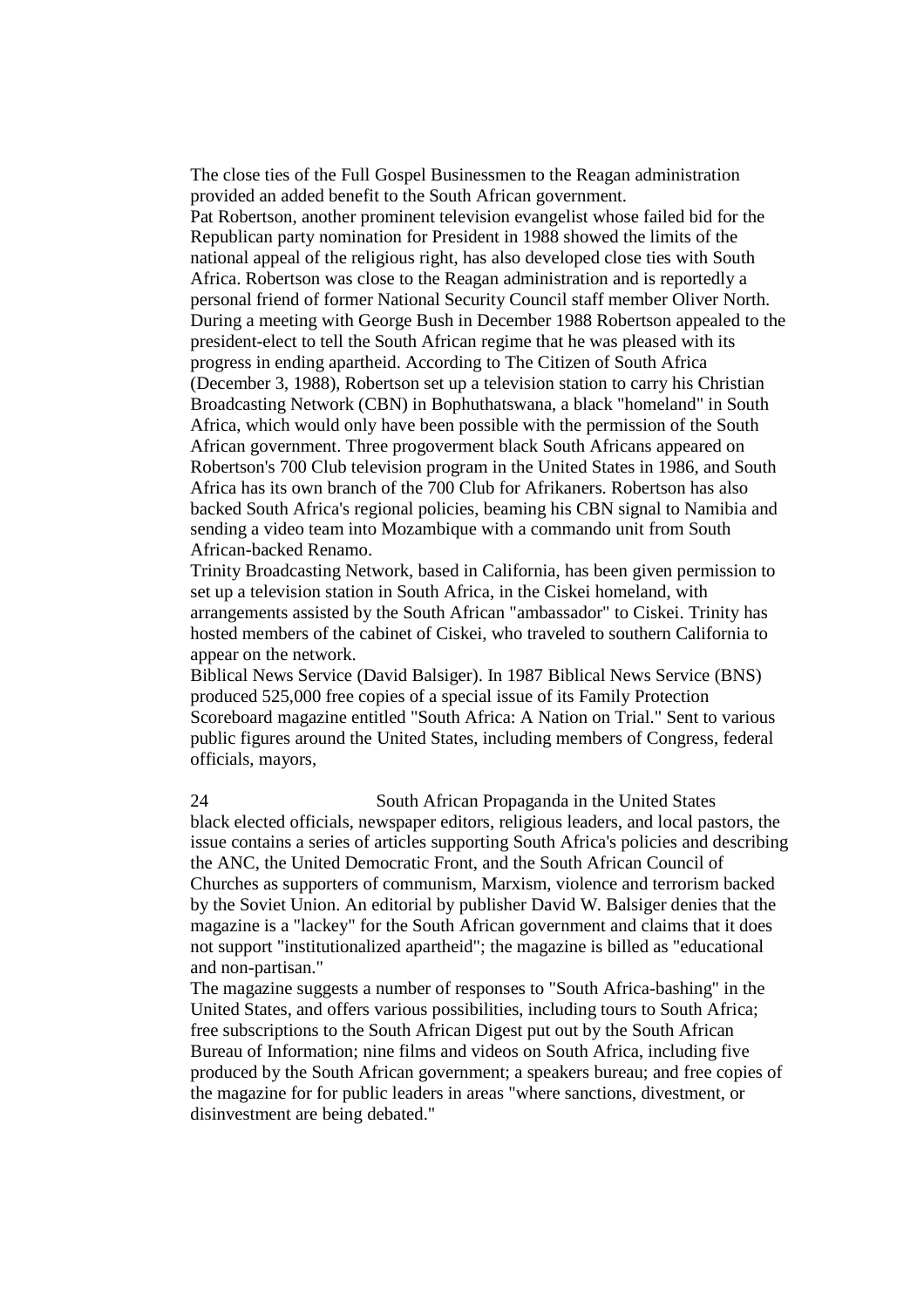While there is no indication in the magazine of how its estimated \$300,000 production costs were funded, some funds were evidently provided by the South African Tourism Board, whose centerfold insert describing trips to South Africa, with a sweepstakes offering a free trip, is the only advertising. A 1988 issue of the Scoreboard on the presidential campaign was distributed with a press release disavowing former links with the Reverend Sun Myung Moon's Unification Church, which suggests that the Unification Church could have been a source of funding in 1987 when the South Africa issue appeared. The press release also stated that the campaign issue, produced by Balsiger's National Citizens Action Network (see below), had been supported by Mott Media, a religious textbook publisher.32

Balsiger has made trips to South Africa, Namibia, and the area of southern Angola that has been occupied by South African- backed Unita forces. He has indicated that one of the trips was financed by the South African Foreign Affairs Department.33 All but four of the 26 writers contributing to the Scoreboard had also traveled to South Africa.

RAMBOC (David Balsiger). David Balsiger has listed himself as president and founder of RAMBOC (Restore a More Benelovent Order Coalition), a right-wing coalition that claims to include "275 U.S. national and regional educational, ethnic, public affairs, religious and veterans organizations reaching more than 40 million Americans." (None of the organizations are identified.) The mailing of the Scoreboard on South Africa was done by RAMBOC; its address is a post office box in Costa Mesa, California.

National Citizens Action Network (David Balsiger) Yet another organization set up by David Balsiger, who is listed as its founder-president, the National Citizens Action Network sent a mailing in June 1988 to members of Congress opposing the Dellums comprehensive sanctions bill. The mailing argued that comprehensive sanctions would hurt black South Africans and included Listen to Our Voices, a 12 minute video, that featured interviews with black South Africans opposed to sanctions. The letter claimed that the organization "networks with nearly 300 national and regional educational, ethnic, political, public affairs, religious and veterans'organizations" (again, none identified) and that it shipped \$250,000 in seeds and baby food to South Africa for distribution in "75 black townships hit hardest by sanctions and disinvestment." But major organizations providing aid to black areas in South Africa, such as Catholic Relief Services and the South African Council of Churches, have reported that they have not heard of Balsiger's group or any such relief work.Y The National Citizens Action Network has headquarters in Washington, D.C. (a post office box address) and an office

#### Apartheid Whitewash

(also a post office box address) in Costa Mesa, California. The organization has indicated that it has received support from a religious textbook publisher, Mott Media.

About My Fathers Business, based in Kentucky, has been distributing free copies of a video tape called TheANC - A Time for Candor, which is also offered by the Biblical News Service. The video focuses on two scenes filmed by television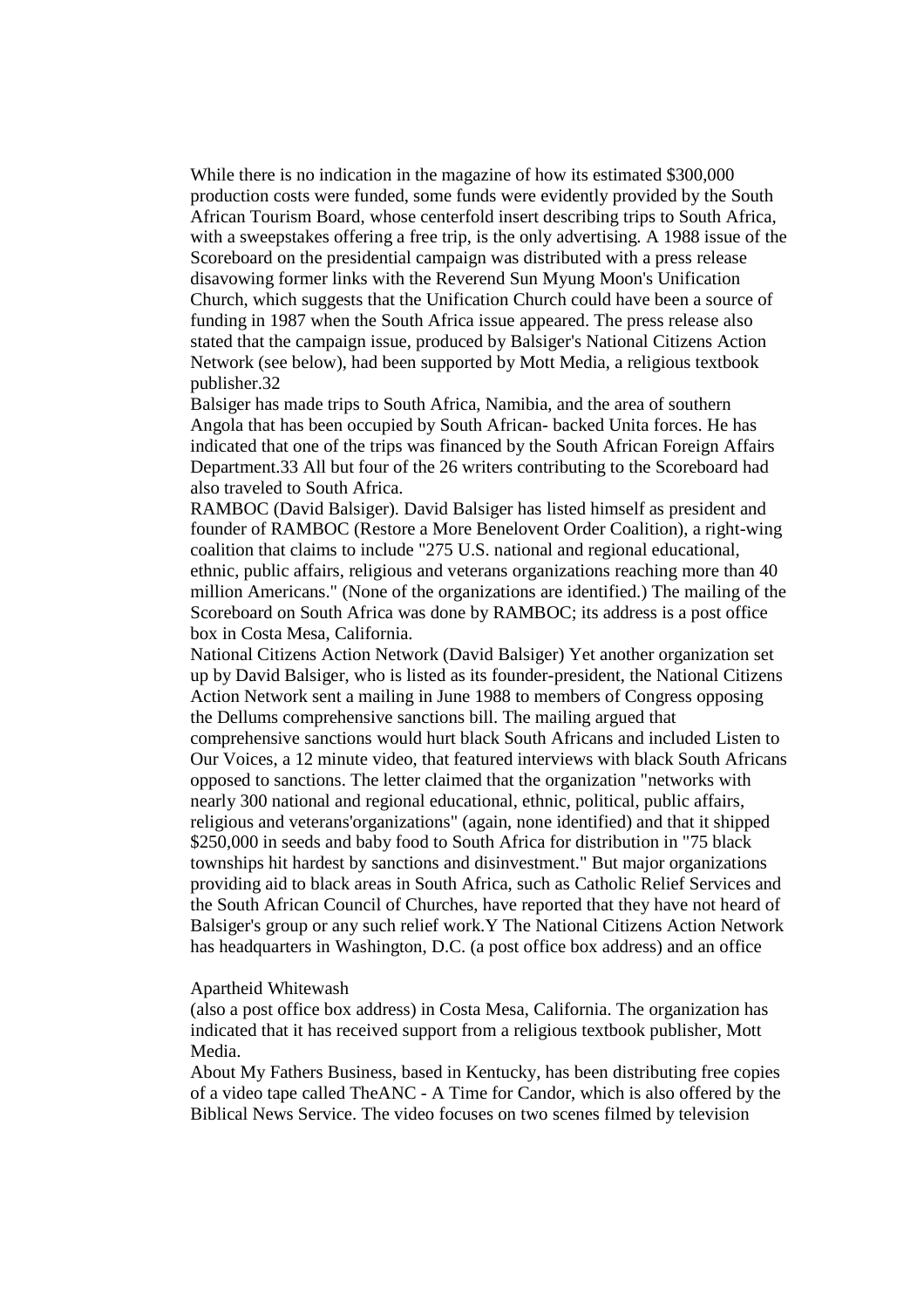news cameras, the burning of a girl and the killing of a soldier from Ciskei by angry crowds in African townships, along with interviews with a South African, Craig Williamson. The video lays responsibility for the gruesome violence on the ANC, without indicating that the incidents took place at emotionally charged funerals for victims of government forces, nor that Williamson was until recently a major in the South African Security Police, serving as a spy and head of anti-ANC operations.35 A booklet and action kit accompanying the video urges viewers to write to senators, representatives, and newspaper editors asking them to watch the video and express outrage over the 1987 meeting between ANC President Oliver Tambo with Secretary of State George Shultz. An issue of Clarion Call, a publication put out in South Africa by Cheif Buthelezi's Inkatha organization is also included. By June 1987 10,000 copies of the video, offered through a toll-free telephone number, had been distributed. There is no indication how this video was made or funded.

Lawrence Patterson, a conservative financial adviser based in Cincinnati, Ohio, circulated copies of the Family Protection Scoreboard issue on South Africa, which includes an article by him. Patterson warned readers of plans by the ANC "to set up cells right here in the United States - maybe in your hometown!" and alerted them to the need to "save our friends in South Africa from domination by a Trilateral-Soviet conspiracy."

The McAlvany Intelligence Adviser, a newsletter, edited by Donald S. McAlvany in Denver, Colorado, offers analyses of "global economic, monetary and geopolitical trends which impact the gold and precious metals markets and is explicitly Christian, conservative and free market in perspective." The issue of July 1986 is devoted to the theme of "Revolution and Betrayal: The Accelerating Onslaught Against South Africa." The newsletter suggests that readers "first get mad" and then write members of Congress and the administration to "protest our sellout of South Africa." The newsletter suggests various material for further reference, starting with a booklet on the ANC put out by the South African regime, and including publications by conservative groups in South Africa. McAlvany, who says in his newsletter that he has traveled to South Africa more than 20 times in recent years, was cited in an Associated Press report of July 14, 1988 from South Africa as having suggested in a speech during a visit there that Archbishop Desmond Tutu be eliminated, a statement that he subsequently retracted.

Council on Southern Africa. The McAlvany newsletter mentions that this organization, set up by McAlvany, was producing a documentary film based on his trips to South Africa, Namibia, Ciskei, and Angola. The council was also said to be organizing a trip to South Africa for 60 business and political leaders in cooperation with the Conservative Caucus, a leading U.S. conservative organization.

#### TOURISM PROMOTION

Tourism promotion is the responsibility of the South African Tourism Board (Satour), a government agency, which maintains offices in 14 countries, including three in the United States, in New York, Chicago, and Beverly Hills. Tourism advertising and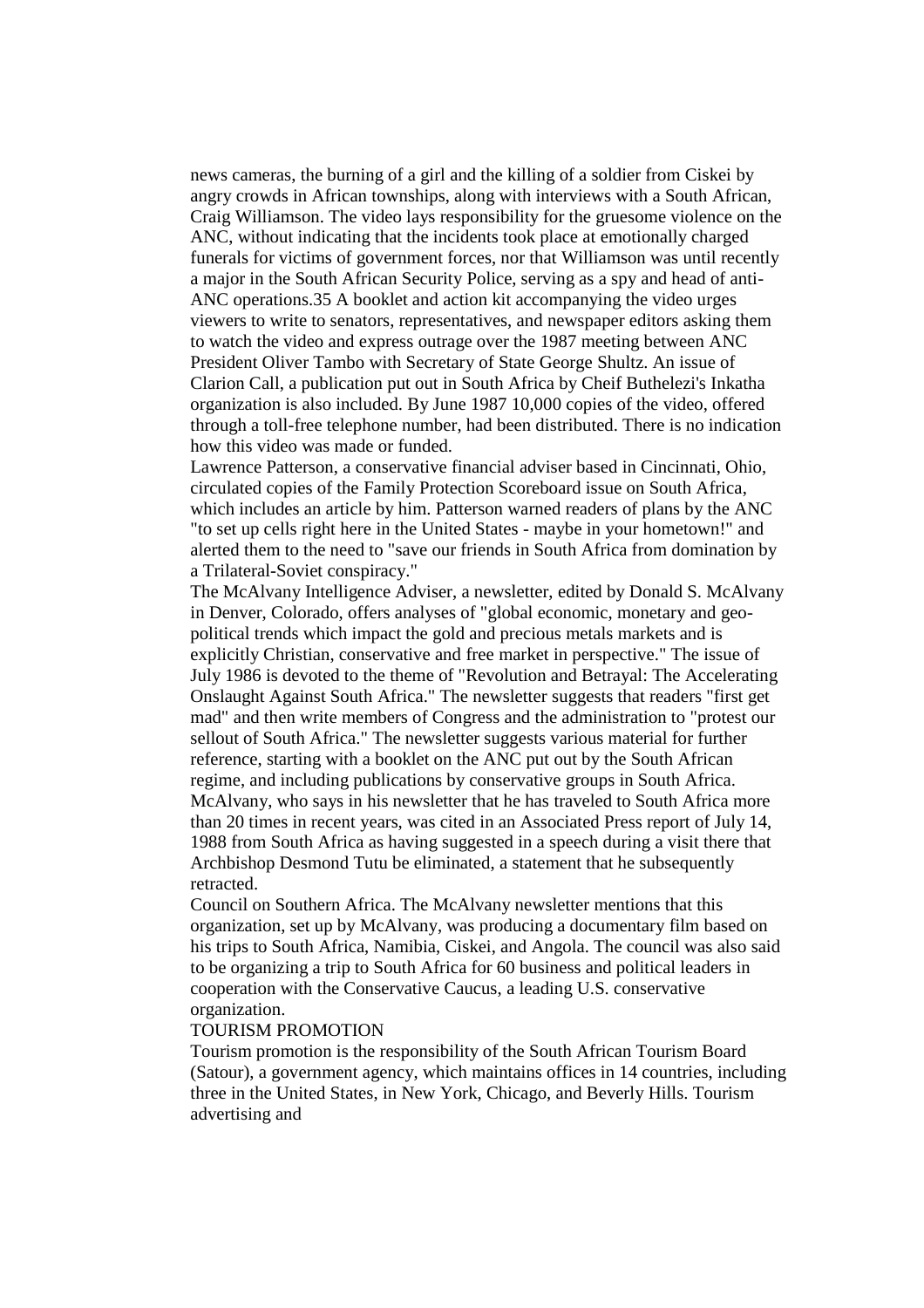26 South African Propaganda in the United States promotion give the apartheid regime an opportunity to convey a positive, friendly image of South Africa, emphasizing attractions such as game parks and beaches. Satour cooperates with the South African embassy, consulates, and lobbyists in arranging tours, often free, for politically important groups, such as members of Congress, state and local officials, business organizations, and also groups on the religious right. Satour also maintains a Congress Bureau to help attract business and professional conventions, fairs, and meetings to South Africa, an operation that promotes trade and investment as well as tourism.

In November 1986 the South African government launched a \$1 million, one month tourism campaign in the Untied States with a specifically political message to "come see for yourself' that things are not so bad in South Africa, despite press reports about the state of emergency. Satour's U.S. representative Peter Celliers claimed the expensive campaign, which also offered discounted prices, was needed to combat "unbalanced media reports."3'

Tourism's political importance is closely tied to its economic importance. According to Celliers, tourism has been South Africa's third largest generator of foreign exchange. Although precise figures on foreign tourism spending were unavailable, in 1985, using Cellier's figures, spending by international and domestic tourists was approximately \$450 million, and the industry employed 500,000 people.

The November 1986 promotion campaign was prompted by declines in foreign tourists of 10 percent in 1985 and 35 percent in 1986, indicating that tourism to South Africa had been significantly hurt by the state of emergency. Total foreign tourists reached a high of 730,000 in 1975 before the Soweto uprising, climbed back over 700,000 in 1980 and 1981, but by 1986 had fallen below 300,000. More than 70,000 tourists from the U.S. went to South Africa in 1984, but this fell by 25 percent in 1985 and the decline continued in 1986.

The November tourism campaign used full-page advertisements run three to five times in newspapers in 14 major U.S. cities, as well as three insertions in a number of national weekly magazines. It aimed to attract nature enthusiasts in the 24-35 and 55-and-over age groups by claiming that they could see natural attractions and avoid areas of "contention." The ad campaign was put together by the Johannesburg office of Saatchi & Saatchi Compton Worldwide, which is based in London.

In another 1986 promotional effort, Satour sponsored a trip to South Africa by 60 U.S. travel agents, picking up some of the group's expenses. Satour officials hoped the travel agents would "tell their customers back home that U.S. press reports of South African violence are exaggerated and that it's safe - and fun - to vacation here." However, a visiting U.S. reporter commenting on the promotional tour found many white South Africans "obsessed by the unrest," talking of leaving the country, and fearful of the future, with one woman expecting "a bloodbath and a mass exodus" and others dismayed at the extent of press restrictions.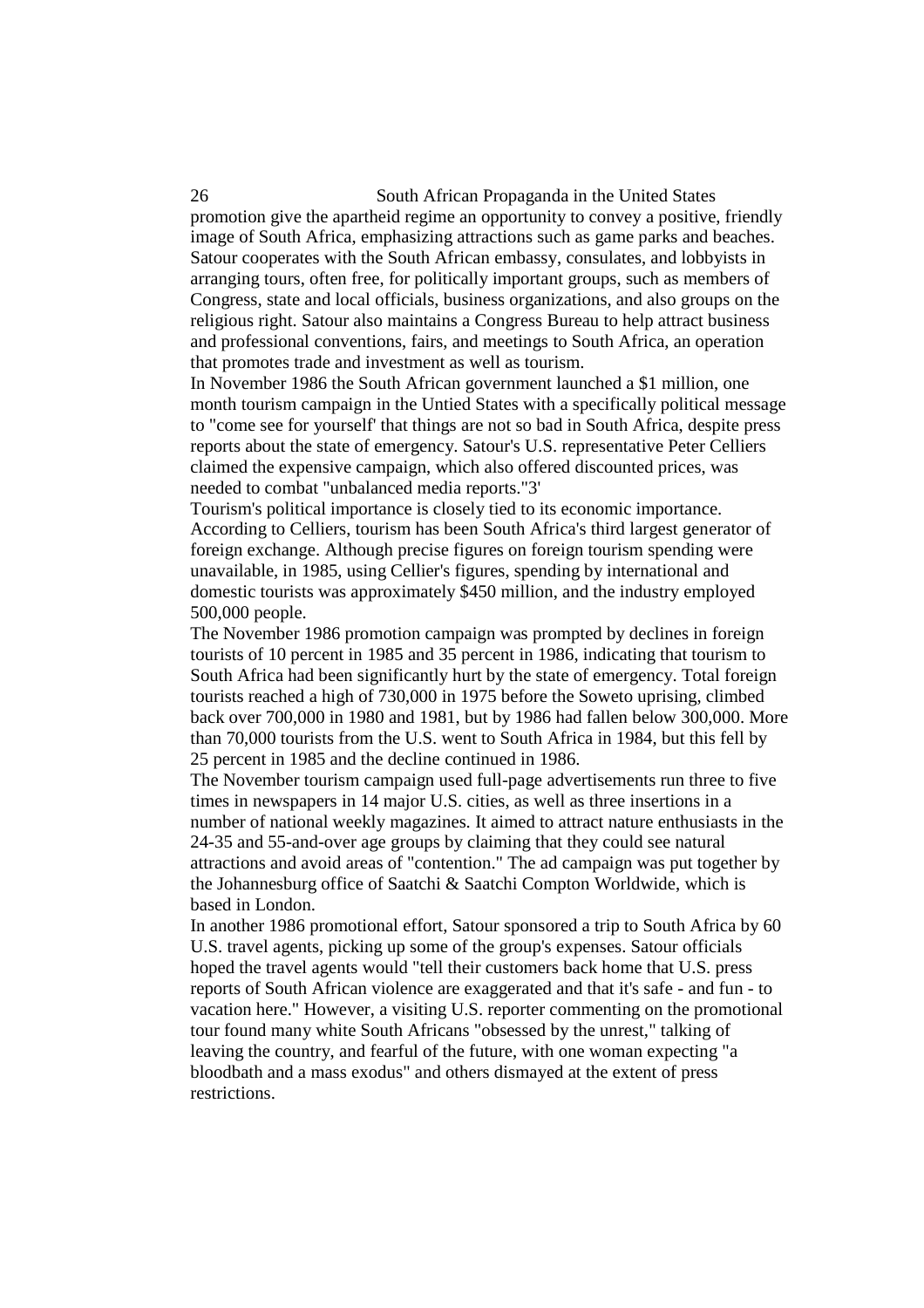Satour's budget for U.S. tourist promotion in 1985 was \$1.5 million, and its activities included representing South Africa at governmental, business, and social functions and promoting tourism to South Africa through films, slides, newsletters, radio and television. Eleven free films on South Africa were distributed in the U.S. on behalf of Satour and the South African embassy and its consulates by Public Service Audience Planners, Inc. of the U.S., which was paid \$88,000 for its services in 1985.

In addition to its own offices in the United States, Satour has also hired Peter Celliers of Ellis Associates in New York, who was paid \$77,000 for his work in 1987, to assist with its promotions. Celliers is registered with the U.S. Justice Department as an agent for Satour. His work focuses on U.S. joumalists, mainly in travel, nature, and

#### Apartheid Whitewash

hunting, but in other fields as well. Celliers' activities on behalf of Satour in 1987 included scores of contacts with journalists, editors, and media and business organizations. In this capacity he was involved in screening tourism and travel related journalists and photographers seeking Satour's assistance for travel to South Africa. In the last half of 1987 alone Satour sponsored or assisted 21 U.S. journalists making trips to South Africa, the most prominent being contributors to major nature publications such as Audubon, International Wildlife, and National Geographic. Such coverage, which highlights natural attractions and avoids political issues, attracts tourists and brings favorable images of South Africa to millions of readers.

### CULTURE, ENTERTAINMENT, AND SPORTS

The South African government promotes and publicizes culture, entertainment, and sports contacts to try to project favorable images of the country, convey propaganda themes, and gain international acceptance and legitimacy. Because of the pressures of international protest and boycotts, the apartheid government usually cannot directly promote contacts and events, but instead supports them in other ways, providing subsidies for sports organizations that endorse government policies, for example, and providing tax refunds for businesses sponsoring events with participants from overseas.

The South African regime has recently been succesful in producing films for international distribution, and attracting U.S. film producers to South Africa as a location for shooting films, which in turn brings U.S. actors and crews to the country.

Many artists, entertainers, and athletes support the cultural and sports boycott of apartheid, refusing to perform or compete in South Africa while apartheid continues. Nor will many cultural and sports organizations in the United States invite participation by government-sponsored organizations or individuals from South Africa who have not rejected links with apartheid. The boycott has thus denied the apartheid government propaganda opportunities and has been an important source of pressure for the elimination of apartheid. 1. Feature Films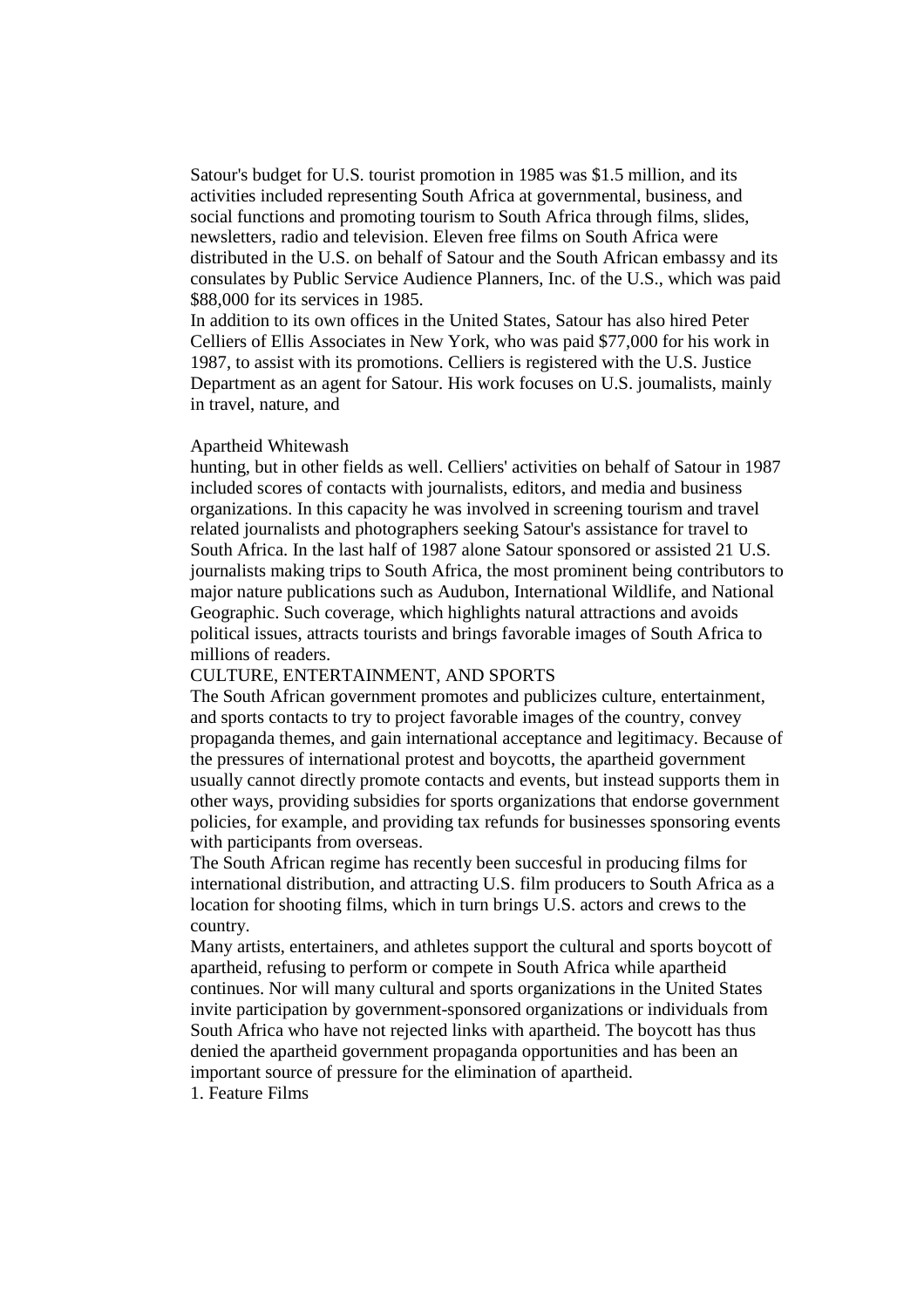Red Scorpion was filmed in Namibia by U.S.-based producers with the assistance of the South African Defense Force. Reports in the United States in January 1988 about the making of Red Scorpion led to immediate protest.38 Loosely based on the career of Jonas Savimbi, leaderof the South African-backed Unita forces in Angola, Red Scorpion was shot using tanks, trucks, jeeps, mortars, and troops supplied by the South African Defense Force. In addition the producers hired two active-duty South African army officers as consultants and used the studios of a South African army media center in Windhoek.

Red Scorpion was produced by a company called Moonrose Productions, headed by Jack Abramoff, who is also executive chairman of the International Freedom Foundation, a conservative organization, that has an office in Washington, D.C. and in South Africa and Israel as well. The Iran-contra hearings disclosed that Abramoff had had regular meetings with Colonel Oliver North when North served on the National Security Council staff.39 In 1987 the foundation placed an advertisement in the conservative Washington Times criticizing the visit of ANC president Oliver Tambo to Washington to meet Secretary of State George Shultz. Asked whether in addition to providing the assistance of its military forces the South African government had invested in the film, Abramoff said only that funds had come from "normal film investors." The reported \$8 million budget is low by current

# South African Propaganda in the United States

U.S. standards, an indication of the extent of the support extended by the South African military. The producers discussed distribution rights with Warner Brothers, the major U.S. media multinational, which claimed that it had "declined to be involved even before they decided to shoot in Namibia." The film was distributed in 1989 by Shapiro Glikenhaus Entertainment. 40 In the film the Swedish actor Dolph Lundgren, who has been based in the U.S., plays a Soviet agent sent to assassinate the Savimbi figure, played by a South African actor, other leading roles are played by actors from the U.S. The film was written by an American, Arnie Rosen, and directed by another American, Joe Zito.

Red Scorpion has drawn strong protests. Theo Ben-Guirab, SWAPO's United Nations representative, called for the film to be "condemned, boycotted, and blacklisted." Randall Robinson, executive director of TransAfrica in Washington, D.C., said: "That this propaganda film would come to the American screen as legitimate entertainment is shocking." Arthur Ashe, co-chairman of Artists and Athletes Against Apartheid, stated, "We would oppose any participation by an American, especially a black American, in a film project in which the South African government is a part. If you have part of the South African Army as extras, its hard to see the film as anything less than an endorsement of South Africa's policies."

Shaka Zulu produced in South Africa by the government-controlled South African Broadcasting Corporation (SABC) was widely distributed in the United States, despite many protests. Aired as a 10-hour miniseries on television stations in more than 30 cities around the U.S. in 1986 and 1987 and accompanied by heavy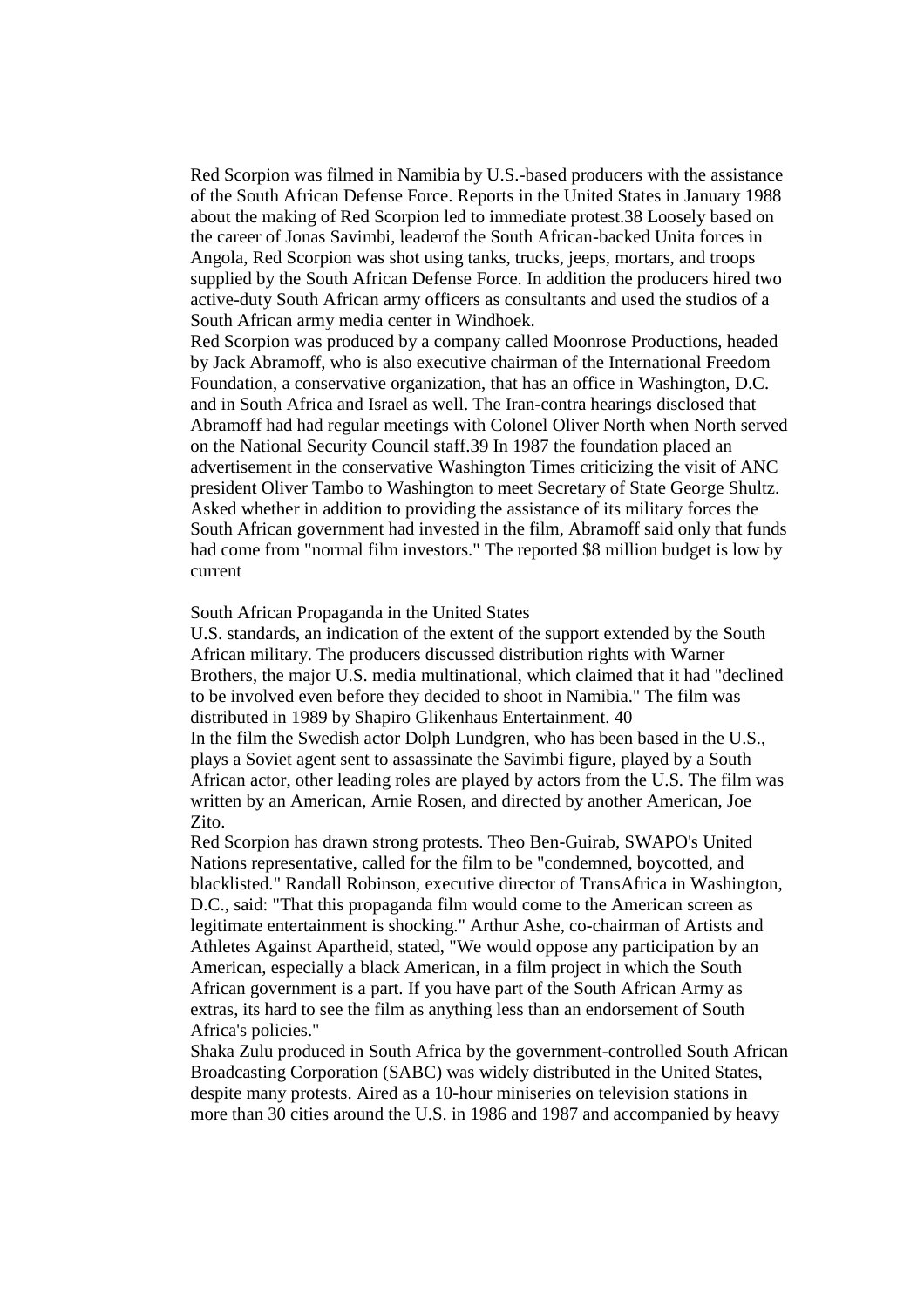advertising and promotion, the film presents a violent, primitive picture of the 19th century Zulu leader.

Shaka Zulu has been distributed in the United States by Harmony Gold, a new company based in Los Angeles, which made a considerable effort to hide the film's links to the South African regime. When the miniseries was being broadcast, the distributor provided "study guides" for use in schools. Shaka Zulu's ties to the apartheid regime and the project's goals were made explicit by a member of the South African parliament in 1984 when the \$24 million film went into production:

Even at this early stage, however, so much interest is being shown in the project that all indications are that it will be financially profitable. I think the most important statement that should be made here is that it could also place South Africa in the forefront of the international film industry. It is with regard to this aspect that I want to pay tribute to the SABC, This is probably going to be its biggest attempt up to now, and it is also an attempt which means a great deal to South Africa, especially as far as its image abroad is concerned. The presentation of such a film as a product of South

African television could also be successful abroad, I believe.4

When protests arose in the United States over the film, Harmony Gold's chief executive, Frank Agrama, claimed that his company had actually supplied most of the funding. Yet a brochure put out to promote the miniseries in the United States stated that it was "produced by SABC-TV" and was prepared in South Africa. An advertisement for the film in a London trade publication carried the SABC-TV label and logo and the address, telephone, and telex for its Broadcasting Centre in Johannesburg.42 The film is among the South African films being distributed in the U.S. by Modem Talking Picture Service, Inc., (see below).

The airing of Shaka Zulu led to protests in several U.S. cities, including Los Angeles, Detroit, and St. Louis, where two demonstrators were arrested in front of the offices of the television station showing the film.

#### Apartheid Whitewash 29

Modern Talking Pictures Service, Inc., based in New York City and Florham Park, New Jersey, is registered with the U.S. Department of Justice as an agent for Global News Service of Johannesburg, which has been identified as receiving funds from the SABC. Modem Talking Pictures is registered as an agent for a number of foreign governments in addition to South Africa. It describes itself as "the world's largest distributor of free-loan audio-visual material and distributor of sponsored films," which reach two million U.S. audiences. In addition to Shaka Zulu, Modem Talking Pictures Service distributes other South African films from Global News Service of Johannesburg, including: White Gold, Reed Dance, Rourke's Drift Mission, The Rich on Safari, Africa's Miracle Eye Doctors, Operation Hunger, and Kimberley's Past Relived. These films convey the images of the country that the South African regime prefers the world to see: adventure films feature tourist attractions; historical films give the perspective of European settlers which emphasize African tribalism, and documentaries show humanitarian projects to aid Africans.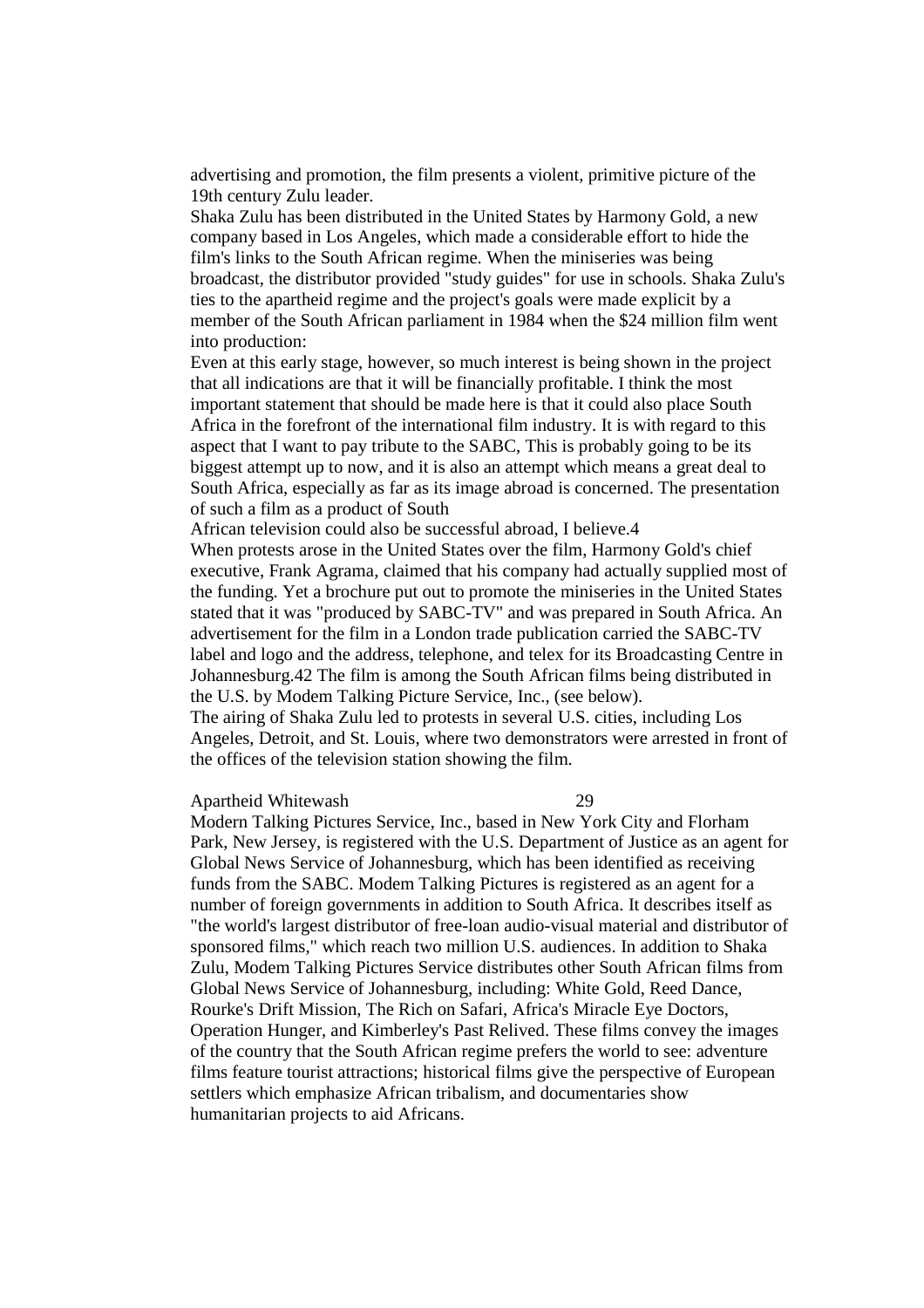Promoting Film Production in South Africa. Under a front-page headline "South African Pic Boom Is No Secret - Moral Stigma is Weaker Than Lure of Coin" an article in Variety, the U.S. entertainment industry newspaper, of June 22, 1988 declared:

Nobody likes to admit it, but independent film production is booming in South Africa. The reason is simple: the government there has made it very profitable for weathly South Africans to invest in filmmaking, which, in turn, has created a sizeable

pool of ready financing.

Thus, despite the United Nations' cultural boycott, the U.S. trade sanctions and the moral stigma associated with doing business in South Africa, the lure of relatively

easy financing has proved too tempting for many producers to resist. The article noted various U.S. film companies involved in projects in South Africa: The Cannon Group has made several films in South Africa: Going Bananas, American Ninja, Journey to the Center of the Earth, and Mercenary Fighters. Cannon International also distributes four other films made in South Africa by producer Harry Alan Towers: Platoon Leader, Gor, Dragonard, and Master of Dragonard Hill. Avi Lemer, who handles Cannon's business in South Africa, when asked how the films were financed, said, "I cannot tell you this. We don't want the whole world to know how we finance pictures, otherwise we'll have too much competition."

Toron Films, also heavily involved in film production in South Africa, is reportedly owned by Sol Kerzner, described as "Mr. Big" in South Africa, who has investments in the Sun City resort-casino in Bophuthatswana and other gambling casinos and hotels in the homelands. Toron has been involved in Act of Piracy, Options, and Steel Dawn, which was shot in Namibia.

Cue Films has shot Murphy's Fault, and Scavengers in South Africa, which were released by Triax Entertainment. The company may have made two other films in South Africa, but declined to mention titles. An executive commented, "Titles of films are an embarrasment for us and to disclose them may jeopardize sales." Lars International Pictures was filming Nukie in South Africa in June 1988. In addition to Platoon Leader for Cannon, Breton Films, Harry Alan Tower's company, has produced Skeleton Coast and River of Death in South Africa. BSB Entertainment produced Committed and Bottoms Up in South Africa, and Avatar Film Corp. produced The Crystal Eye in South Africa.

While many of these films were apparently shot in South Africa mainly for financial reasons, they created significant links for apartheid South Africa with the U.S.

30 South African Propaganda in the United States film industry and offered ways for Pretoria to gain major propaganda opportunities, as it did with Red Scorpion and Shaka Zulu.

2. Culture and Entertainment Contacts

South African promoters continue to try to bring U.S. entertainers to the Sun City resort in Bophuthatswana, one of South Africa's ostensibly independent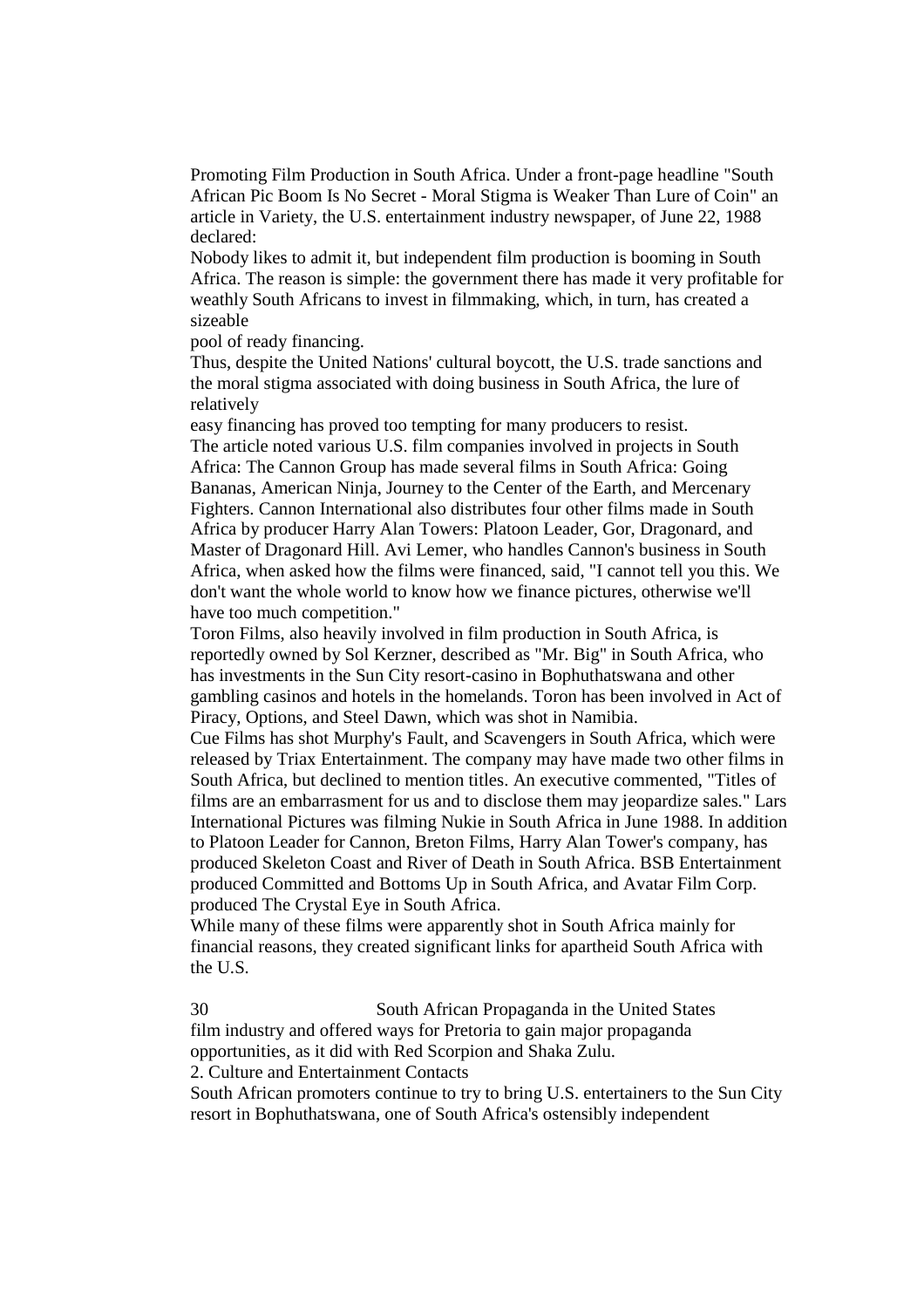homelands, often with the offer of extremely high fees. While the resort claims to operate on a nonracial basis, it serves mainly white South Africans looking for gambling, entertainment, and prostitution. And while Bophuthatswana is advertised as an independent state, it is in fact a creation of apartheid. The Sun City/Artists United Against Apartheid project, organized in 1985, united popular artists in a pledge not to perform in Sun City or elsewhere in South Africa under apartheid. Fifty-four performing artists contributed their work to a record album, video, book and documentary opposing apartheid, which raised some \$500,000 for anti-apartheid projects. As a result of the campaign, the number of U.S. artists performing in South Africa under the auspices of apartheid-linked organizations declined considerably.

According to Variety (June 22, 1988), "Despite the rush to film in South Africa, and despite the fact that many American actors, producers and directors have been trekking there to work, many others have adamantly refused to do so." The actor Kenneth Tigar placed an advertisement in Daily Variety in March 1988 "appealing to all other actors in our industry to unite in refusing to accept work in South Africa." The Associated Actors and Artistes of America, the organization through which all U.S. performers unions are affiliated with the AFL-CIO, is on record, according to Variety, as "strongly opposed" to American entertainers performing in South Africa so long as its "inhumane and vicious practice" of apartheid is in effect. Nevertheless, two of the body's four member unions, the Screen Actors Guild and the American Federation of Television and Radio Artists, have opposed listing foreign artists who perform in South Africa because of their own negative experience with blacklisting.

3. Sports Contacts

South African sports organizations have played an important role in promoting Pretoria's image abroad. As a result, participation by U.S. athletes in sports events in South Africa and participation in U.S. events by South African athletes who have not rejected links with South African sports organizations that operate within the apartheid system have inspired protests and boycotts in the United States. Despite these protests, some sports links with South Africa continue, mainly in professional tennis and golf, and in September 1988 a group of U.S. track and field athletes competed in South Africa. According to the Register of Sports Contacts with South Africa for 1987, compiled by the U.N. Centre Against Apartheid, eight South African golfers played on the 1987 U.S. Professional Golfers' Association tour and 25 U.S. golfers participated in South African tournaments. Twenty South African tennis players played in the U.S. Tennis Circuit that year and 42 U.S. tennis players participated in the South African Tennis Open. Also in 1987, 14 professinal boxers from the U.S. fought in South Africa. Other sports that brought contact between the United States and South Africa included body building, bridge, gymnastics, motor racing, squash, and surfing.

The U.S. Olympic Committee supports the International Olympic Committee's ban on sports contacts with apartheid South Africa, but despite protests, the U.S. Olympic Foundation, which was created by the U.S. Olympic Committee to provide funds for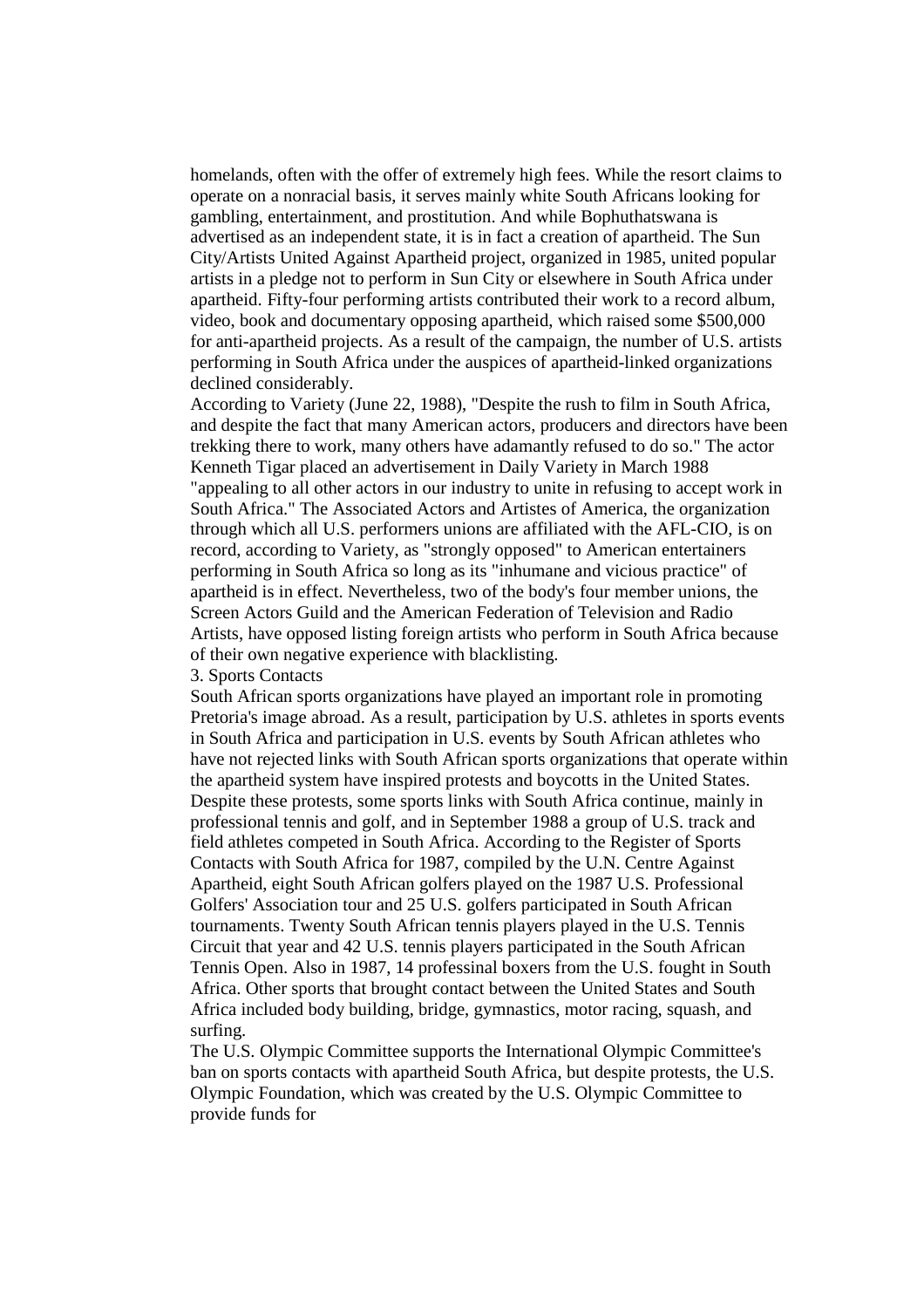Apartheid Whltewash 31

Olympics-related amateurs in the United States continues to hold investments in companies doing business in South Africa.

EDUCATIONAL MATERIALS

The South African government distributes glossy propaganda materials, publications, and films to U.S. schools and libraries at no cost. An even more serious problem is how South African propaganda has influenced how the country and the region are portrayed in U.S. textbooks.

1. South African Propaganda Influences in U.S. Textbooks

A 1984 analysis of the treatment of South Africa in U.S. textbooks examined 19 textbooks and five yearbooks that are frequently used as sources of information in school libraries.43 The survey found that the depiction of South Africa in most of the texts and almanacs contained elements that were misleading, inaccurate or racist. Although Africanist scholars in the United States have raised this issue with textbook publishers and cautioned against relying on information distributed by the apartheid government, problems persist. The article highlighted a number weaknesses in the texts and almanacs:

" Textbook definitions of apartheid were inadequate and incomplete. A few texts used

terminology similar to the regime's, emphasizing "separation of population groups."

While more of them mentioned white supremacy, they generally failed to discuss economic exploitation and the mechanisms of political domination.

" Discussions of economic development were divorced from discussions of apartheid,

and participation in the modem economy was often attributed only to whites.

" Photographs and other visuals reinforced the "developed land" image and generally

neglected scenes of black poverty. Nor did they depict the unequal distribution by race of land, income, and services.

" Language and terminology were a continuing problem, with a tendency to use marginalizing or perjorative terms such as "nonwhite" and "non-European," "native"

and "Bantu."

" History was presented in a lopsided and distorted manner, with whites cast in major

roles and Africans assigned bit parts. A few texts repeated the myth that Europeans and Africans arrived in the area that is now South Africa at the same time. The history of black resistance and protest against white domination tended to be muted or

ignored.

" South Africa's bantustans, the so-called homelands, were rarely depicited for what

they are: in the words of the article, "cheap labor pools, human dumping grounds, containment camps and propaganda props."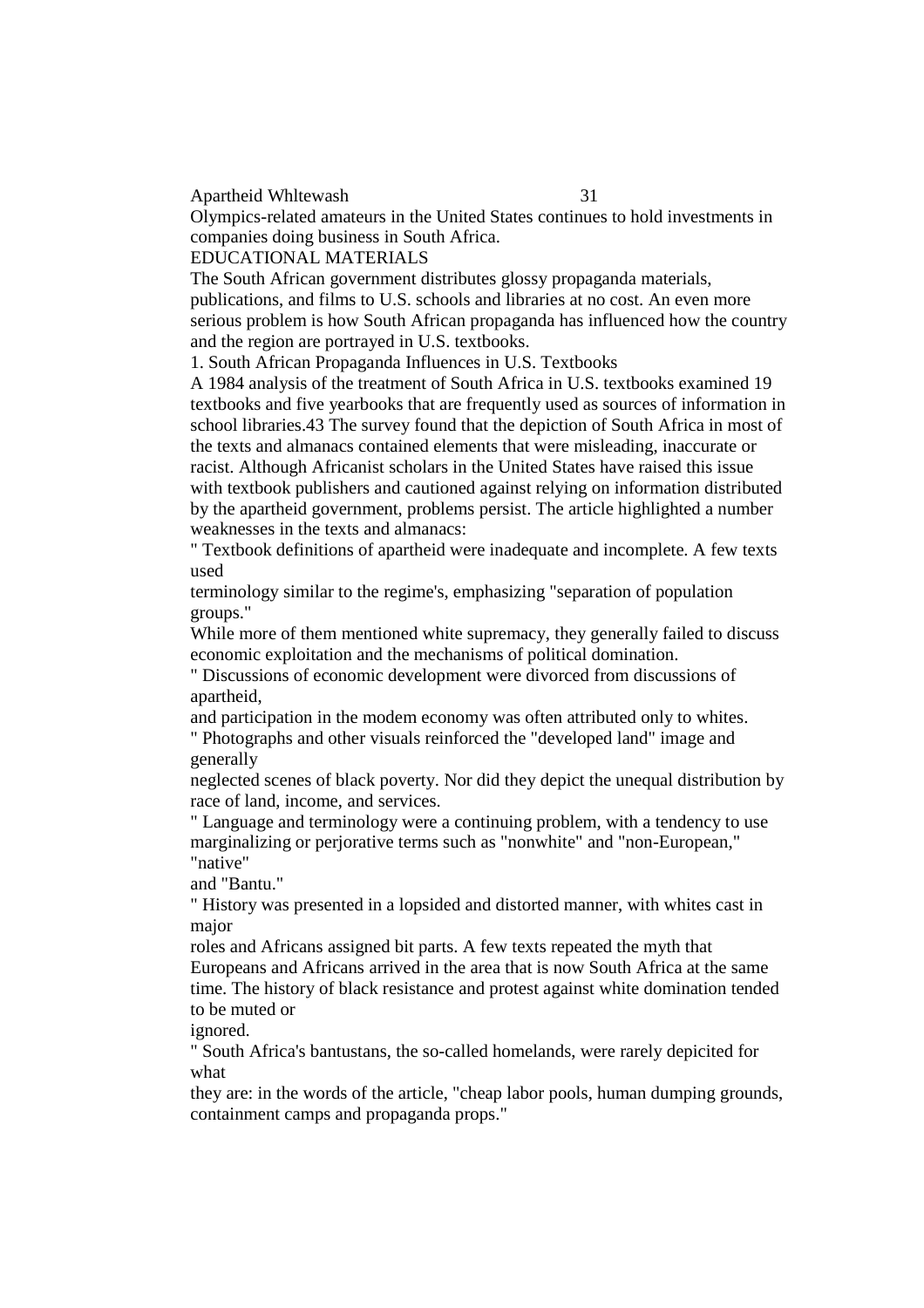" Little attention was given to South Africa's police state. Many texts overlooked or

treated only mildly the violent and ruthless suppression of opposition and the police

apparatus used to enforce apartheid.

" Texts tended to emphasize the economic dependence of neighboring African states

on South Africa, while ignoring the South African policies of aggression and destablization that have cost these countries billions of dollars and sought to cripple their

efforts to achieve greater economic independence.

" Most texts ignored U.S. economic links with South Africa, such as investment, trade,

and bank loans, and the ways these links have strengthened the South African regime. " Many texts presented apartheid "as an immutable force, immune to change from

within or without." Black resistance, the liberation movements, and the rising

South African Propaganda in the United States

international pressures against apartheid got little treatment. Nor was there much information presented on opposition to sanctions by the United States and other Western powers.

2. South African Propaganda in School Libraries

South Africa has an extensive program of sending free pamphlets, magazines, and other materials to school libraries around the United States. The following account, which accompanied the study cited above, provides a disturbing discription of how South African propaganda is directed into the educational system in the U.S. In one case, within weeks of a new school's opening in Massachusetts, when the library shelves were still generally empty, the librarian began receiving the magazine Informa. The report then described the situation as follows:

"This publication of South Africa's Department of Foreign Affairs and Information is sent to schools all over the U.S. free and unsolicited. I knew such materials were in many schools, but hadn't realized just how well-organized and sophisticated

the distribution system is!

Many teachers do not realize that Informa - and other, similar materialscome from South Africa, nor do they always know that they come unsolicited. When I do workshops, librarians often tell me with pride that, "Yes, we have one magazine in our library on Africa." It is usually Informa.

Informa, and its companion publication Panorama, are lavish, slick, glossy productions, always with Black people on the cover. They contain articles on development, family life, and industry in South Africa. The stress has always been on African activities, with frequent photos of blacks and whites working together. Recently, however, the emphasis has been on life in the bantustans, the so-called "homelands"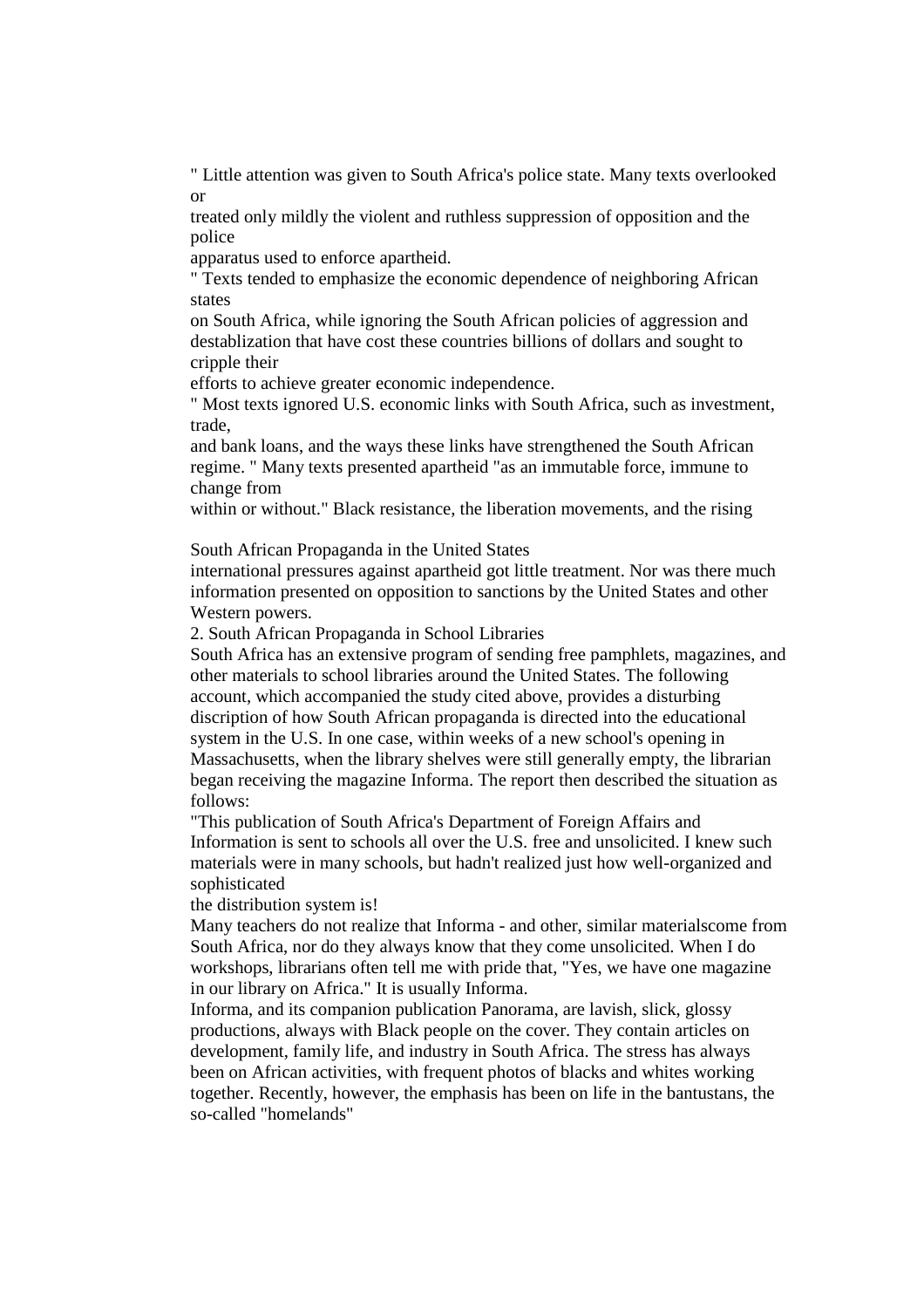where Africans have been forced to live by the South African government. Another widely circulated piece of propaganda is the filmstrip and cassette kit entitled "Mosaic of Progress" from the South African Department of Information. The African Studies Center at Indiana University has written an excellent teaching guide

and critique of this misleading filmstrip.

All such materials should be used with considerable care, though one local teacher has a creative solution. After teaching a unit on South Africa, she distributes

Informa and uses it as a lesson in propaganda.44

A recent issue of a publication for U.S. librarians cites a report on this issue about school libraries in Canada, where the situation is similar.45 The teacher "was amazed to discover that many secondary school libraries contain copies of the propaganda magazines South African Digest and South African Panorama." The librarians told him that "they had been coming for years" or that "they are free and we don't have much money for materials anymore." The teacher also found that students generally depended on these materials for projects they were working on. In addition to the feature films promoted by the South African regime, the South African embassy and consulates in the U.S. and the South African Tourism Board offices offer a number of short, free-loan films to schools and other organizations which pay only for return postage. Distribution of these films is handled by Public Service Audience Planners, Inc. based in California. (For a list of the films distributed, see Appendix 1.)

The Impact of South African

Censorship and Media Control

in the United States

# MEDIA RESTRICTIONS

South African censorship and media restrictions serve to control the dissemination of information about conditions and events in the country. Thus, like propaganda, they manipulate the image of South Africa in order to influence public opinion and the policies of governments abroad.

Although the South African government has greatly extended censorship and media control since it declared a state of emergency in parts of the country in June 1985, the news media in South Africa have operated under significant restrictions for several decades. Even before the state of emergency, provisions of some 100 laws affected news reporting, necessitating the publication of a reference book for journalists, The Newspaperman's Guide to the Law, and putting lawyers at the elbows of editors in many newsrooms. The main laws involved, such as the Internal Security Act, the Defense Act, and the Publications Act, restricted reporting on the police, defense, official secrets, and oil supply, among other subjects and prohibited quoting banned persons or "promoting the aims" of banned organizations.

Since 1985 the South African government has imposed increasingly tight media restrictions. The restrictions are vaguely worded and arbitrarily enforced. They have two broad aims: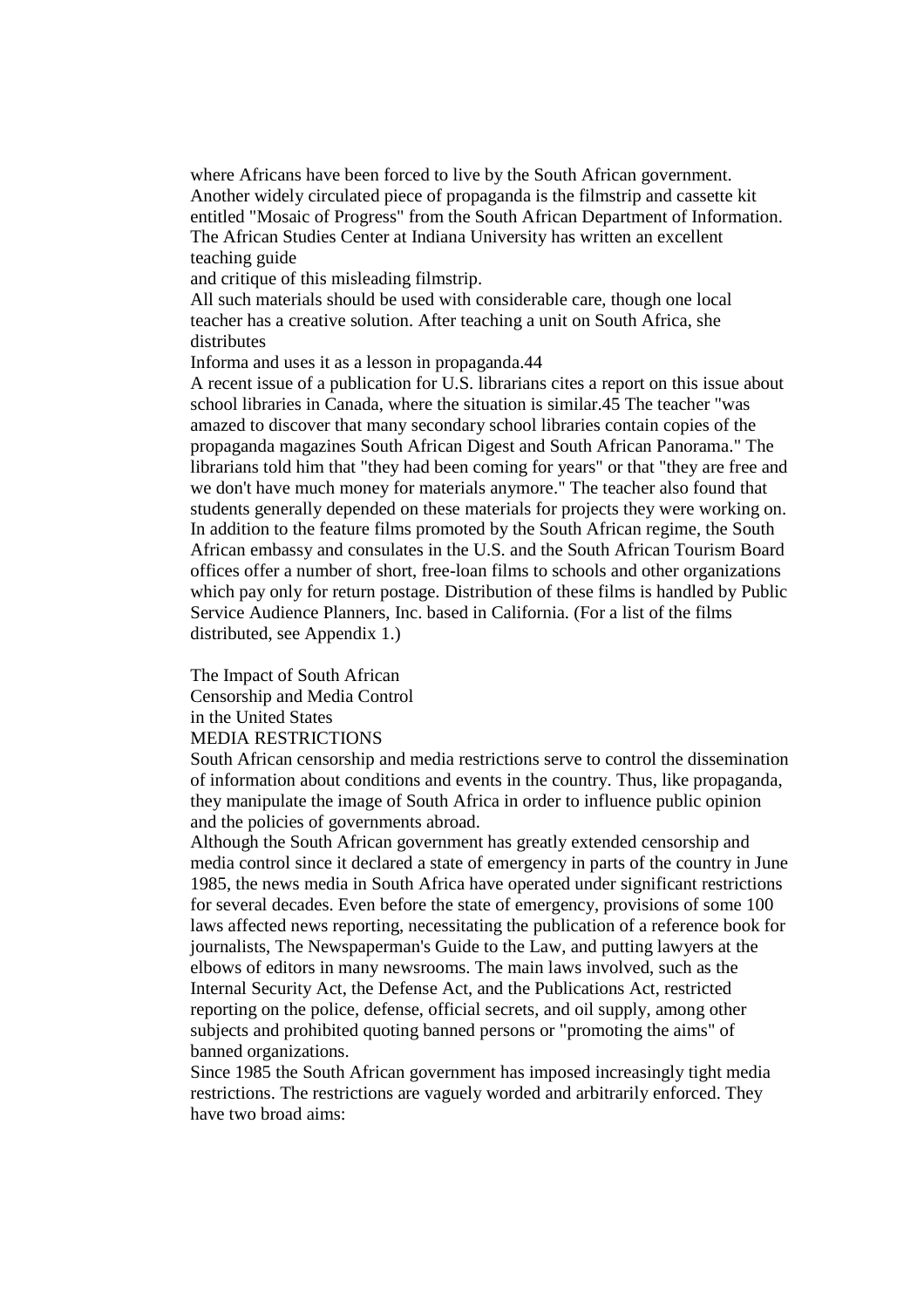" They seek to limit and control the information and images that reach the people of

South Africa and the rest of the world documenting the upsurge of protest and resistance to apartheid and their brutal repression by the regime under the state of emergency.

" They seek, by intimidating, inhibiting and stifling the news media, to encourage the

media to censor themselves and accommodate to the policies of apartheid in order to

Apartheid Whitewash 33

34 The Impact of South African Censorship and Media Control avoid repression or, in the case of foreign reporters and news organizations, expulsion

from the country.

The main elements of the restrictions were summarized in a statement at congressional hearings in March 1988 by John Oakes, former senior editor of The New York Times, testifying on behalf of the Committee to Protect Journalists: 1. No print or broadcast journalists or news photographers or camera crews may be within sight of "unrest," the government's term for protests of all types, and actions by security forces to suppress them.

2. No news or comment concerning "unrest" or security force actions may be printed or transmitted without official authorization.

3. No "subversive statements" may be printed or transmitted. "Subversive statements" is a catch-all phrase that includes advocating opposition to the authorities or military conscription, conveying the aims of outlawed organizations, promoting strikes, and supporting sanctions against South Africa. 4. No systematic or repeated publication of "revolution-supportive" material is

permitted.

5. No unauthorized reports on conditions of detainees, or on strikes, boycotts or other forms of nonviolent protests, or on "unlawful local political structures," such as street committees, may be printed or transmitted.46

These restrictions were further tightened in June 1988 when the state of emergency was extended into a third year and news agencies and their staffs were required to register with the government, which has the power to withdraw registration and shut them down. Exemptions were allowed for 13 major international news agencies.

The Committee to Protect Journalists has compiled a chronology, "Attacks and Restrictions on the Press in South Africa, June 30, 1985-June 25, 1988," which includes some 175 events, including both government media restrictions and specific incidents of repression. A detailed summary of censorship and media restrictions by the regime during this period, based on this chronology, is provided in Appendix 3.

During this period, 14 foreign journalists were expelled from South Africa, including six journalists working for U.S. news organizations: David C. Turnley, Detroit Free Press photographer; Steve Mufson, stringer for Business Week and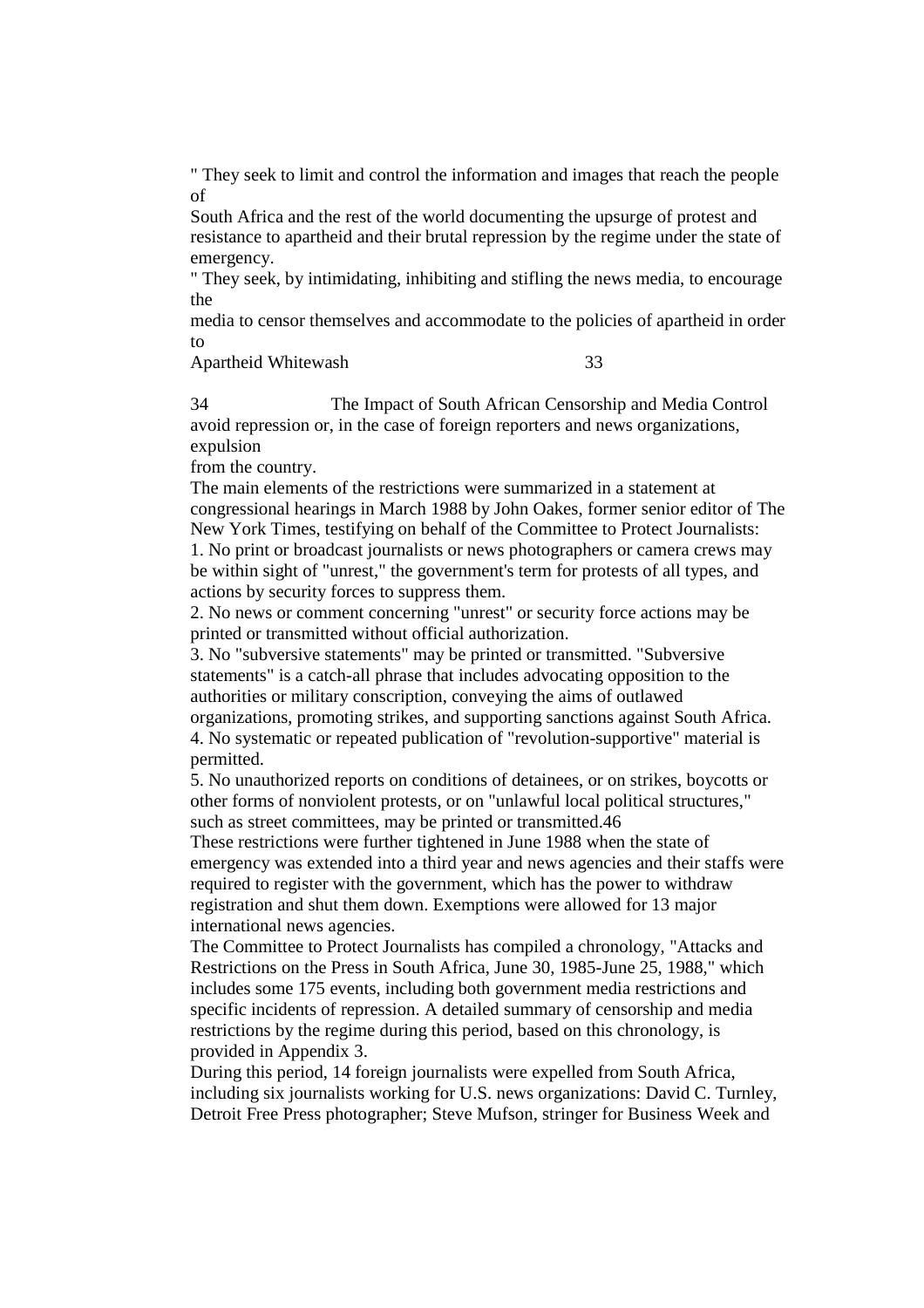Elseviers of the Netherlands; Alan Cowell, correspondent for The New York Times; Richard Manning, bureau chief for Newsweek; Wim de Vos, CBS News cameraman; and Ray Wilkinson, Nairobi bureau chief for Newsweek. In addition, in 1987 alone, the South African government denied 186 applications by foreign journalists to visit the country.

The chronology cites 14 incidents of arrest or detention involving more than 40 individual journalists working for U.S. news organizations; the incidents often included smashed cameras and confiscation of film or video cassettes. One foreign journalist was killed during the period: George De'Ath, a cameraman for Independent Television News of London died after being attacked by government-backed vigilantes at the Crossroads settlement on June 10, 1987. An associate accused the police of delaying efforts to save De'Ath, and his killers have not been apprehended.

South African journalists continue to bear the brunt of the regime's repression. As of the end of June 1988 four South African journalists were being detained without trial, including Zwelakhe Sisulu, editor of the New Nation, who has been held for more than a year and a half. At least 25 South African journalists, a majority of them black, were

### Apartheid Whitewash 35

detained without trial between June 1985 and June 1988, and a number of others were arrested and tried for violating media restrictions.

The South African regime has suspended the New Nation, South, Grassroots, and Saamstaan under the press restrictions. In late 1988 the Weekly Mail was ordered closed for a month, and individual issues of many newspapers have been banned and seized.

As the anti-apartheid movement mounted Defiance Campaign protests against segregated elections in September 1989, the government unleashed a new wave of oppression against the news media. More than seventy newspaper reporters, photographers and television crews were arrested while covering protests. Journalists and others have protested the regime's repression of the media, but despite the determination of some journalists to challenge the restrictions, particularly the alternative press in South Africa such as the publications cited above, the measures have had a clear impact in curbing coverage of the country's crisis by both South African and foreign news media.

# THE IMPACT OF THE RESTRICTIONS ON U.S. REPORTING FROM SOUTH AFRICA

An article in The New York Times on November 3, 1985, the day after the South African regime barred filming and photographing at scenes of "unrest," indicated that television coverage of protests and repression (prior to the restrictions) had had a strong impact in the U.S.: "In the last nine months South Africa has penetrated the American consciousness in a way it rarely has during a quarter century of racial strife in that country. Significantly this turnabout has coincided with sustained and vivid coverage of South Africa by American television." The article went on to compare the impact of the coverage in the United States, which had included images of "funerals, riots, overturned cars aflame and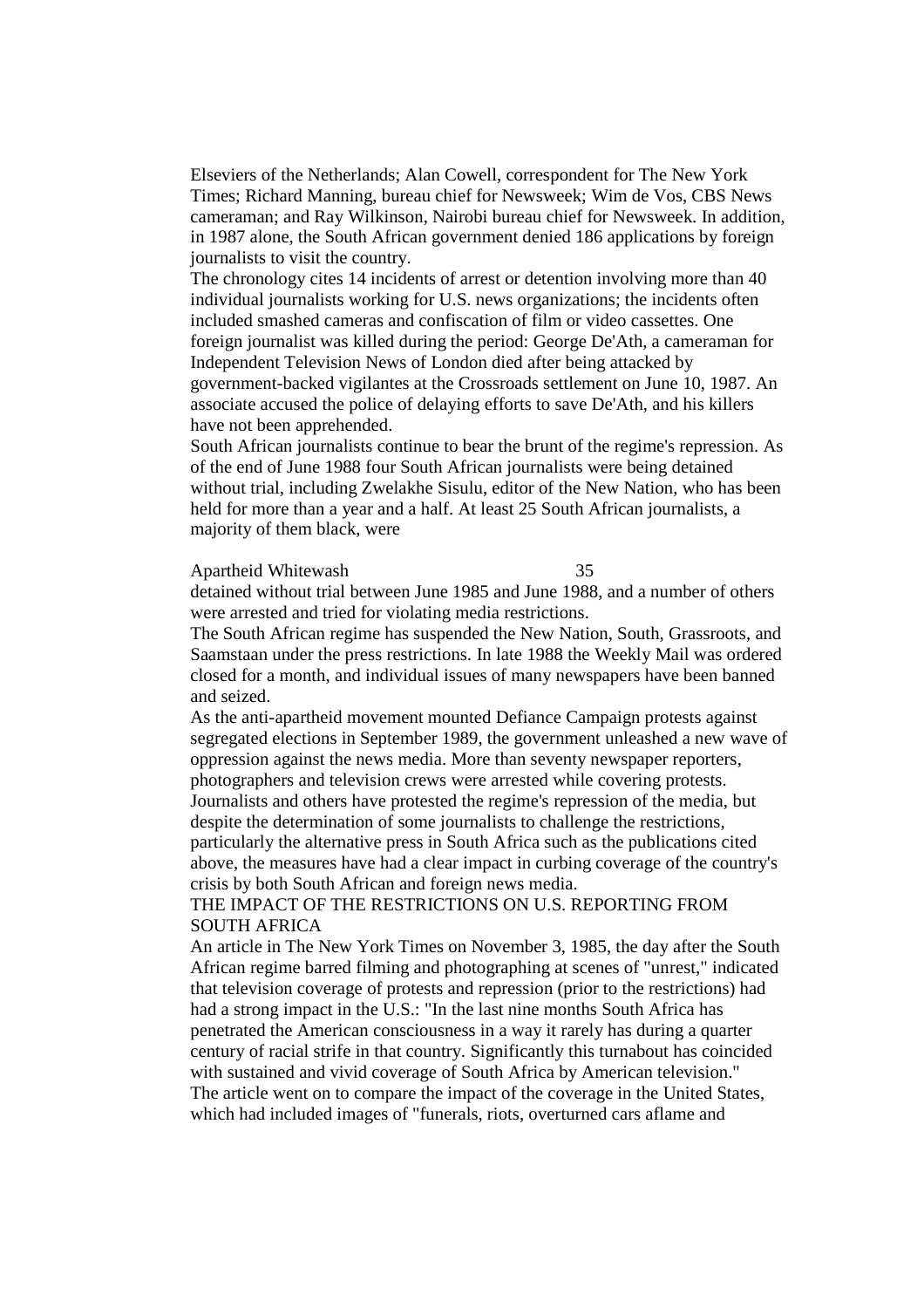armored vehicles rolling through the black townships," with that of the civil rights movement and the Vietnam War. The powerful images of protest and repression had helped spur an upsurge of campus activism for divestment and moves toward sanctions in Congress.

Within two months, another report in The New York Times (December 29, 1985) found that the South African curbs on reporting protests had worked: "The South African Government must be pleased," said Michael Gavshon, a CBS producer in Johannesburg. "The level of intensity of interest is not so great, and they feel somewhat more secure that pictures of overt violence have been wiped from the screen." The article noted that while August and November were the two most violent months of 1985 in South Africa, U.S. networks had carried 61 stories from South Africa in August on their evening news programs and only 30 in November.

The television journalists interviewed for the article rejected the claim of the South African government that the presence of news cameras triggered violence, noting that 90 deaths in black townships were reported in November 1985, after the restrictions had been imposed, compared with a monthly average of 60 during all of 1985. Although news executives indicated that they tried to compensate for the restrictions by providing more background, in-depth reporting, they also admitted that in the absence of live pictures of confrontations the immediacy and impact of television coverage dropped.

The nationwide state of emergency and tighter restrictions on reporting declared in June 1986 brought increased pressures on journalists. A number of U.S. journalists were detained for alleged violations of the restrictions and several were expelled from the country.

The Impact of South African Censorship and Media Control

In a Washington Post article of June 14, 1986, reporters and news executives described how their coverage was curbed. "It's getting harder and harder to cover everything in South Africa," said Howard Stringer, CBS News executive vice president. CBS correspondent Allen Pizzey commented that the South African government "considers damn near everything from criticism to graffiti to be subversive." Although U.S. networks could get footage and reports of protests and security force actions from black South African freelancers, network executives were unwilling to risk expulsion for using it. "Even if we used the work of a freelance person who provided the footage, there's a restriction against broadcasting it," said Jerry Lamprecht, general manager of foreign news at NBC. Television crews, said CBS's Stringer, cannot use footage filmed by blacks: "If we do, we'll be flown out of the country."

After the June 17, 1986 ban on live satellite news transmissions The New York Times (June 19, 1986) reported increasing pressure for self-censorship. "All three American news networks, the British Broadcasting Corporation, and other news organizations now have lawyers in their South Africa news bureaus reviewing tapes before they are transmitted, trying to be certain that the reports fit the guidelines." Peter Jennings, ABC news anchor, warned that "at some point we're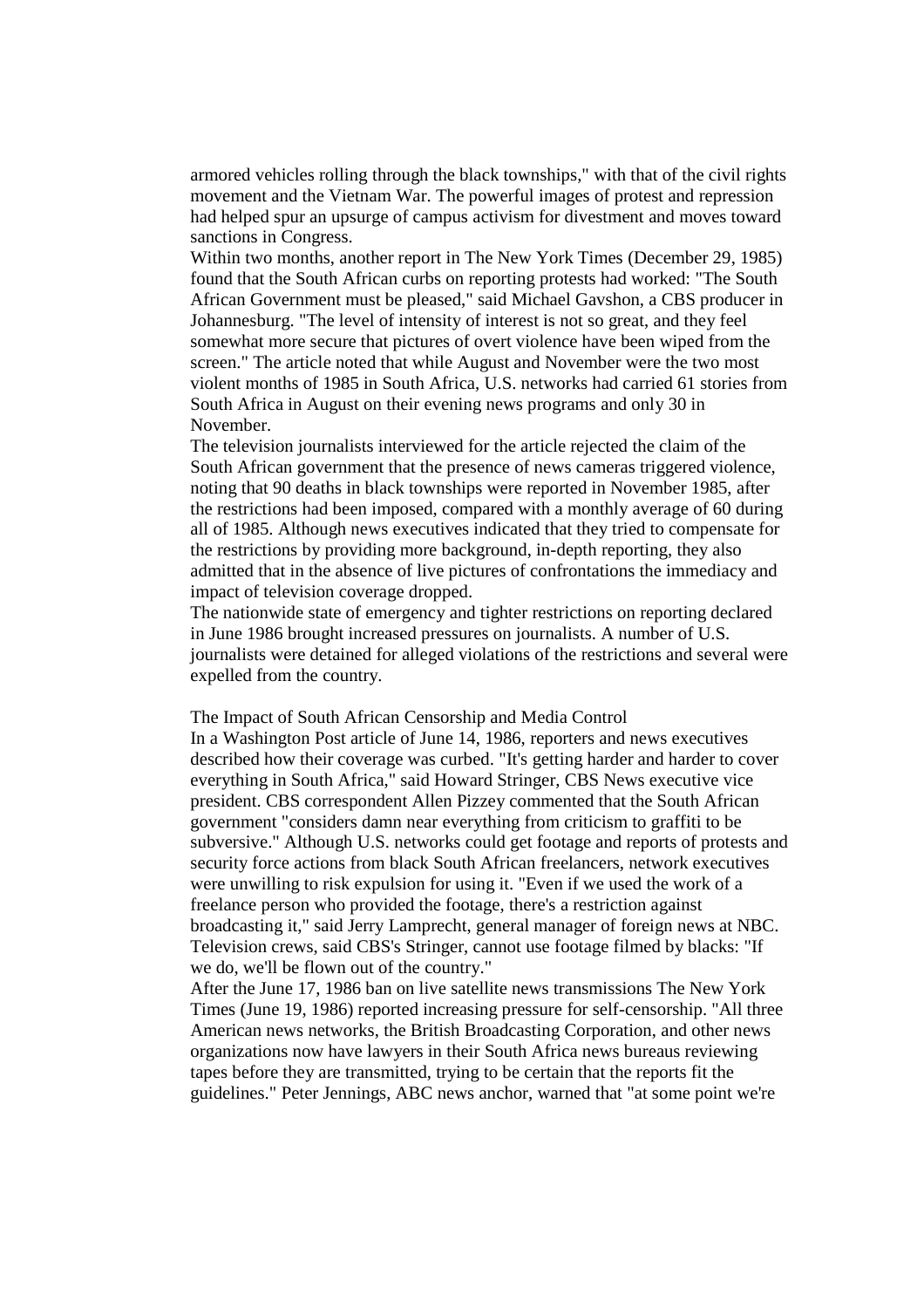going to have to make a judgment as to whether the value of having a reporter on the ground is the equivalent of having to play by this insidious set of rules." The Wall Street Journal in an August 5, 1986, report followed the activities of an NBC television crew to describe how "TV crews must constantly practice selfcensorship - or risk jail or deportation." "Since you can't film any security officer, including a traffic cop," the camera operator commented, "we could sit here and watch them killing people and couldn't do a thing." The article also noted that the ban on "subversive statements" meant that "a wide range of interview subjects became taboo, including any advocacy of sanctions against South Africa, any favorable mention of the African National Congress and reporting on strikes." NBC correspondent Mike Boettcher claimed that despite censorship the network was still carrying many stories from South Africa, but more "analytical" ones: "We may have less stellar pictures, but I think this makes us do better stories." The report, however, cites a stark example of self-censorship that occurred when an NBC crew interviewed Winnie Mandela: "Looking into Mr. Wassarman's lens, she demands sanctions and says that because of the present state of emergency, 'the crisis in our country has deepened.'" Minutes after the interview NBC's lawyer arrived and advised against using the call for sanctions. NBC bureau chief Heather Allan agreed, "because it isn't news - Mrs. Mandela has said the same thing many times before." The network also cut Mandela's accusation that security forces had shot babies in the head.

Reviewing the impact of South Africa's media control after further restrictions were imposed in December 1986 and its correspondent expelled, The New York Times (March 1, 1987) reported that "many news executives say pressure from the South African Government on news organizations has muted reporting from South Africa and made it more cautious." Although they note that other factors had contributed to the reduction in coverage, the news executives admitted that "reporting from South Africa had been severely affected by the threat that coverage the Government deems unacceptable can lead to expulsion." The article documented the decline in news coverage both in newspapers and on television, noting for example that The New York Times had carried 45 articles from South Africa with 16 on the front page in June 1986, but only 24 articles with one on the front page in January 1987. Similarly, NBC covered South Africa on 26 evening news broadcasts in June 1986, and on only 6 in January 1987. The article noted: "The principal

#### Apartheid Whitewash 37

objective of these restrictions was to keep anti-apartheid conflicts off American television. South African officials and television news executives say these restrictions have been almost totally effective."

The article also noted that journalists and human rights organizations in South Africa disputed the contention of South African officials that the press restrictions reduced "unrest," and charged the government with becoming "more violent at putting down opposition."

RESPONSE OF THE U.S. NEWS MEDIA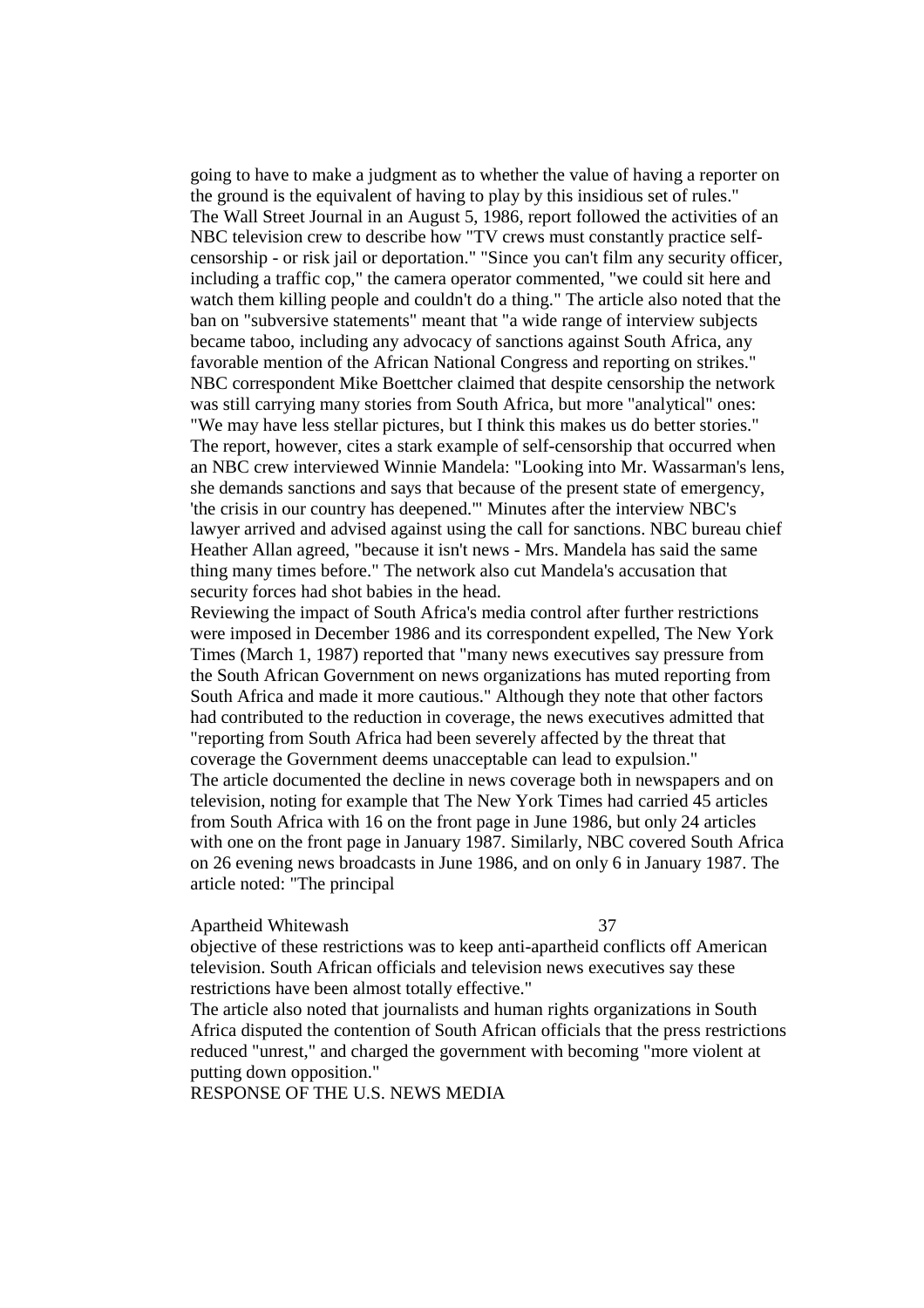Although U.S. news executives have condemned South Africa's web of media restrictions and admitted the extent of their impact, most have argued that it is better for their reporters and new bureaus to continue to report from South Africa, pushing the limits of the restrictions as far as possible, rather than to challenge the restrictions directly and risk expulsion. Others, however, criticized the media for inadequate coverage and express concern that news reporting under the restrictions of the apartheid regime conveys a misleading picture of events in South Africa to Americans. Several journalists have called for U.S. news organizations to withdraw from South Africa and use alternative sources to provide information now curbed by the regime.

Richard M. Cohen, former chief of political coverage at CBS, has called for the Western news media, specifically U.S. television networks, to leave South Africa and use footage and reports smuggled out of the country. In an opinion article in The New York Times (August 31, 1987) Cohen wrote:

The American consciousness about South Africa, I believe, was formed and maintained by the constant images of brutal repression in many forms: the image of the padded, faceless policeman, club raised; the image of a black youth with fear covering every inch of his face as he throws a rock. These were constant and common

images, and now they are missing....

These images are no longer on American television because we cannot broadcast them, for fear of being expelled from South Africa. We play an insidious game of video appeasement with the government. Walk up to the line. Don't cross it. Show as much as you think you can get away with, never more.

While we compromise to keep our credentials in South Africa, we no longer truly cover events as we used to. As a result, Americans' passion for that story, identification with the human struggle and the underdog have receded.

In an article nine months later in the New Republic Cohen found the situation unchanged: 'The western press, which once took chances and defied authority regularly, now often cowers in the comer, neutralized by fear of angering the government and being told it has broken the law and must go."47 Cohen repeated his call for the news media either to withdraw and use "private video" sources to cover South Africa or at least to push harder against the restrictions.

Danny Schechter, a television producer who has been active in reporting on South Africa, most recently as executive producer of South Africa Now (see below), argues that even with the restrictions the U.S. media can still cover key aspects of the South African crisis, but usually does not.48 Examples include the nature of apartheid and its economic roots, the stake of U.S. companies in the system, and the regime's Total Strategy and militarization; the state of emergency and its major abuses, such as the torture of children; the nature of the South African resistance, particularly the ANC, and the issue of "black-on-black violence"; the debate over U.S. sanctions; and the impact

The Impact of South African Censorship and Media Control of South Africa's destabilization on the frontline states: Zimbabwe, Tanzania, Botswana, Zambia, Mozambique, and Angola.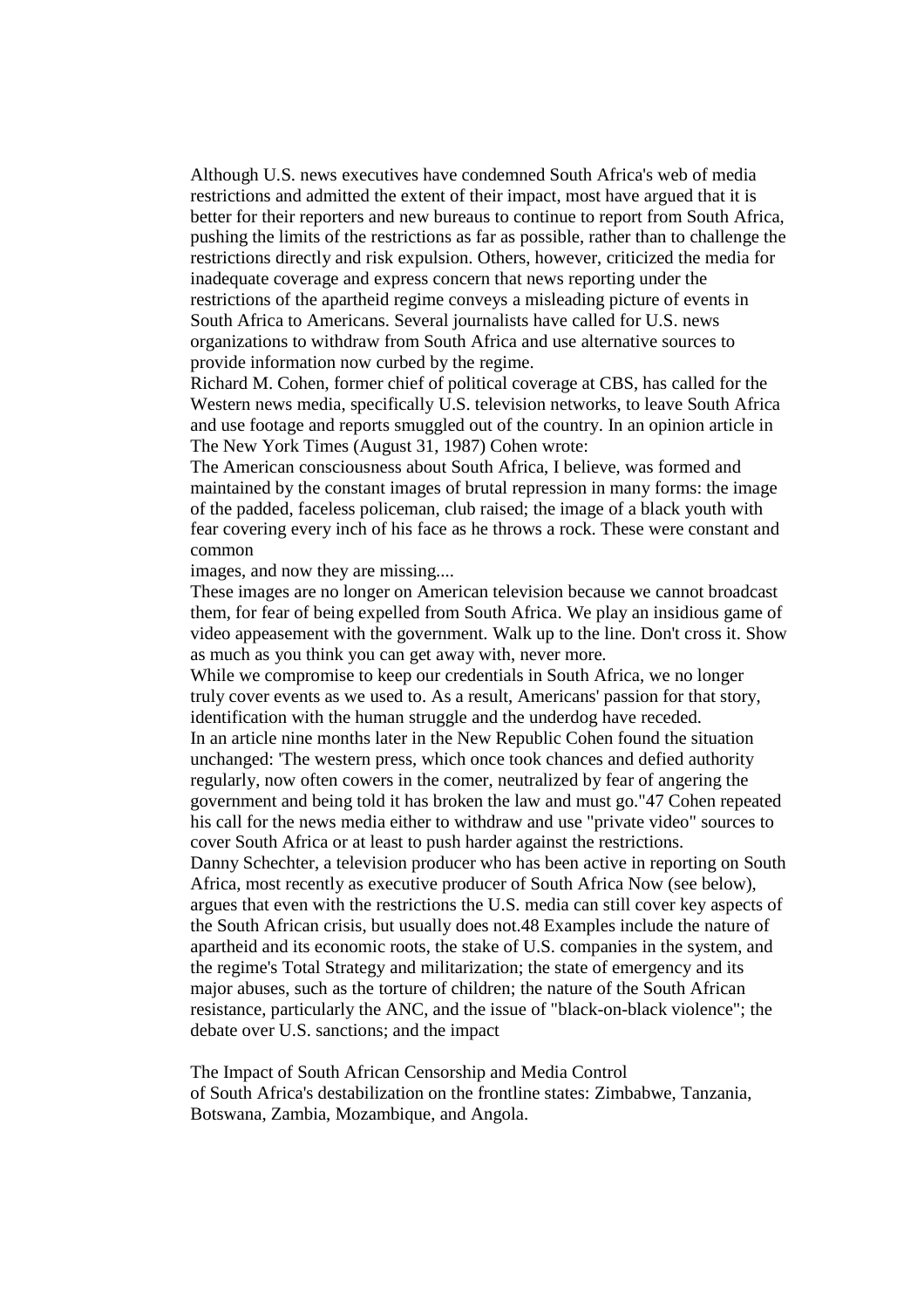In another article, Schechter cites the contention of Mark Swilling, a South African researcher, that the television networks' focus on violence in the townships in the period between 1984 and 1986 was misleading, although not in the fashion the South African government has claimed. "There was a whole range of organization in the townships which were never focused on, which were the organizations of women, unemployed youths and youth congresses, workers, trade unions who all had more sophisticated strategies."4gSchechter therefore argues that while violent confrontations were considered newsworthy by U.S. networks and had a strong impact on U.S. viewers many significant aspects of the South African crisis and anti-apartheid resistance were inadequately covered even before media restrictions were imposed.

In "South Africa: Where did the Story Go?" Schechter concludes that, with few exceptions, at the television networks "the story is on the back burner."50 He quotes a CBS correspondent in South Africa who indicates that the government's restrictions are only part of the problem: "Right now, our news organizations pay lip service to being interested in South Africa, and certainly claim they are interested in the analytical stories. But they are not making the air. They are simply being eclipsed by other events." Schechter notes the political impact of the reduction in coverage: when viewers don't see the story, legislators and policymakers don't hear about the issue. He cites the view of the Washington Report on Africa, that the lack of media coverage has affected the prospects for legislation for tougher sanctions: "Congressional aides on both sides of the issue agree that curtailed press coverage from South Africa has already been an important, if not decisive, factor."

Pressures against the news media continue. In the Columbia Journalism Review South African journalist Pippa Green reports that "the police are targeting the media to a far greater extent then they used to, often arresting reporters before anyone else."51 In April 1988, when 60 women protested outside the Chamber of Mines against legislation to curb black trade unions, several television crews were present. "When the police moved in they went straight for the press to arrest them, without paying attention to the women. The press has become the first casualty," said an American TV network producer cited by Green. In June 1988 a South African cameraman for ABC filmed a small protest by women from the Black Sash organization against the scheduled execution of the Sharpeville Six, Green reports. But as the police arrived, he stopped filming and left to avoid assault and arrest and was unable to film the arrest of the protesters.

Green notes that 51 news stories from South Africa appeared on CBS in the first three months of 1987, but only 17 appeared in the first three months of 1988. And while the South African authorities have justified the media restrictions by claiming that media coverage provoked "unrest," Green points out that the restrictions became more stringent even as disturbances declined.

DOCUMENTARIES ON THE DETENTION AND TORTURE OF CHILDREN The circumstances surrounding three documentaries focusing on the state of emergency and detention and torture of children in South Africa illustrate both pressures against the media and the danger faced by those who speak out about the violence of the regime.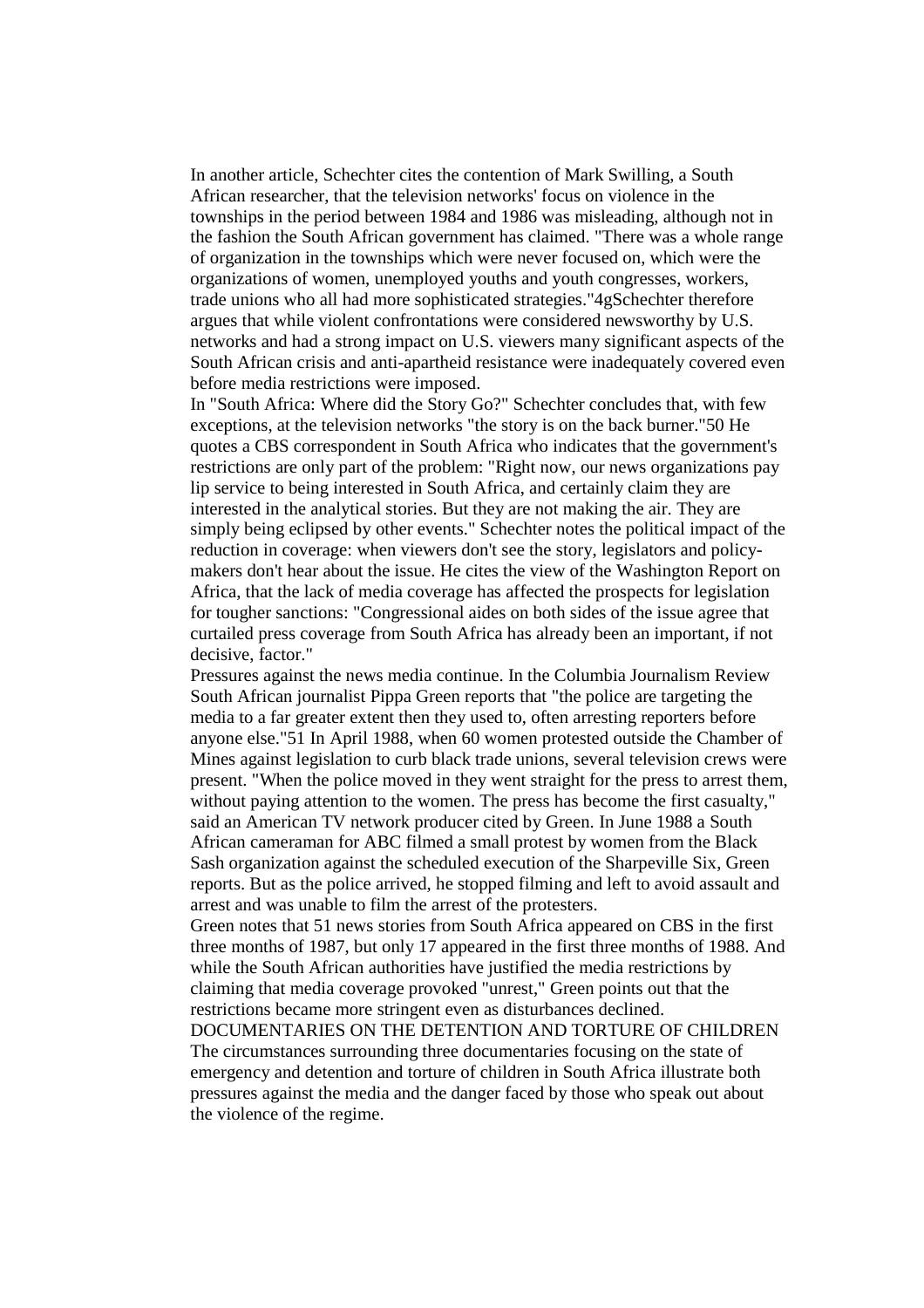In 1985 independent producer Sharon Sopher traveled to South Africa and without official authorization interviewed black leaders about the children who had been victims

# Apartheid Whitewash 39

of torture and violence committed by soldiers and police. At one point she and her crew were detained by soldiers. Her film Witness to Apartheid, which won several awards and was nominated for an Academy Award, was aired on public broadcasting stations, but it was not picked up by the major commercial networks in the U.S. One of the film's witnesses, Dr. Fabrian Ribeiro, was later assassinated at his home by masked gunmen. No arrests have been made in connection with the murder.

A CBS documentary, "Children of Apartheid," first broadcast in December 1987, was filmed by CBS's local South African crews. It includes interviews with children who had been jailed and tortured and contrasting interviews with Zindzi Mandela, daughter of Nelson Mandela, and Rozanne Botha, daughter of President P.W. Botha. Broadcast was delayed for six months while a South African lawyer reviewed the film; "a line" was removed for fear that it was illegal under South African restrictions and that the CBS crews would face reprisal by the government.52

Not long after the documentary was broadcast, the police picked up and interrogated Godfrey Sicelo Dhlomo, a teenager who had appeared in the film and told of having been tortured. Five days later his body was found, shot in the head, in Soweto. His mother said he had been hiding from the police because they had said they would kill him. The police denied this and claimed Dhlomo had told them he had been coached by the interviewers about what to say. CBS denied the allegation, and Dhlomo's coworkers at the Detainees' Parents Support Committee said he had told them he had not been coached. South African officials also charged that the film's correspondent, Walter Cronkite, and producer, Brian Ellis, had violated regulations by entering the country on tourist visas and failing to get work permits.

A CBS crew at Dhlomo's funeral in February 1988 could get only limited coverage of what was described by The New York Times (February 7, 1988) as "one of the most emotional and politically charged" events in Soweto since the state of emergency was declared in June 1986. The CBS report explained that they couldn't show what Dhlomo's friends had said about him, nor how they had filled his grave, nor how the police has teargassed people outside the Dhlomo family house. While demonstrators at CBS headquarters in New York protested the of lack of coverage, CBS correspondent Martha Teichner said, "We thought it was an effective piece." Journalist Pippa Green comments that "in the strange world of South Africa today, an effective piece of television has become one that tells us what it cannot show."53

CBS has maintained a low profile on the situation. In March 1988 Walter Cronkite and Brian Ellis withdrew at the last minute from congressional hearings on South African media control. CBS did not follow up on Godfrey Dhlomo's death, nor on more than 20 similar unexplained deaths of militant black youths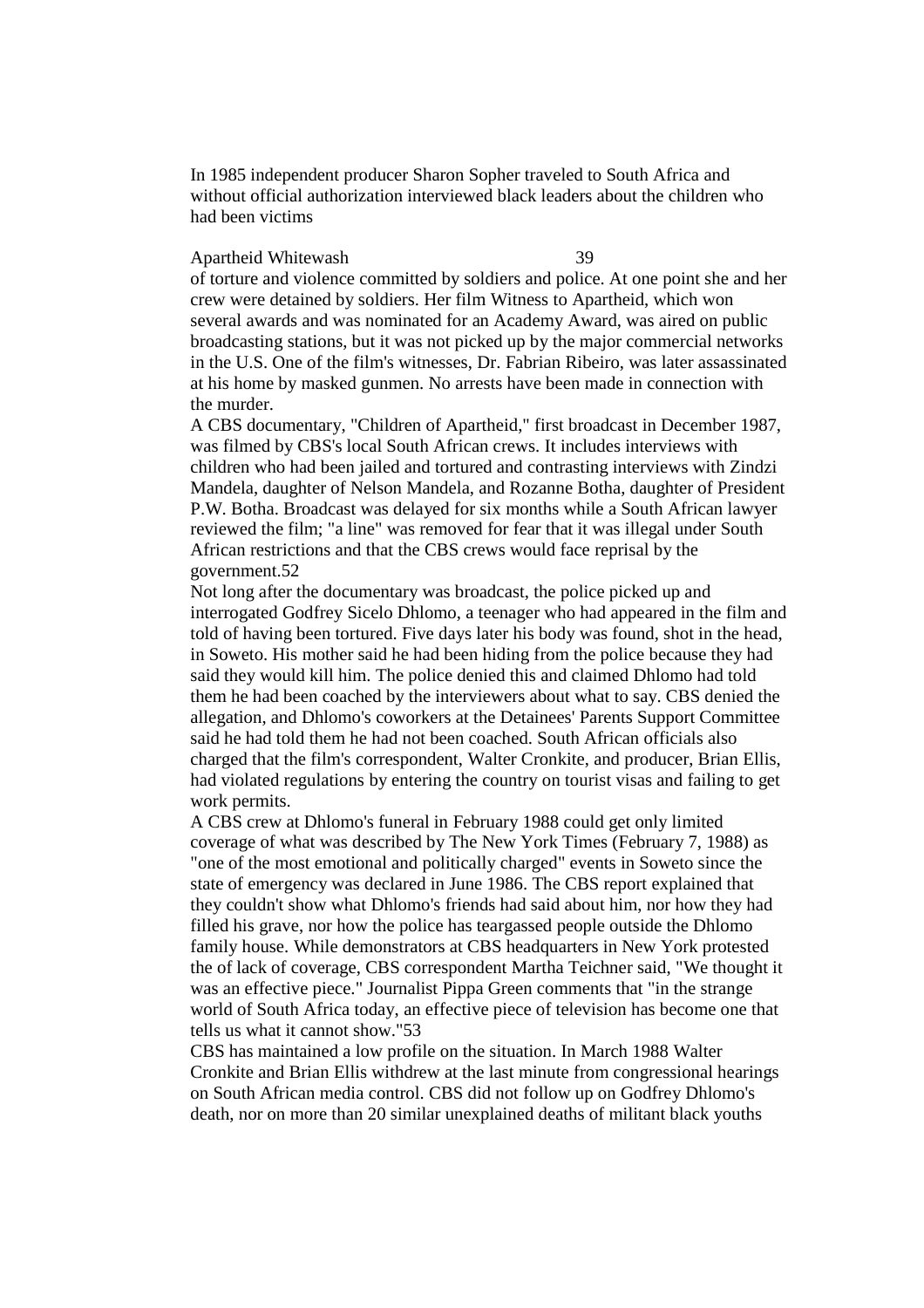cited in the South Africa press. On May 20, 1988, South African Minister of Home Affairs Stoffel Botha, who enforces the emergency restrictions against the press, condemned "media terrorists" in a statement before the white parliament, but exempted CBS from his attack. He cited a "letter of apology" from CBS News president Howard Stringer, which Botha said, "regretted that it had notbeen meticulous in complying with South African procedures regarding foreign media" in making Children of Apartheid.4

The BBC has also been pressured by Pretoria for a recent documentary, Suffer the Children, on detention of children in South Africa. South African officials charged that they had not been interviewed about the allegations made in it and threatened to close the BBC's offices in South Africa. This threat was made shortly before the BBC was to broadcast worldwide the June 1988 London concert honoring Nelson Mandela's 70th birthday, which was also protested by Pretoria. Although the BBC did carry the concert,

The Impact of South African Censorship and Media Control with performers condemning apartheid, the political content of the broadcast was toned down.

CENSORSHIP OF THE MANDELA 70TH BIRTHDAY TRIBUTE The Nelson Mandela 70th Birthday Tribute, a major rock concert protesting his 26 years of imprisonment by the South African regime, was held in Wembley Stadium near London on June 11, 1988. A soldout audience of 72,000 attended, and the concert was beamed by the BBC to an estimated one billion viewers in 63 countries around the world. The BBC toned down the political aspects of the concert. The tape-delay version that was broadcast in the U.S. by the Fox Television Network and Westwood One, which carried the concert on radio, was radically censored with most of the political content and comments removed. Before the concert the South African regime had protested the broadcast and threatened to close the BBC's South African offices. A group of Conservative MPs also threatened to bring an injunction to halt the broadcast because of its political aspects.

The BBC broadcast did include comments by a number of performers condemning apartheid and the South African government, although it provided no real background about Mandela and the apartheid system. A videotaped statement from Winnie Mandela was not shown-supposedly because of time constraints, although the concert was more than six hours long. Nor was a smuggled statement from Mandela himself read.

The Fox Television Network and Westwood One broadcast cut almost all political comment so that, in the words of a New York Times reviewer (June 14, 1988), 'The program worked itself into odd contortions, including an attempt to make the concert seem as apolitical as a birthday party, even if the birthday party was for one of the world's most visible political prisoners."

The Fox and Westwood One broadcast even dropped Mandela's name from the title of their broadcast, calling it simply "Freedomfest." In an opinion article in The New York Times (June 24, 1988) rock performer Steven Van Zandt, or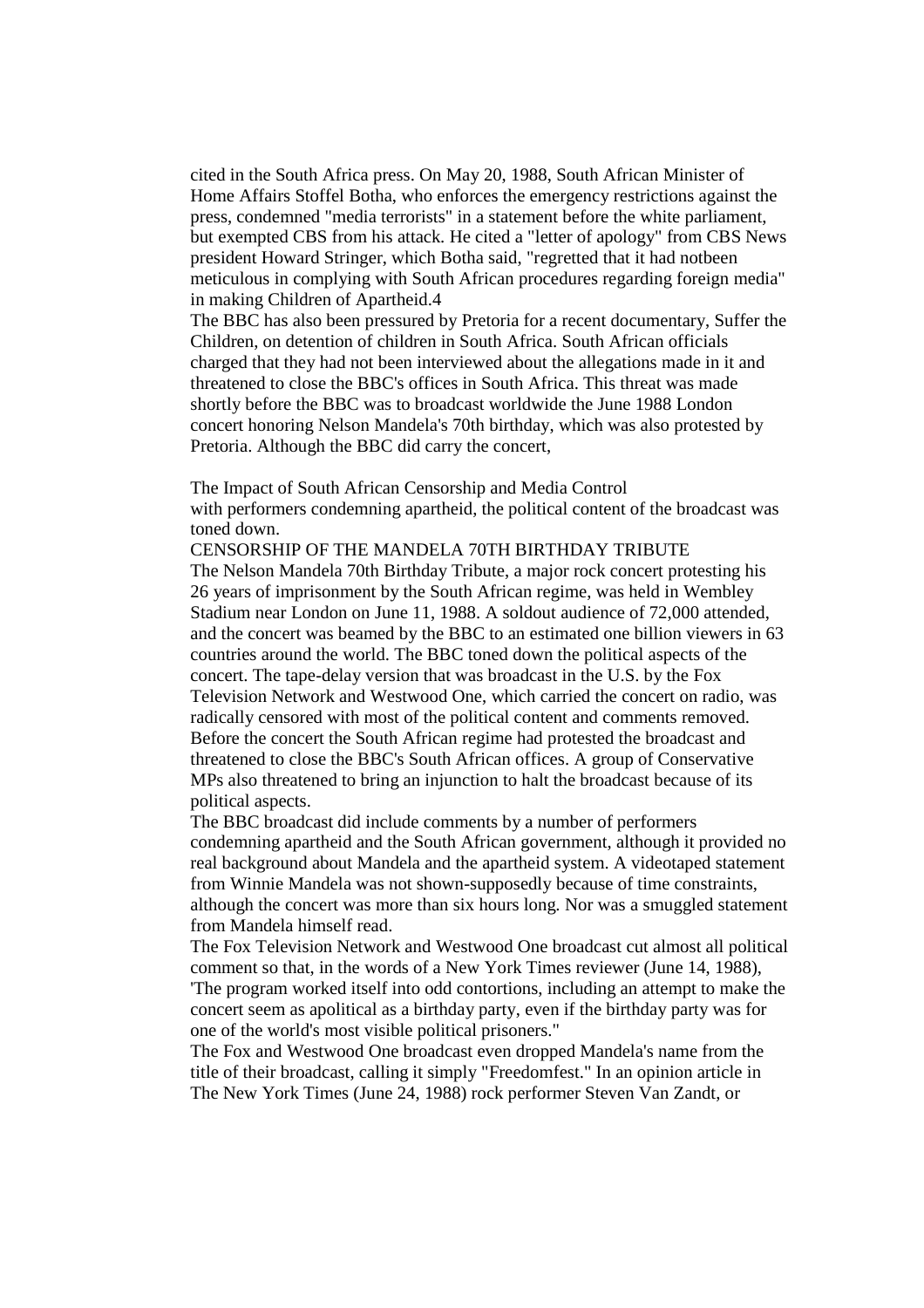"Little Steven," an organizer of Artists United Against Apartheid who had performed in the concert, complained:

Whatever the reasons, the show was neutered, the issue downplayed and the message muzzled. Celebrity gossip substituted for informational segments and inane chatter depoliticized the coverage.... Comments that I made calling South Africa a terrorist state and urging sanctions were heard and seen in Britain-but somehow did not get across the Atlantic. Harry Belafonte, Whoopi Goldberg, and Peter Gabriel, among others, made political statements that were beamed around the world, but

zapped in America.

Van Zandt charged that the American producers "trivialized the event by deleting virtually every reference to the political situation in South Africa," and in the process "censored free expression by many of the participants and probably helped to lower political consciousness more than raise it." According to Van Zandt, the companies that carried the U.S. transmission apparently "decided that Americans were not interested in learning more about apartheid. When I asked Fox for an explanation, a spokesman said it was company policy not to comment on such matters." According to one report, Fox and Westwood technicians, officials from Coca-Cola, which was one of the U.S. sponsors and still does a large business in South Africa, oversaw the transmission.55 Fox president Jamie Kellner defended the network's version of the concert, saying that the

#### Apartheid Whitewash 41

political messages in the songs were broadcast and denying that Coca-Cola was involved in the editing.

RACISM IN THE U.S. NEWS MEDIA

Three conferences on South Africa's media restrictions, sponsored by the Nieman Foundation and the African-American Institute, have been held since 1985, with the third, in London in 1988, also sponsored by the Association of British Editors.56 The conferences brought togetherjoumalists from the United States, South Africa, and other countries to discuss how the tightening restrictions have affected the press in South Africa and foreign reporters there. During the discussions, controversy arose over how the U.S. media cover South Africa and whether news organizations should withdraw rather than submit to manipulation and control by the apartheid government.

The conference also raised questions about racism as it affects the U.S. news media.57 Neither the U.S. television networks nor the U.S. press have stationed black reporters from the U.S. at their news bureaus in South Africa, although black correspondents have reported from South Africa on trips there. One American editor commented that his publication had been told unofficially by the South African government that they would not allow a black U.S. journalist to be based in the country as a correspondent. Thus the South African government has apparently succeeded in imposing apartheid on the U.S. news media, which have acquiesced to its racist policies.

Les Payne, a black journalist who is assistant managing director of Newsday, told the 1988 conference that because of his paper's coverage of the Soweto uprising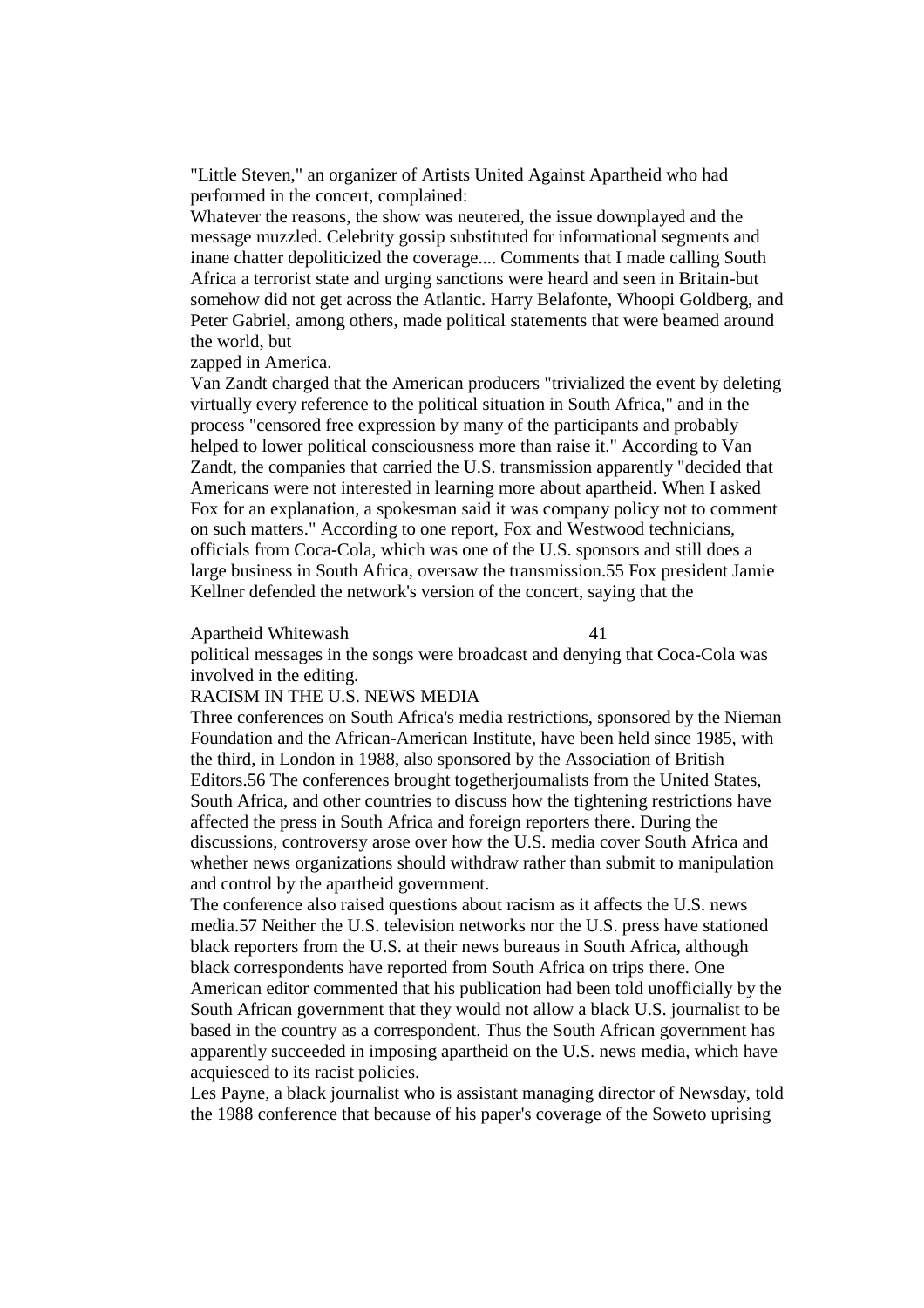in 1976 and 1977, the South African regime had a policy of refusing to allow reporters, editors or photographers to enter the country as long as Payne worked at the paper. After six Newsday reporters had been denied visas to South Africa, the paper was told of this "Payne policy."

U.S. correspondents were criticized at the conferences for being unwilling to cover black areas, or when doing so for relying on black South African reporters, without giving them credit for their work. Some American news executives questioned the objectivity and professionalism of black South African journalists, but they had not raised such questions about white South African journalists. While white South African journalists have been hired by the U.S. media as stringers, no black South African journalists have been hired for such positions.5" Although in recent years 25 black South African journalists have received advanced training in the U.S. as Nieman fellows at Harvard University, apparently none have been employed as full-fledged reporters or stringers by major U.S. news organizations. Black South African journalists have knowledge of the black community and access to it that white journalists do not, but they are rarely given the credit or status this warrants and their resources are inadequately used by U.S. news organizations. (The experiences of black South African reporters have been graphically portrayed in a recent book by William Finnegan, Dateline Soweto.)59 The conference also heard complaints that some U.S. correspondents still tend to identify the apartheid regime as among the Western, "civilized" nations. White correspondents from the U.S. tend to be cut off from black South Africans, living in segregated white areas and having social contact mostly with white South Africans. Thus it is easier for them to identify, whether consciously or not, with white South Africans and harder for them to understand and interpret for Americans the life of the black majority under apartheid.

#### The Impact of South African Censorship and Media Control

ALTERNATIVE TELEVISION COVERAGE: "SOUTH AFRICA NOW" A new response to the shrinking coverage of South Africa on U.S. television networks is South Africa Now, a weekly half-hour show distributed on the Public Broadcasting System and cable stations nationwide with 1.5 million viewers. The show is produced by Globalvision, Inc. of New York as an educational project of The Africa Fund.

South Africa Now aims to provide wider coverage of South Africa and southern Africa generally, and also to prod the main networks to improve their coverage by demonstrating the depth and variety of programming that can be created, even on a minimal budget. Drawing on journalists working inside and outside South Africa, including a number of South African journalists, the show has used footage of protests from South Africa of the kind that the major networks are wary of using for fearof having their correspondents expelled. For example, the show has carried stories on the detention and torture of children and the work of black journalists in South Africa, interviews with Archbishop Tutu and the chief labor negotiator for the Anglo-American Corporation, and clips of South African government propaganda films.

"INSIDE SOUTH AFRICA" - GOVERNMENT-SUPPLIED "NEWS"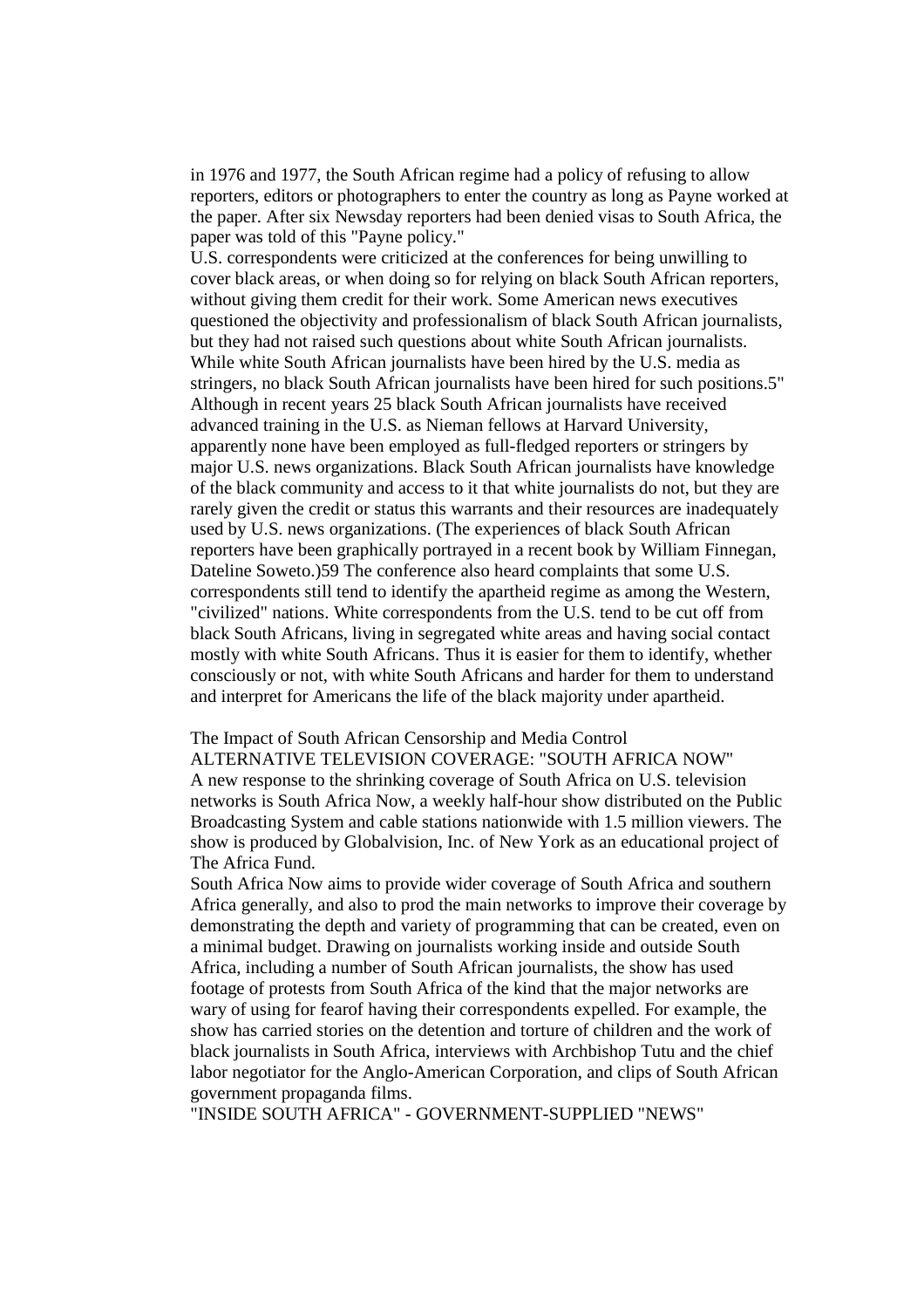An indication of the success of South Africa Now is a "news" program from South Africa started in 1989 and currently being carried in the United States by the International Television Network. The half-hour weekly show is produced by Global News Service of Johannesburg, which has received funds from the government-controlled South African Broadcasting System (SABC), as well as contracts from the South African embassy in Washington. The director of Global News Service is a former SABC executive.

Although it does not credit any South African government backing and conceals its sponsorship, the new show's ties to the regime are evident. It features current reports produced by the SABC with SABC correspondents, but does not identify the stories as SABC material.

The approach of the show is one-sided. Many of its reports aim to show how South Africa is instituting "democracy" and have included speeches by government leaders, such as the new president, F.W. de Klerk, without comments by anti-apartheid organizations or critics of the government.

Commenting on the new programs, South Africa Now director Carolyn Craven said: "Pretoria's censorship practices are an indication that they understand the power of the media; this show is a sign that they are trying to move from a defensive posture to the offensive. Inside South Africa has no redeeming journalistic values, but it is dangerous because it aims at whitewashing apartheid in the guise of news. We think it is a demonstration of our impact for the South Africans to spend millions trying to counter South Africa Now."

CONGRESSIONAL HEARINGS ON

### MEDIA RESTRICTIONS IN SOUTH AFRICA

Hearings of the Subcommittee on Africa of the U.S. House of Representatives, on March 15 and 16, 1988, highlighted questions concerning the response of U.S. news organizations to South African censorship and media restrictions. The first day of the

Apartheid Whitewash 43

hearings focused on the details of the restrictions and their impact on the media. John Oakes, of the Committee to Protect Journalists, South African editors Irwin Manion and Ameen Akhalwaya, South African journalist Allister Sparks, who reports for The Washington Post, and media specialists Leonard Sussman of Freedom House and John Phelan of Fordham University testified. Sparks described how the South African government uses the media restrictions to intimidate foreign journalists, with warnings that it will expel those violating the vaguely worded restrictions. Journalists may be given visas and work permits for no more than three months, and are subjected to delays when requesting renewals. Correspondents may be warned that their reports are viewed as "unbalanced," putting them under pressure to produce stories favorable to the regime "in order to achieve a spurious 'balance' which has nothing to do with journalistic ethics and everything to do with appeasing an intimidator." Sparks also said:

By far the most effective foreign censorship has been of, and through, television.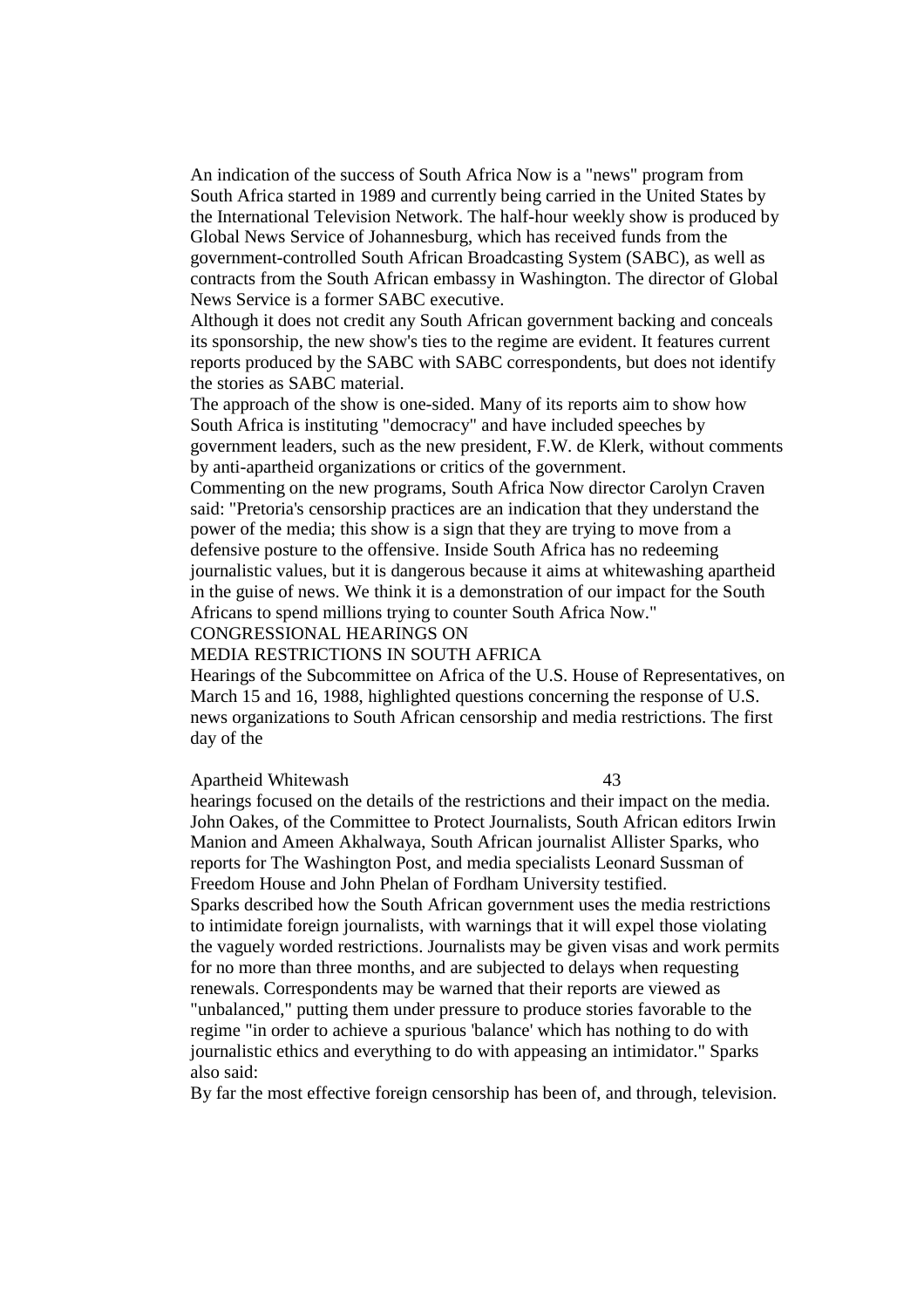By the simple expedient of keeping the cameras away from the scene of the action, Pretoria has largely succeeded in getting the South African story off the television screens of the world-and the United States.... Pretoria has correctly identified television as the volume button on the national amplifier of foreign policy issues. Turn that down on any particular issue and the issue itself will die down in the national consciousness-and the press, which in the TV age tends to piggyback rather than

create the waves of popular sentiment, will follow the curve.

On the second day of hearings, dealing with the response of the U.S. media to the restrictions, most of the scheduled witnesses withdrew, including CBS special correspondent Walter Cronkite and producer Brian Ellis of CBS; Richard Manning, former Newsweek bureau chief in Johannesburg; commentator Hodding Carter; and witnesses from National Public Radio and the Center for Foreign Journalists. Representative Howard Wolpe, chairman of the subcommittee, in a statement on the withdrawals, commented:

What has happened is part of a larger phenomenon that became apparent as the African Subcommittee organized these two days of hearings. The principal reason for the withdrawal of most of today's witnesses and for the decision by a number of other journalists not to appear seems to be the fear that if they testify publicly about the realities of working in South Africa, these individuals would put themselves and the media organizations that employ them at serious risk of retaliation by the South

African government.

In numerous conversations with the staff of the Africa Subcommittee, journalists with South African experience and a familiarity with how the press restrictions have altered U.S. coverage responded in roughly the same fashion. They acknowledged, as witnesses testified yesterday, that South Africa's manipulation of the press threatened the survival of South Africa's independent press and has succeeded to an important degree in inducing self-censorship by the foreign press. The result, in their opinion, was that the level of U.S. coverage of South Africa, especially on television, has deteriorated substantially, while the content and quality of coverage in print has shifted insidiously to reflect more and more the perspective of the South African

government....

These events are extremely alarming. They suggest that South Africa's manipulation of the U.S. press penetrates well beyond South Africa's border. It extends right into Capitol Hill. The consequences, in terms of media selfcensorship and interference with Congress's ability to understand the South African government's

influence on the U.S. media, are deeply disturbing....

44 The Impact of South African Censorship and Media Control This experience reinforces my view that there must be some official responses to this situation which raise the costs which the South African government must bear if it is to repress its own media and interfere with the flow of information to the United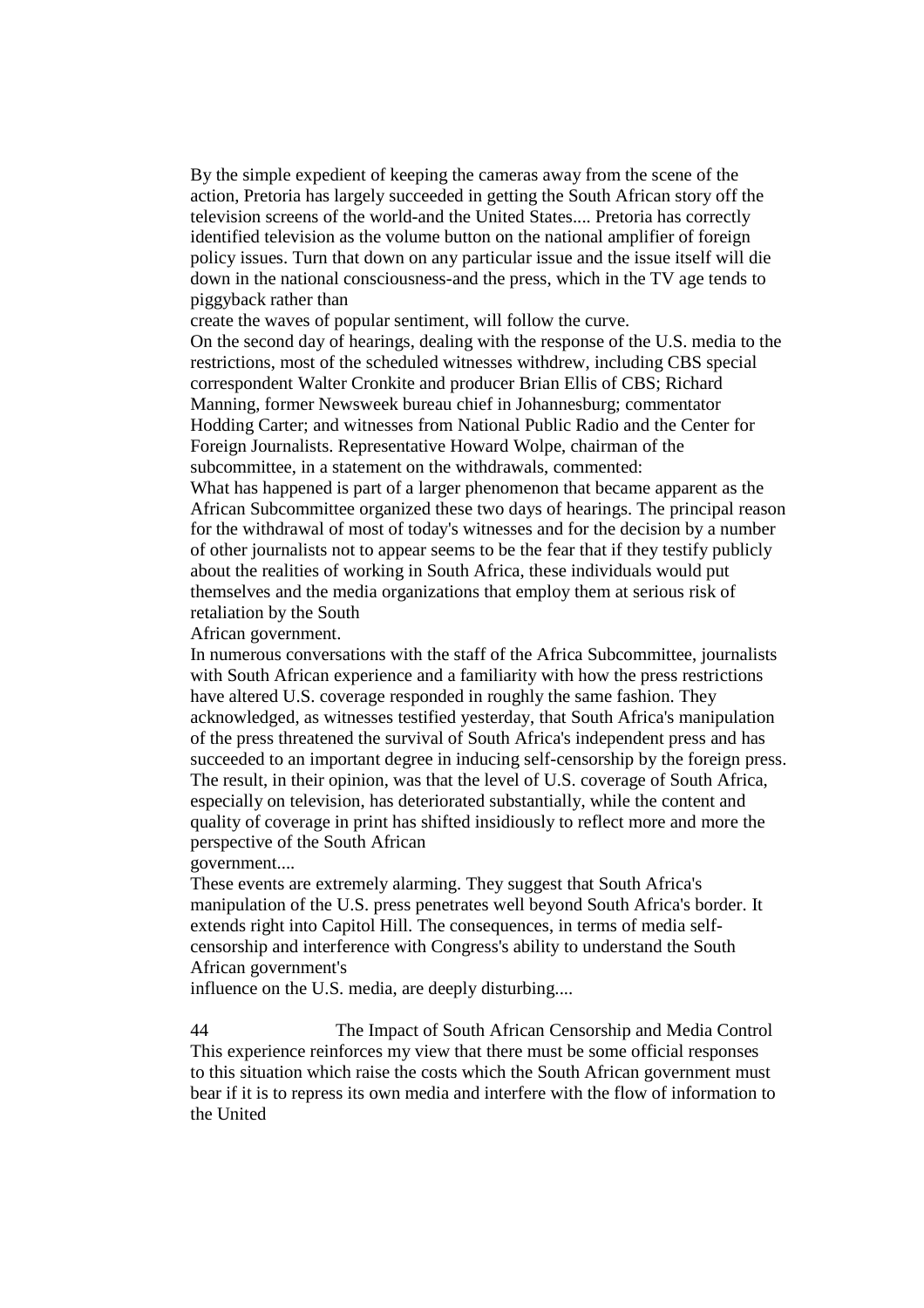#### States.

One U.S. journalist who did testify on the second day of hearings, Kenneth Walker, now coanchor of NBC's USA Today, argued: "The true source of the problem of news coverage inside South Africa rests not with the press restrictions. I submit that the U.S. news media have used those regulations to return to the indifference that had long characterized their South African coverage." Walker also raised the issue of complicity by U.S. news executives with South African racism:

Newsweek's chief of correspondents, Bob Rivard, has acknowledged publicly what other news executives have acknowledged privately and what black American journalists have suspected for years: and that is that the white-minority regime has long exercised a veto over the race of U.S. journalists based inside South Africa.

Allowing the South Africans to bar the stationing of black American journalists in South Africa makes the U.S. companies accomplices in apartheid, and, in my view,

puts them in violation of American law.

Also, Mr. Chairman, while a number of U.S. news organizations employ white South African journalists who report in their own name, to my knowledge not one utilizes a black South African journalist in that capacity. That reality, combined with the assignment of only white Americans to be based inside South Africa, virtually guarantees inadequate coverage in a society as rigidly segregated as South Africa's.

Walker also stated that U.S. television networks have distributed video cameras into private hands in the black townships in order to circumvent the regime's restrictions on reporters, "but they resolutely refuse to use that video." Like former CBS news executive Richard Cohen, he argued that "if U.S. news organizations cannot operate inside South Africa in the way they have led the public to believe U.S. reporters operate, then they should get out," and that to do otherwise "is a fraud on the American people."

At the hearings Representative Mike Lowery testified concerning the extensive propaganda role of the South African embassy, consulates, Tourist Board offices, and the South African Broadcasting Corporation in the U.S., as well as of the lobbying activities of registered agents for South Africa. Lowery proposed amending the comprehensive sanctions bill then before Congress to include measures to respond to South African repression against the U.S. news media by shutting down and restricting a number of official South African offices and activities in the U.S. The amendment finally added to the sanctions bill, however, was limited to closing several South African consulates, but the bill was not passed.

# STUDIES OF THE IMPACT OF SOUTH AFRICAN MEDIA CONTROL ON NEWS COVERAGE AND PUBLIC OPINION

The "Report on South African Censorship and Information Management," commissioned by the Canadian Department of External Affairs,6° released January 1988, includes analysis of the impact of Pretoria's policies on television and press coverage of South Africa in North America and on public opinion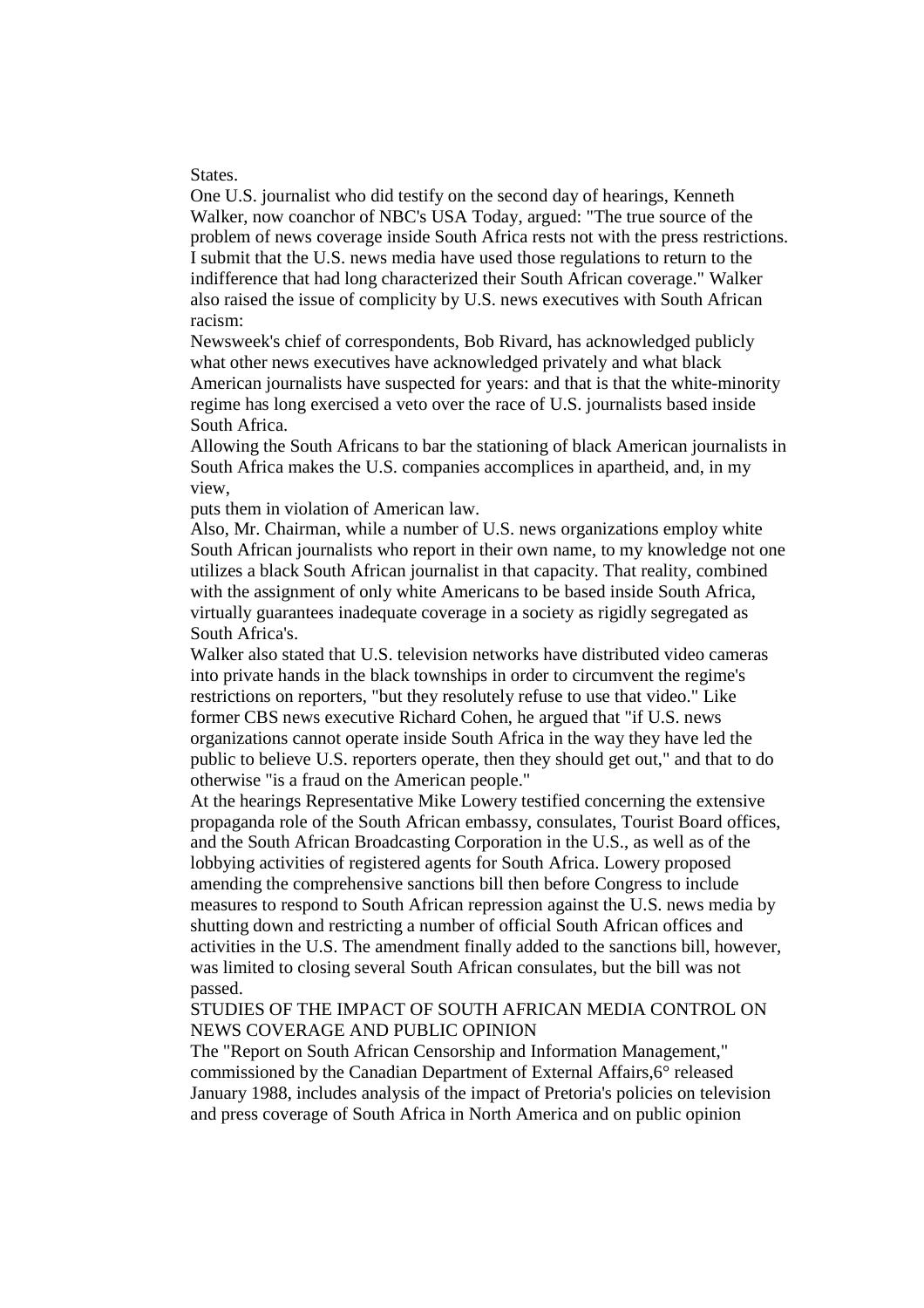trends concerning South Africa. A study of the effects of South Africa's restrictions on U.S. press coverage and public opinion by Eleanor Singer and Jacob Ludwig was published in Public Opinion Quarterly in 1987.61 The findings of these studies are summarized below.

Apartheid Whitewash 45

1. Impact on Television Coverage

The study of the impact of South African restrictions on television coverage in the Canadian report covers the period July 1985 through August 1987.62 It examines the impact of the three main measures that tightened media restrictions during that period (November 2, 1985; June 12, 1986; and December 10, 1986) on the volume and prominence of South African news carried by the Canadian Broadcasting Corporation and the three major U.S. networks, ABC, CBS, and NBC.

The study found that the media restrictions of November 1985 and December 1986 had apparently "been largely effective in reducing the time and prominence afforded South African issues within nightly national newscasts following their imposition." The June 1986 restrictions, however, had little effect, with "high volumes of minutes and number of stories, all given prominent placement, appearing well into August."

In weighing the impact of censorship measures, the study examined the volume, prominence, and origin of news items for a period of four months before and after each of the three key dates when tighter restrictions were announced.

In the four months after November 2, 1985, the number of items on the three national U.S. networks on South Africa fell from 413 to 186, a 54 percent decline. Most of the items in the period before November 2, 1985, were aired in the first quarter of a newscast, while after that date most were in the second quarter, with the number aired in the second half of a newscast increasing considerably. In the four months after June 12, 1986 the number of news items on South Africa increased by 60 percent compared to the four months before, from 151 to 378. The number of items aired in the first quarter of a newscast increased significantly.

In the four months after December 10, 1986, the number of news items on South Africa declined by 71 percent, from 218 to 64. The prominence of South African newscasts also dropped sharply, from concentration in the first and second quarters of broadcasts to concentration in the second and third quarters. The study's findings contradict the South African government's claim that the presence of news cameras caused violence, and the report notes that the media restrictions had been successful in reducing coverage of continuing turmoil: Based upon a review of events within South Africa, a strong case can be made for the suggestion that baseline levels of civil unrest, violence and political dissent have at the very least remained constant, and indeed, likely increased in the country over the 26 months under review. Yet an examination of coverage reveals that the ongoing reality of South Africa's turmoil was not reflected in the coverage. Whether due exclusively to the impact of the government restrictions, or in part as a result of other media-related factors, changes in coverage patterns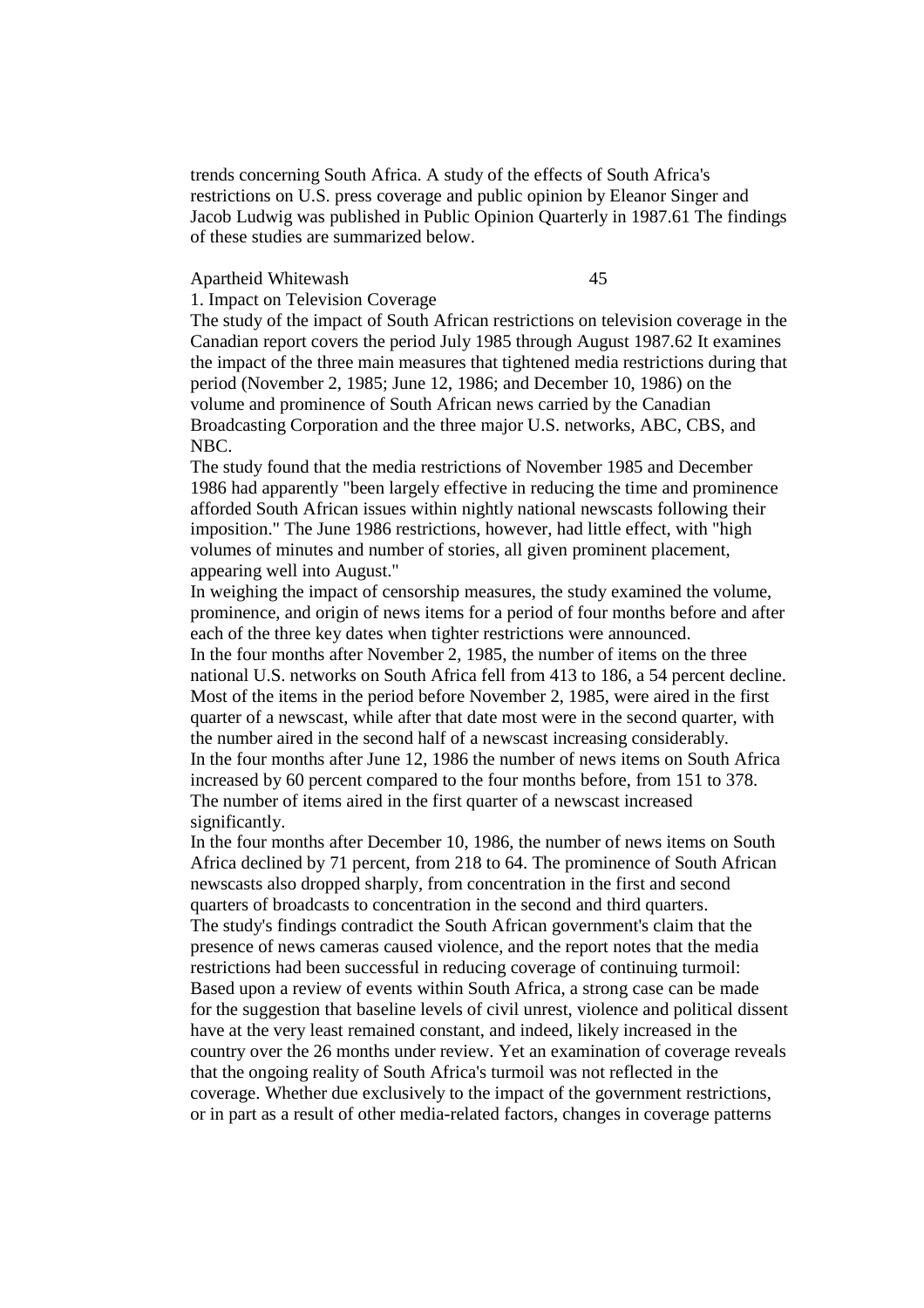after the imposition of press restrictions are, in large measure, in keeping with the objectives of those restrictions.63

Similarly, Singer and Ludwig write: "Clearly, the data do not lend support to the official contention that the presence of cameras and tape recorders at protest events is an important source of violence, and that banning them would reduce the level of violence."64 Singer and Ludwig also found that although the death toll in protests continued at relatively high levels after the November 1985 media ban, U.S. media coverage had declined during this period and thus "tended to drop below par" after the restrictions were imposed, indicating that there was inadequate coverage of protests.

2. The Impact on Print Coverage

The study of the impact of South Africa's media restrictions on press coverage in the Canadian report focused mainly on the six months before and after the November 2,

46 The Impact of South African Censorship and Media Control 1985 restrictions.65 Because the November 2 restrictions barred television and photographic coverage of unrest, they might have been expected to affect broadcast media more than print media. The study indicates, however, that the level of U.S. press coverage of South Africa was lower in the six-month period after the November 2 restrictions than in the six-month period before them. This conclusion is based on the number of articles appearing in The New York Times, The Washington Post, The Wall Street Journal, The Boston Globe, The Miami Herald, and The Chicago Tribune, and on the number of stories carried by the Associated Press wire service. The study also notes, that the level of press coverage, having peaked in August and September 1985, had begun to decline by October 1985, suggesting that the November restrictions were not the only factor involved in the reduction in coverage. Singer and Ludwig report similar findings. The Canadian report also notes that during all of 1985 and 1986, after the decline in press coverage in the last quarter of 1985 and the first quarter of 1986, press coverage increased again and reached a high for the entire period in the third quarter of 1986. This period followed the imposition of new media restrictions on June 10, 1986, but was also a period of significant repression and protest. 3. U.S. Public Opinion and South African Media Restrictions

The Canadian report includes a survey of trends in public opinion about South Africa in Canada, the U.S., Australia and the U.K.66 Using Gallup Poll data, the survey sought to identify public opinion trends both before and after the advent of media censorship. The report notes: "The role of public opinion is critical in fostering international efforts concerning anti-apartheid policies. Public opinion can be a motivating factor in governments' approaches to anti-apartheid policies." On the question of "awareness and interest in South Africa's racial policies," the study found the level of Americans aware of events in South Africa fell from 63 percent in August 1985 to 56 percent in October 1985, where it remained almost unchanged through September 1986, after the imposition of media restrictions in November 1985 and in June 1986. The study notes that like other national Gallup polls, the U.S. poll asks questions on issues in the public mind; the U.S. Gallup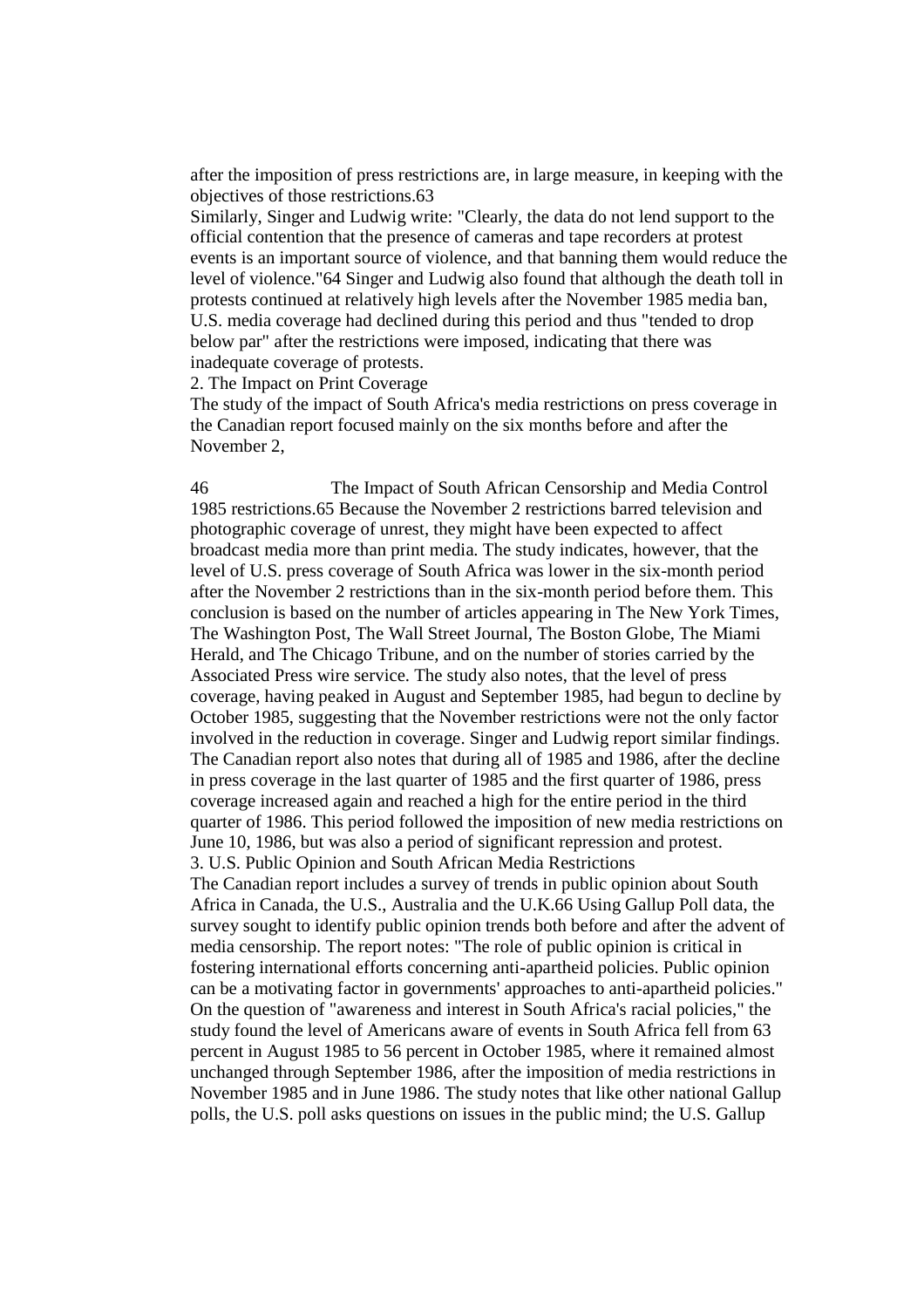Poll had not asked questions on awareness of South Africa since September 1986, which itself indicates the lack of interest in South Africa. The study of the U.S. notes:

Even before the imposition of censorship, considerable confusion concerning South Africa existed in the public's mind. The degree to which inaccurate

information can gain acceptance by the public is illustrated by a Gallup poll undertaken in the United States in August 1985 which found that only 48% of the individuals surveyed

recognized that blacks in South Africa did not have the right to vote.67 The survey observes that "censorship will undoubtedly make it more difficult to correct these misperceptions." Among those in the United States who followed events in South Africa very or fairly closely in the March 1986 poll, 49 percent said they felt that the number of racial protests had decreased (14 percent) or stayed the same (35 percent) during the previous few months. In fact, as the study points out, a considerable number of protests and violent incidents took place during the period between November 1985, when the first media restrictions were imposed, and March 1986. Thus, "Partly as a result of press censorship, this level of violence in South Africa was not perceived by most Americans surveyed as representing an increased level of racial protest. This indicates that the public tended to react more to the level of media coverage given to the protests rather than to the level of protest activity itself."

# Apartheid Whitewash 47

The survey found that despite South African media restrictions, support for "more government pressure of the South African Government to end apartheid," rose among Americans who followed events in South Africa: while 47 percent favored more pressure in October 1985, 55 percent favored more pressure in September 1986.

Singer and Ludwig, also using Gallup data, found a decline in sympathy for black South Africans from 59 percent to 50 percent from August 1985 to October 1985, a period when media coverage declined. From October 1985 to March 1986, U.S. sympathy for black South Africans rose to 64 percent despite lower media coverage, indicating that protests in the U.S. and the debate over sanctions could have influenced U.S. opinion.

Appendix 1 South African Diplomatic And Tourism Offices In The U.S. DIPLOMATIC OFFICES South African Embassy Washington, D.C. 107 employees, including 35 diplomatic officers Office of the Scientific Counselor Washington, D.C. Consulate General and Information Office New York, New York 53 employees, including 16 consular officers Consulate General and Information Office Chicago, Illinois 20 employees, including 8 consular officers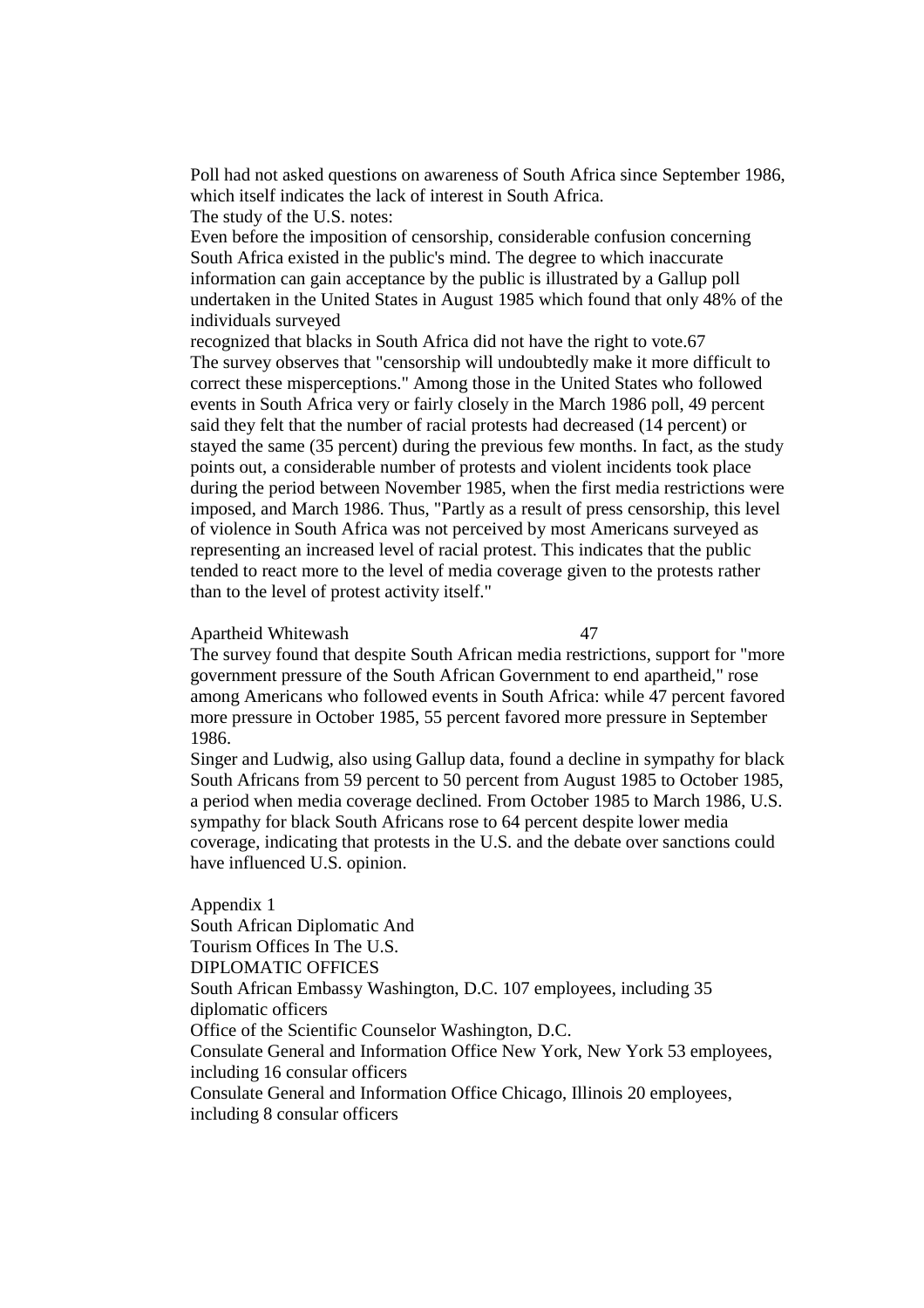Consulate General and Information Office Beverley Hills, California 28 employees, including 9 consular officers Consulate General Houston, Texas 21 employees, including 8 consular officers Honorary Consul General Mobile, Alabama Honorary Consul Salt Lake City, Utah Apartheid Whitewash 49

50 South African Diplomatic and Tourism Offices in the U.S, Honorary Consul Seattle, Washington Honorary Consul Phoenix, Arizona TOURISM OFFICES South African Tourism Board Chicago, Illinois South African Tourism Board New York, New York South African Tourism Board Beverly Hills, California Source: U.S. Department of State FILMS DISTRIBUTED IN THE UNITED STATES The following films are distributed for the South African Embassy, Consulates, and Tourism Board Offices at no cost to the user by Audience Planners, Inc., which has offices in New York City, Chicago, and Calabasas, California. The Story of South Africa African Powerhouse Half-Way to Everywhere Images of South Africa Lifeline More Than an Investment Namibia Sports in South Africa Gold The Vital Link Visions of Gold

Appendix 2 Registered Agents In The United States For South African Interests REGISTERED AGENTS FOR THE GOVERNMENT OF SOUTH AFRICA Agent/Activity/Fee Principal Thomas A. Bolan New York, New York Lawyer; Chairman, East Side Conservative Club of New York City Registered 1987 as consultant and lobbyist; arranges contacts for South African officials with U.S. public officials and news media. 1987-88 contract: \$300,000 per year; \$15,000 expenses. Philip J. Hare Washington, D.C. Registered 1987; serves as general counsel to the South African Embassy. Worked for South Africa in the office of John P. Sears; withdrew to open own office. 1987-88 contract: \$90,000; \$10,000 expenses. International Public Affairs Consultants McLean, Virginia William Keyes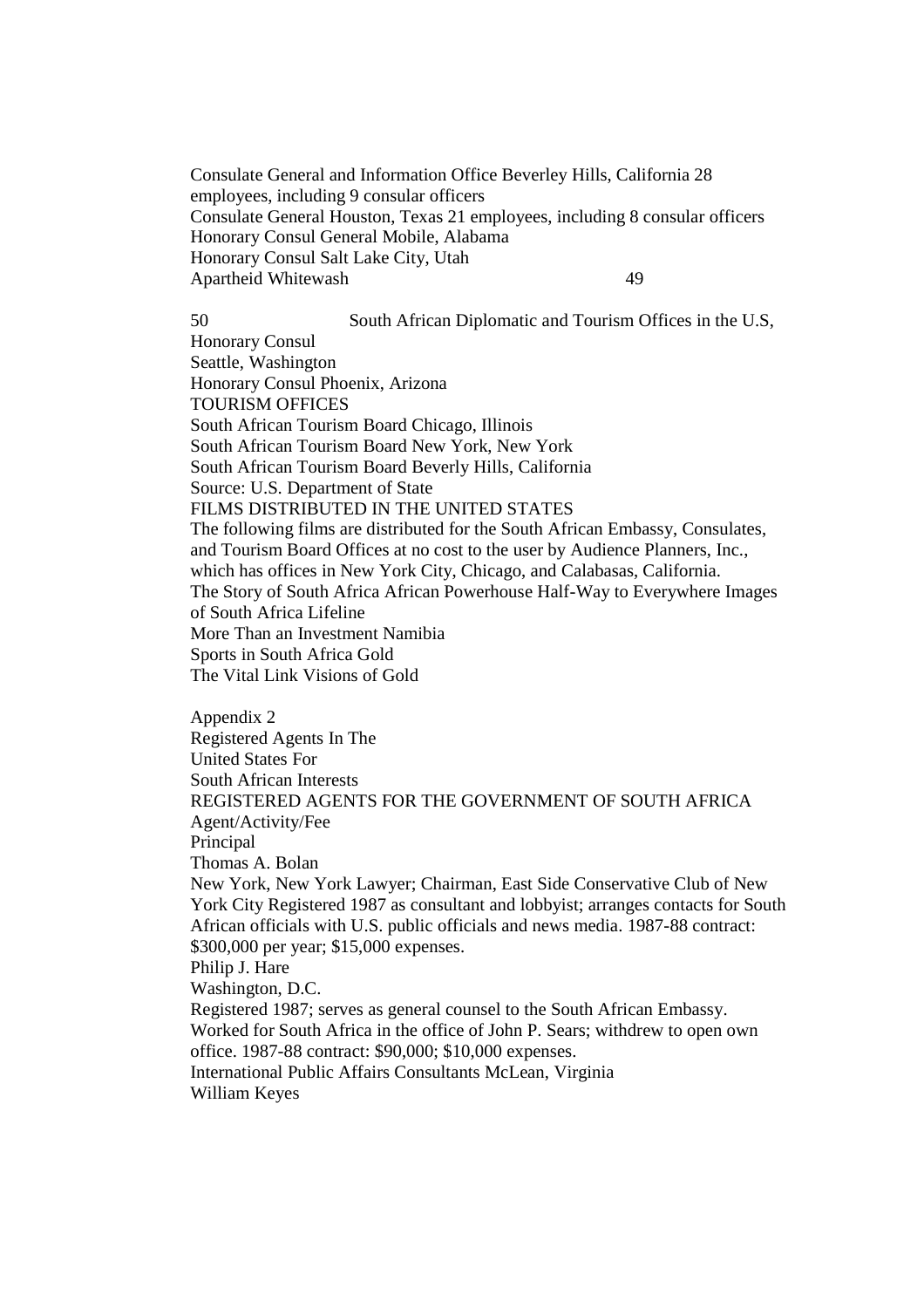Registered 1985 to lobby for closer U.S.-South Africa ties. Contract \$360,000 per year, \$30,000 expenses.

Republic of South Africa Republic of South Africa Republic of South Africa Apartheid Whitewash 51

52 Registered Agents in the United States

Donald G. Johnson

Washington, D.C.

Works with Riley & Fox and United International Consultants; compiles statistics on news articles on South African issues and information people traveling to Africa. Fees January, 1986-March, 1987: \$42,250.

North American Precis Syndicate New York, New York Andrew J. Lazarus, President Distributed news releases to U.S. newspapers on behalf of South Africa. Fees, February-July 1986: \$96,265.

Pearson & Pipkin, Inc. Washington, D.C.

Ronald W. Pearson and Robert R. Pipkin, Jr. Represents interests of South Africa to U.S. government officials. Contract: \$300,000 per year;, \$40,000 expenses. Marilyn Edith Perry

Distributes videotapes of a TV interview with South African Counsel General. Fees: not indicated.

Riley & Fox, Inc. Washington, D.C.

Albert A. Fox, Jr. and Stephen F. Riley Registered April 1986; successors to firm of Smathers, Hickey & Riley as principal Washington lobbyists for South Africa. Contract: \$360,000 per year;, \$45,000 expenses.

Kathleen Rothschild

Glencoe, Illinois

Registered in 1988 to lobby state and local officials for closer ties between South Africa and the U.S. 1988 contract: \$72,000; \$8,000 expenses.

Law Offices of John P. Sears Washington, D.C.

A principal lobbyist since 1980; provides legal advice, arranges meetings with U.S. officials; opposes economic sanctions in Congress.

1987-88 contract: \$410,000 per year; \$20,000 expenses

Republic of South Africa

Republic of South Africa Republic of South Africa Republic of South Africa Republic of South Africa (See also Chamber of Mines, below) Republic of South Africa Consulate General, Chicago

Republic of South Africa

Apartheid Whitewash

Smathers, Hickey & Riley Washington, D.C. Contacts with U.S. officials, mainly lobbying against sanctions; advised South Africa on U.S. foreign and domestic policy (see Riley & Fox). 1985-86 contract \$300,000 per year.

United International Consultants Washington, D.C.

Michael Hathaway and Joan Baldwin Counsels South Africa on domestic policies impacting on South Africa; arranges meetings between South African and U.S. officials. 1987-88 contract: \$360,000 per year; \$30,000 expenses.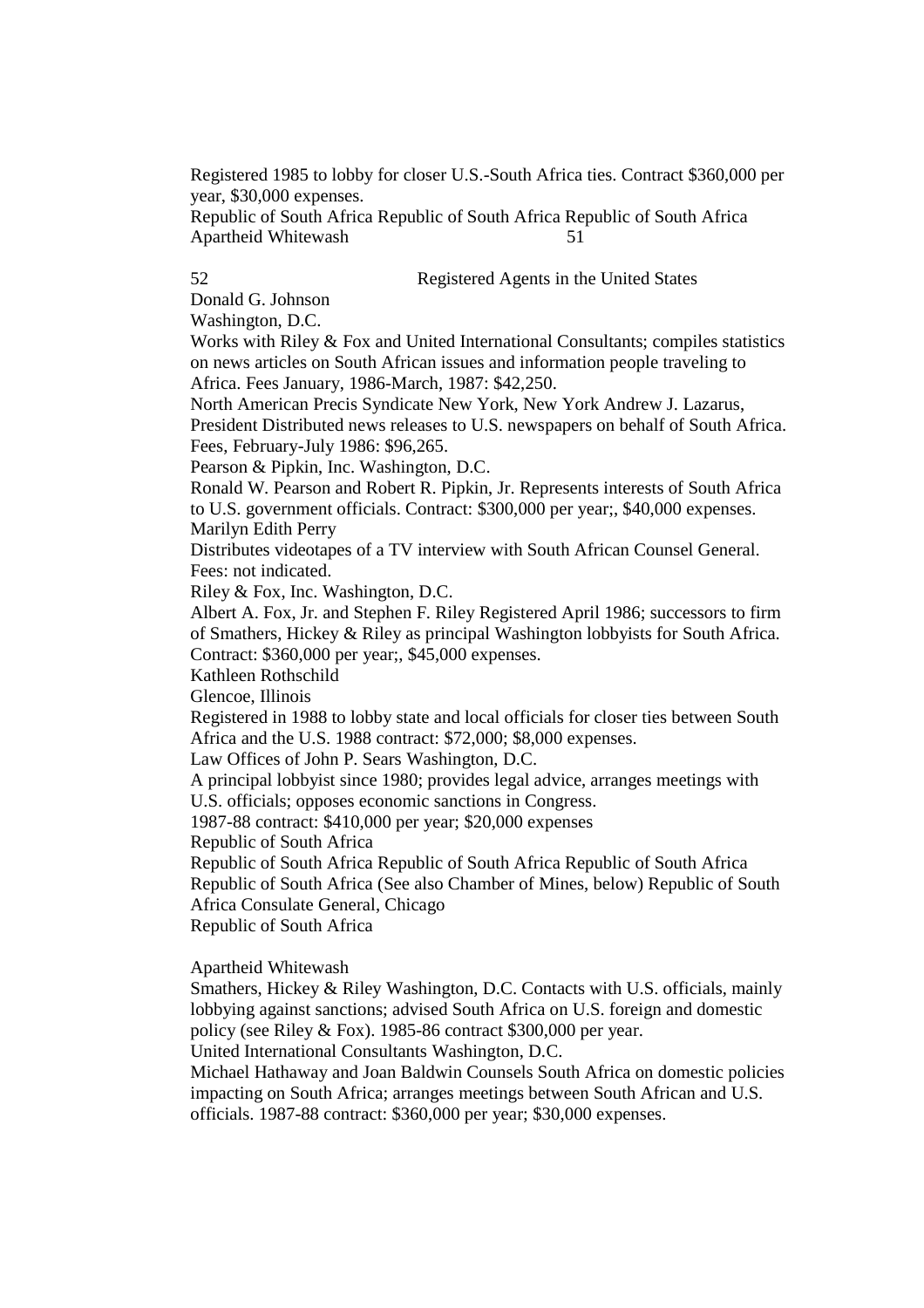Public Service Audience Planners Calabasas, California Promotes and distributes films on behalf of South Africa. 1984-85 fees: \$27,153 (SA Embassy); \$61,007.72 (SA Tourist Corp.). Global U.S.A., Inc. Washington, D.C. Meetings with administration officials and members of Congress; distribution of brochures to TV and radio stations. 1986 fees: \$112,500. Transkei, Washington Bureau Washington, D.C. Seeks support for agricultural, health and eduction programs; has lobbied for exemption from sanctions against South Africa. Expenses, year ending March 1988: \$551,400. Ellis Associates New York, New York Peter J. Celliers Distributed tourism videotape to television producers and personalities; advised travel and nature writers and photographers on trips to South Africa. For year ending October 1987: \$77,000. South African Tourist Board New York, New York Conducts publicity campaigns to encourage tourism to South Africa. Represents South Africa at government, business, and social functions. 1985 disbursements: \$1,513,400. Republic of South Africa Republic of South Africa Republic of South Africa; South African Tourist Corporation Bophuthatswana (Republic of South Africa) Transkei (Republic of South Africa) South African Tourist Board South African Tourist Board

54 Registered Agents in the United States Modern Talking Pictures Service, Inc. Global News Service New York, New York Johannesburg, South Africa Guilford Kater (receives funds from the Distributes South African films in the U.S.: government-controlled Shaka Zulu South African Broadcasting White Gold Corporation Rourke's Drift Mission The Rich on Safari Africa's Miracle Eye Doctors Operation Hunger Reed Dance Kimberley's Past Relived "No compensation received directly from foreign principal." AGENTS FOR SOUTH AFRICA'S SURROGATES: UNITA AND RENAMO Agent/Activity/Fee Principal Black, Manafort, Stone & Kelly, Inc. Unita Washington, D.C. Lobbyists with top-level access in the Reagan administration; coordinated 1985 and 1988 U.S. visits of Jonas Savimbi. Contract: \$600,000 per year. Unita, U.S.A. Unita (Also: Free Angola Information Service; Free Angola Foundation) Washington, D.C.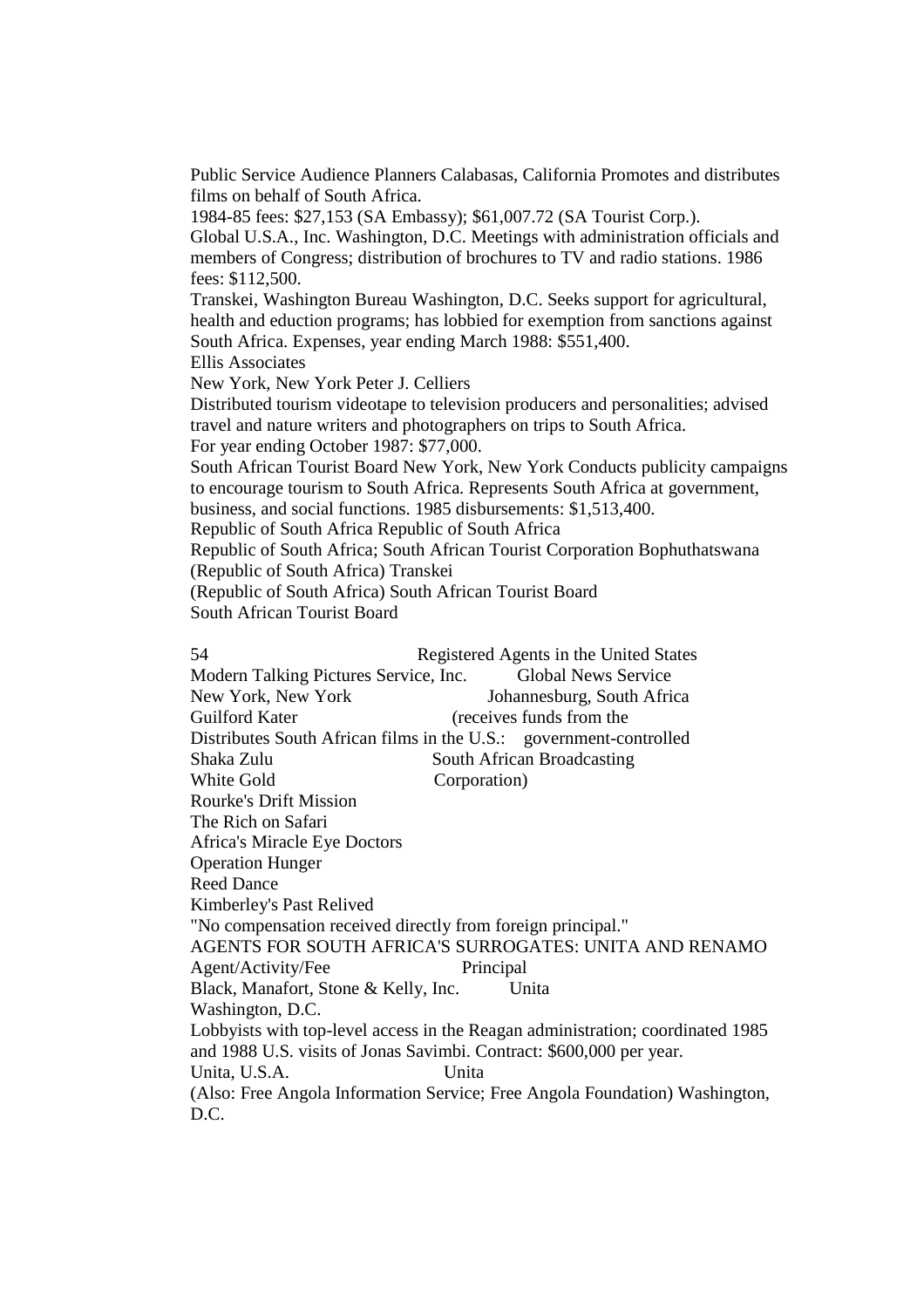Jardow Meualia, president Office representing Unita in the U.S.; lobbies and contracts for other lobbying and publicity activities. Receipts from foreign principal 1986: \$159,161. Receipts from foreign principal 1980-1986: \$522,204. Disbursements 1987: \$899,697.

American Expressions, Inc.

Memphis, Tennessee Met with government agencies, press, etc. Registered in 1987 1987 contract: \$135,000.

Government Relations International

Washington, D.C.

Maurice Dawkins, president Promotes Unita with black organizations and leaders: media, clergy, politicians, business, labor and civil rights groups, retired black military officers; targets Texas, Arizona, Florida, North Carolina, Ohio, and Mississippi. 1987 contract: \$180,000 per year.

Free Angola Information Service (Unita)

Free Angola Information Service (Unita)

Apartheid Whitewash 55

Griffin Communications Vienna, Virginia Publicity services, publishes Kwacha News 1987 fees: \$21,211.

Clarence V. McKee, Esq. Washington, D.C. Lobbying activities. Fees and expenses 1987: \$87,847.

Kenneth Barry Schochet Washington, D.C. Works with Free Angola Information Service. 1987 fees: \$78,000.

NAP International, Inc. Alexandria, Virginia Nicholas Panuzio, president Public relations targeting Texas and Oklahoma. 1987 fees: \$100,000 (6-month period). National Media International, Inc. Alexandria, Virginia Joel Danke

Media consulting service, targeting Oklahoma and Texas.

1987 fees: \$100,000 (6-month period)

TKC International, Inc. Washington, D.C. Jonathan Bair Slade Lobbyists, met with 76 members of Congress; coordinate with Black, Manafort, Stone & Kelly. 1987 contract: \$300,000.

Keefe Company International Washington, D.C. Public relations. 1986 fee: \$100,000.

Namibia News Bureau Washington, D.C. Marion Smoak, Carl Shipley Registered in 1987 to disseminate information on Namibia; previously lobbied for the South African regime in Namibia through the U.S.-South West Africa/Namibia Trade & Cultural Council and aggressively campaigned against anti-apartheid members of Congress. Fees and expenses, June-December 1987: \$90,784.

Free Angola Information Service (Unita)

Free Angola Information Service (Unita)

Free Angola Information Service (Unita)

Unita

Unita

Free Angola Information Service (Unita)

Free Angola Information Service (Unita)

Transcontinental Consultancy Ltd., Windhoek and Johannesburg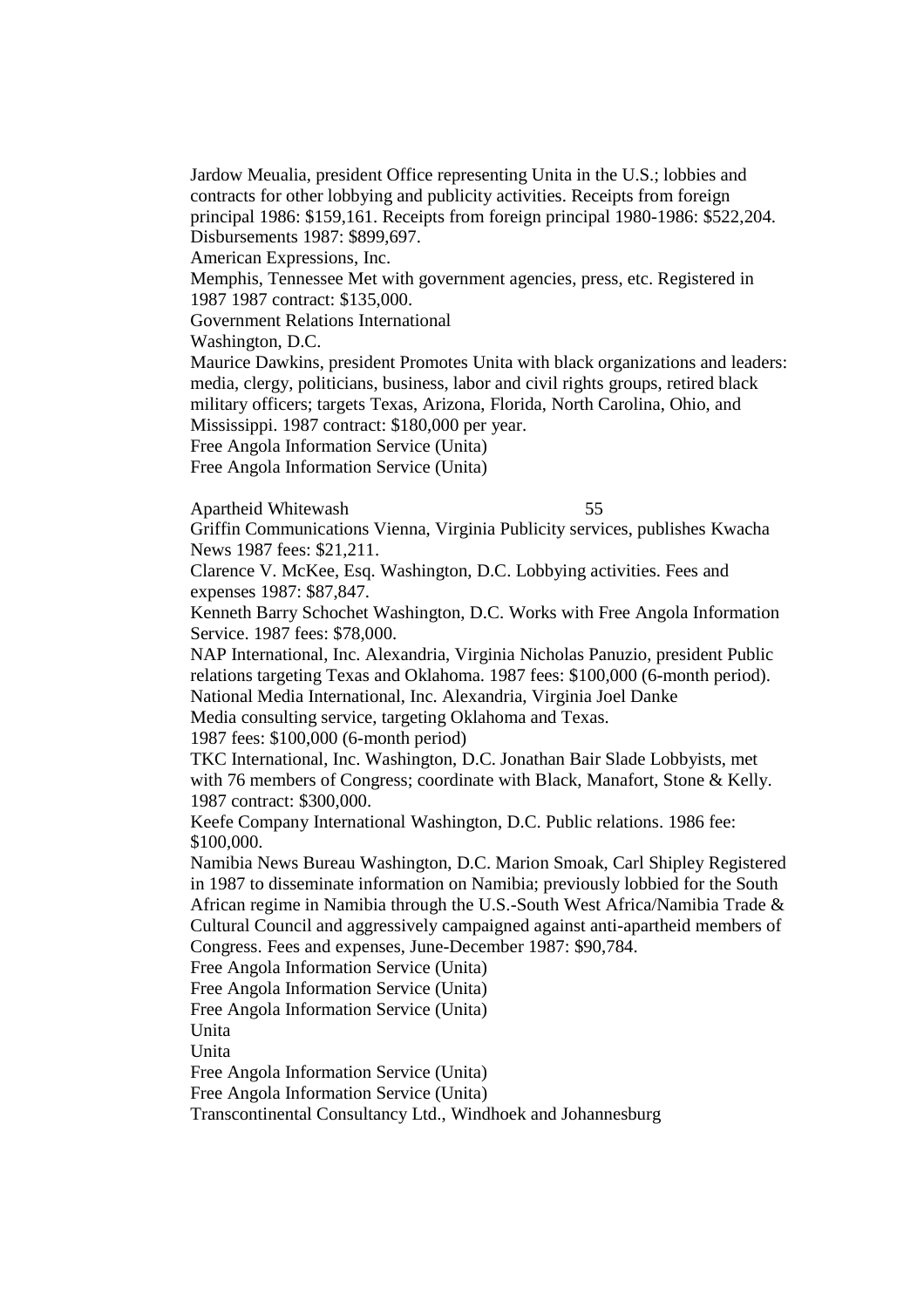# 56 Registered Agents in the United States

Thomas D. Schaff, Jr. Mozambique Research Center Washington, D.C. Registered in 1986 to lobby and disseminate information supporting Renamo. File not available; receives part of \$36,000 per year support for Renamo from U.S. conservative James U. Blanchard III; \$15,000 contribution in 1988 from Freedom, Inc., whose director, Robert V. MacKenzie, joined the South African Army and trained Renamo members, 1980-81 (New York Times, May 22, 1988). Luis B. Serapaio

Washington, D.C. Registered as Renamo's representative in the U.S. File not available.

REGISTERED AGENTS FOR OTHER SOUTH AFRICAN INTERESTS Agent/Activity/Fee

South Africa Foundation Washington, D.C. Represents South African business interests; lobbies U.S. officials; arranges trips to South Africa for U.S. officials and businesspeople; carries out speaking engagements and TV and radio interviews. 1987 expenditures: \$292,000.

Freedman, Levy, Kroll & Simonds Washington, D.C. Registered 1988; John Chettle, former director of the South Africa Foundation's Washington office, joined firm-lobbies against sanctions for the South African mining industry and fruit exporters. Chamber of Mines, 1st quarter fees 1988: \$72,900. Unifruco 1987 fees: \$31,066.

Riley & Fox, Inc. Washington, D.C. (see above) Registered 1987 to lobby for the Chamber of Mines. 1987-88 Contract: \$26,000 per year; \$15,000 expenses. Renamo Renamo

Principal

South Africa Foundation, South Africa

Chamber of Mines of South Africa Unifruco, South Africa Chamber of Mines of South Africa

Apartheid Whitewash 57

Rubinstein, Wolfson & Co. New York, New York Public relations firm retained 1988 by Freedman, Levy, Kroll & Simonds to publicize study by Wharton Econometrics on adverse impact on U.S. of coal sanctions against South Africa. Retained by International Gold Corp., 1983-84. Chamber of Mines fee: not indicated. International Gold Corp fees, 1983-84: \$469,500.

International Gold Corp., Ltd. New York, New York Promotional office for South Africa gold producers; promotes purchase of Krugerrands and other gold products. For year ending December 1985: \$23,259,549. For 6 months ending June 15, 1986: \$5,257,000.

Gold & Liebengood, Inc. Washington, D.C. Lobbied against ban on Krugerrands. 1985 fees: \$51,189.

Kirkpatrick & Lockhart Washington, D.C. Retained to lobby against ban on Krugerrand sales. 1985 fees: \$174,701.

Busby, Rehm, Leonard, PC Washington, D.C. Registered in 1987. File not available.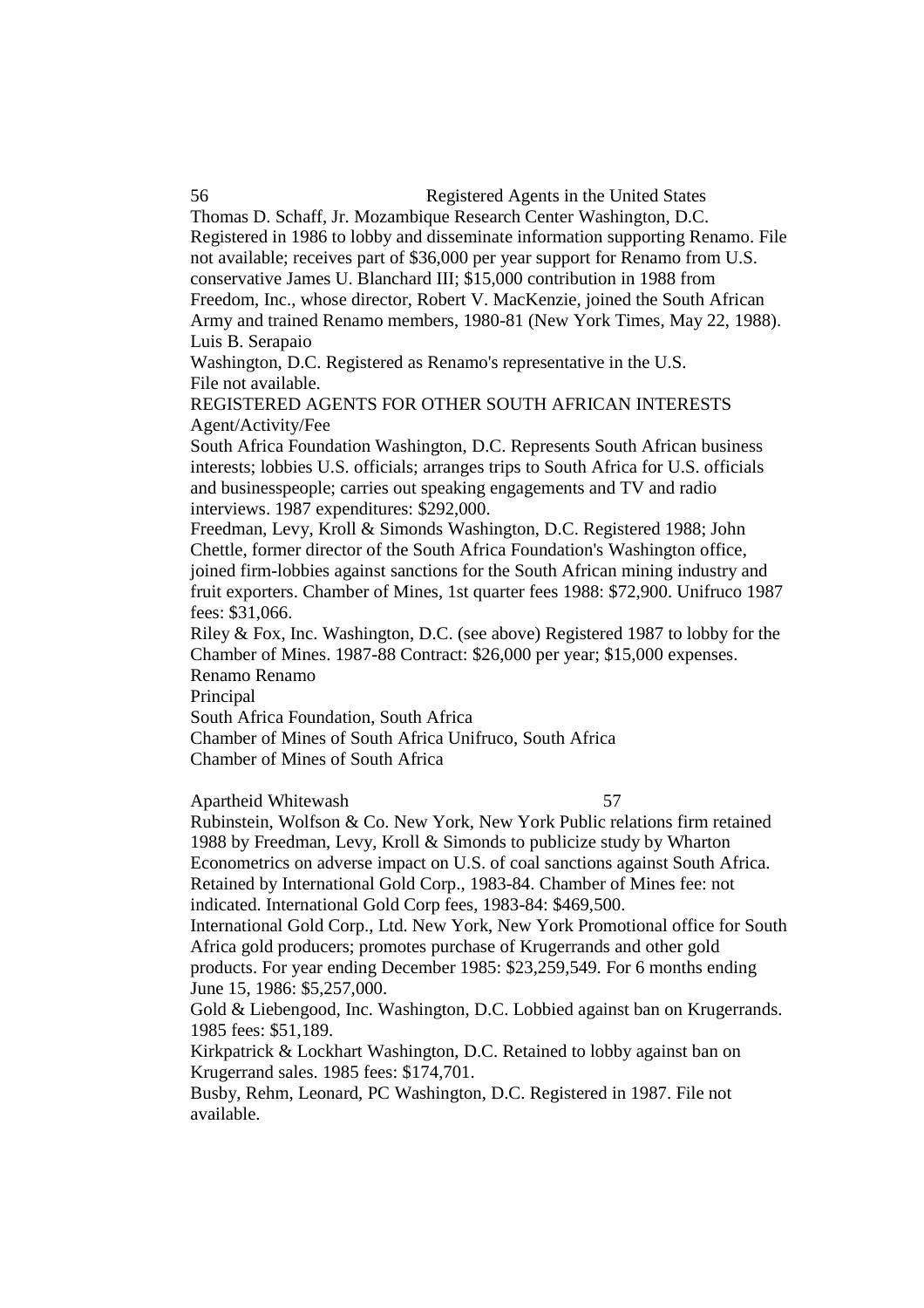Jones, Day, Reavis & Pogue Washington, D.C. Registered in 1986. File not available. Chamber of Mines of South Africa International Gold Corp., South Africa International Gold Corp., South Africa International Gold Corp., South Africa Ferro Alloys Producers South Africa South African Sugar Association Source: U.S. Department of Justice, Foreign Agents Registration Act Records

Appendix 3

South African

Media Restrictions:

November 1985-June 1988

November 2,1985. Under the powers authorized by the July 20 state of emergency all camera crews, photographers, and radio reporters are barred from areas of unrest under the state of emergency. Print reporters are required to obtain police permission to enter emergency areas and agree to police escort.

June 12, 1986. President Botha declares a nationwide state of emergency, which includes wider media restrictions:

\* Filming, photographing or tape recording in areas of actions by security forces in areas of

unrest without permission of the police are barred.

" Journalists are banned from publishing any statements deemed "subversive," including those

encouraging opposition to the government, criticizing military conscription, promoting the aims of outlawed organizations, encouraging disinvestment, sanctions or other foreign actions

against South Africa, and encouraging strikes, demonstrations, or civil disobedience.

" The authorities may seize copies of publications deemed to contain a subversive statement. \* Journalists are barred from reporting names of detained persons without official permission. " Official information about unrest will no longer be provided by the police, but by the newly

established Bureau for Information.

June 16, 1986. All reporters are banned from black townships and any other area of unrest, and they are barred from disseminating "any comment on or news in connection with any conduct of a [security] force or member of a force." This order was withdrawn on August 20, 1986 and reimposed on September 3, 1986. June 17, 1986. Live satellite transmission of news by foreign broadcast media is banned. Since transmission must be delayed, news organizations become liable for any statements made in transmissions that violate the emergency restrictions. Apartheid Whitewash

South African Media Restrictions: November 1985-June 1988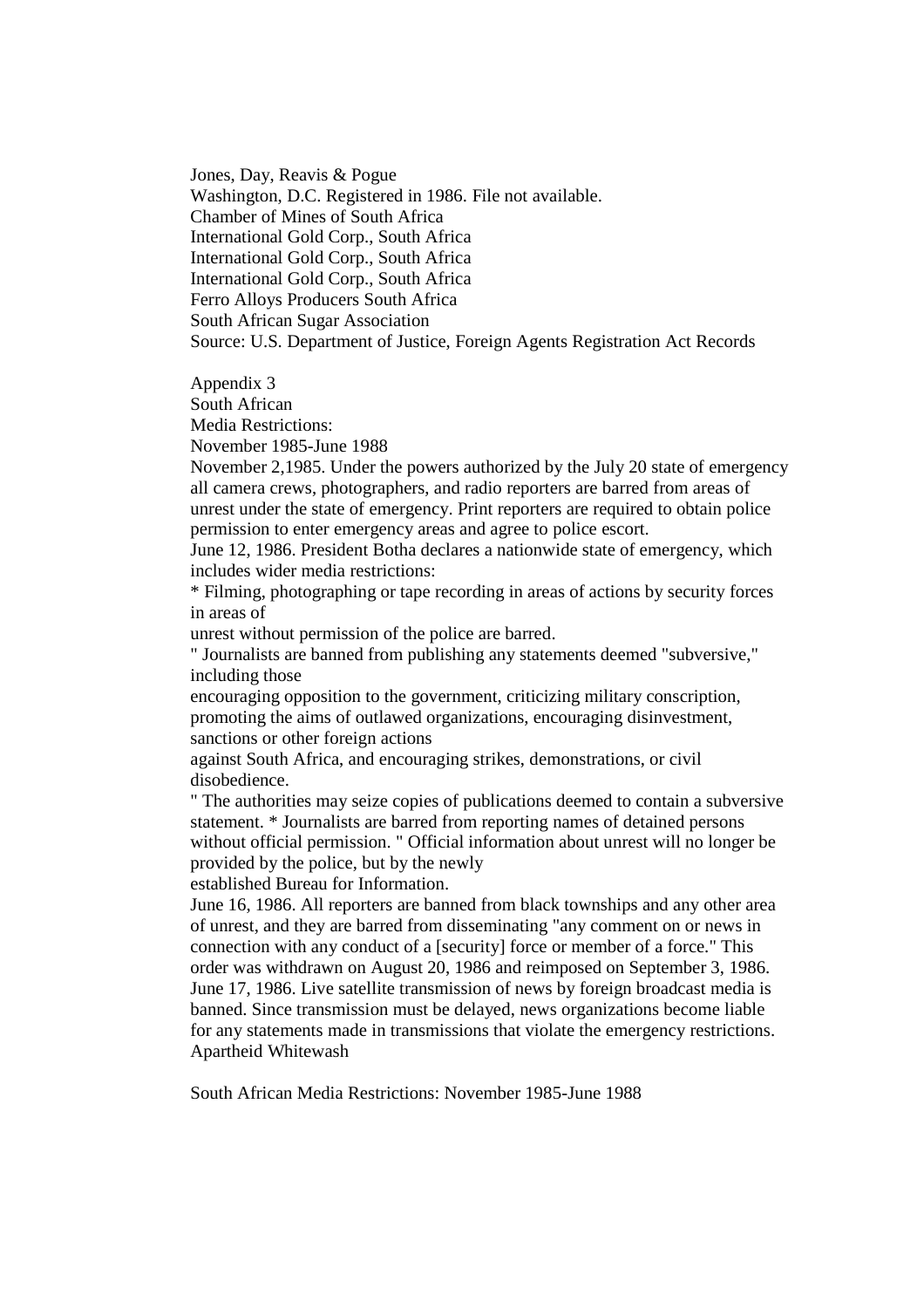June 18, 1986. The ban on reports on security force actions is extended to include six of the ten tribal homelands. Not included are those classified as independent Bophuthatswana, Ciskei, Transkei, and Venda.

September 3, 1986. After a court challenge to the June 12, 1986, media restrictions, new regulations are decreed by the Police Commissioner under terms of the Public Safety Act of 1953:

" No one may "announce, disseminate, distribute, take or send any comment on or news in

connection with any security action" without official permission.

" Journalists are banned from being "within sight of any unrest, restricted gathering, or security

gathering."

December 11, 1986. Claiming that South Africa is under a "revolutionary onslaught," President Botha issues wider restrictions on the media: " News or comment, unless authorized or taken from parliamentary proceedings, is barred concerning security force actions, details of planned "restricted gatherings" or remarks made at such gatherings, the success of boycotts or pressures to enforce them, operations of "unlawful" local political structures (such as street committees or "peoples courts,") remarks by people under government restriction orders if they are thought to endanger public order,

and the circumstances or treatment of people under detention.

\* Making or reporting "subversive statements" without authorization is barred; "subversive

statements" include any that undermine compulsory military service or encourage participation in any unrest, boycotts, civil disobedience, resistance to authorities, restricted gatherings

or the operations of unlawful political structures.

\* News organizations must submit articles they judge might be affected by these restrictions

for approval by a new censor's office.

\* Blank spaces in publications indicating censorship are barred.

\* Journalists and photographers are entirely barred from any scene of unrest. \* Any publication may be banned for up to three months at a time or seized if deemed to contain

subversive material.

\* Statements made about detainees in court prior to a verdict or made by members of parliament

not on the floor of parliament may not be reported.

The penalties for violation of the restrictions remain those of July 20, 1985. (Key aspects of these restrictions were overturned by a court ruling in April 1987, but were reimposed on June 11, 1987.)

January 8, 1987. The police commissioner forbids newspapers from publishing reports or advertisements deemed to further the cause of "unlawful organizations." The previous day several newspapers had carried advertisements by the UDF calling for legalization of the ANC.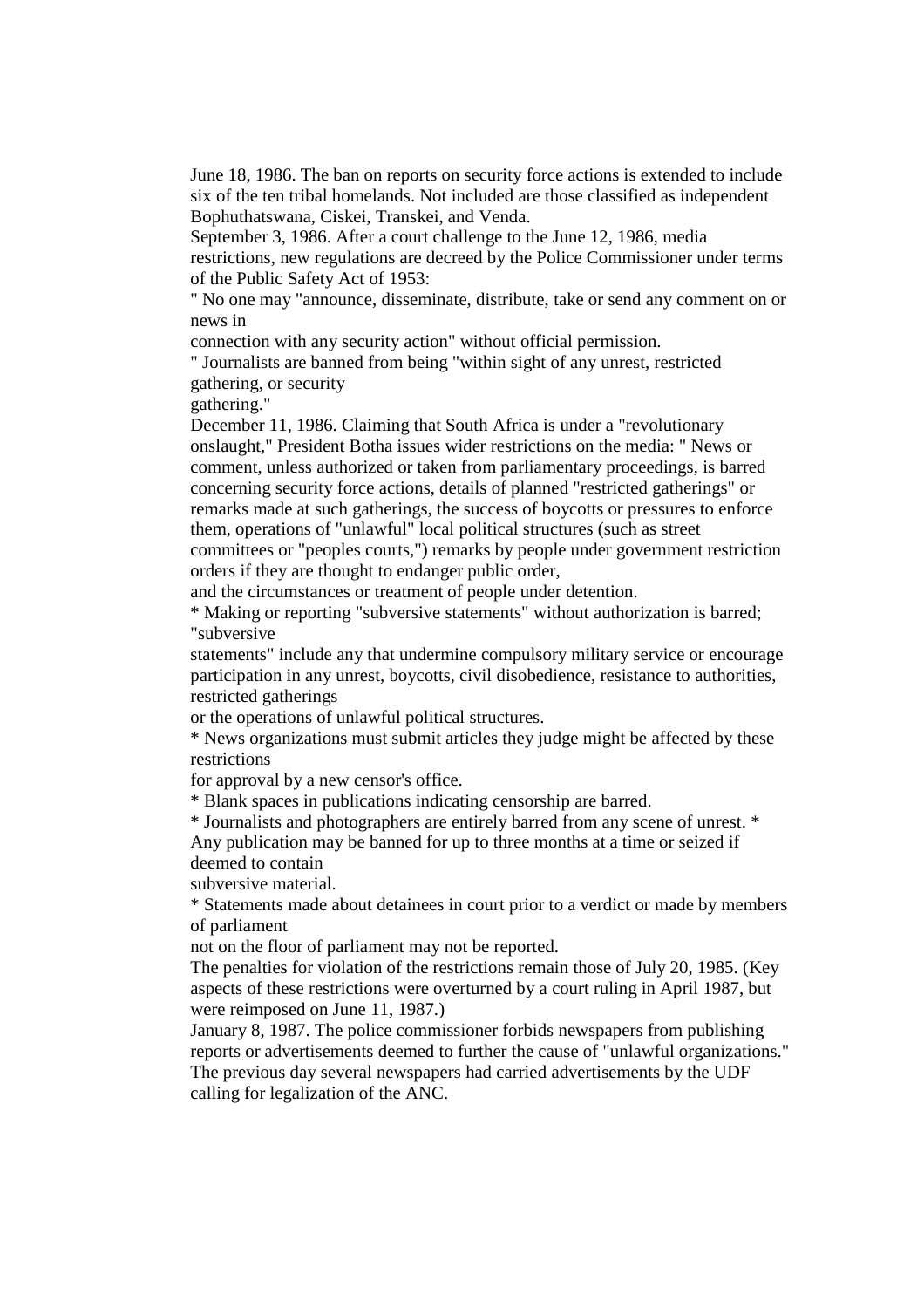January 29, 1987. A new government decree authorizes the police commissioner to ban publication of "any matter." The police commissioner then: " bars advertisements that "defended, praised, or endeavored to justify unlawful organizations'

campaigns, projects, programs or actions";

\* widens the definition of "subversive statements" that may not be quoted by the media to

include those calling for participation in or support of "campaigns, projects, programs or actions of violence or resistance against...the authority of the state" by any unlawful group.

Apartheid Whitewash

June 11, 1987. The nationwide state of emergency is renewed, and the media restrictions of December 11, 1986 which had been weakened by a court ruling in April, are strengthed, including:

\* the ban on media presence and firsthand coverage of unrest and the actions of security forces

to quell unrest;

\* the broad prohibitions on reporting "subversive statements."

August 28, 1987. Under the new press regulations declared under the state of emergency the home affairs minister assumes the power to suspend or impose prior censorship on publications. He may do this if after a series of warnings he deems a publication guilty of systematic or repeated publishing of matter:

" "promoting or fanning" revolution, acts of "unrest," or the breaking down of public order; \* stirring up feelings of hatred or hostility in the public toward a local authority, security force,

population group or section of the public, or promoting the image or esteem of any unlawful

organization;

\* promoting the establishment or activities of structures for subversive purposes, such as

opposing the government or military conscription, promoting the aims of unlawful organizations, or encouraging disinvestment or sanctions;

" promoting other subversive activities, such as boycotts, civil disobedience, stayaways, or

strikes;

\* threatening public safety or order, or "causing a delay in the termination of the state of

emergency."

The Minister established a "media relations directorate" to assist him in determining what is "revolution-supportive" in the media.

January 15,1988. Under an amendment to the press regulations of August 28,1987, the home affairs minister:

\* need not provide grounds for moving to close or censor a publication beyond listing the items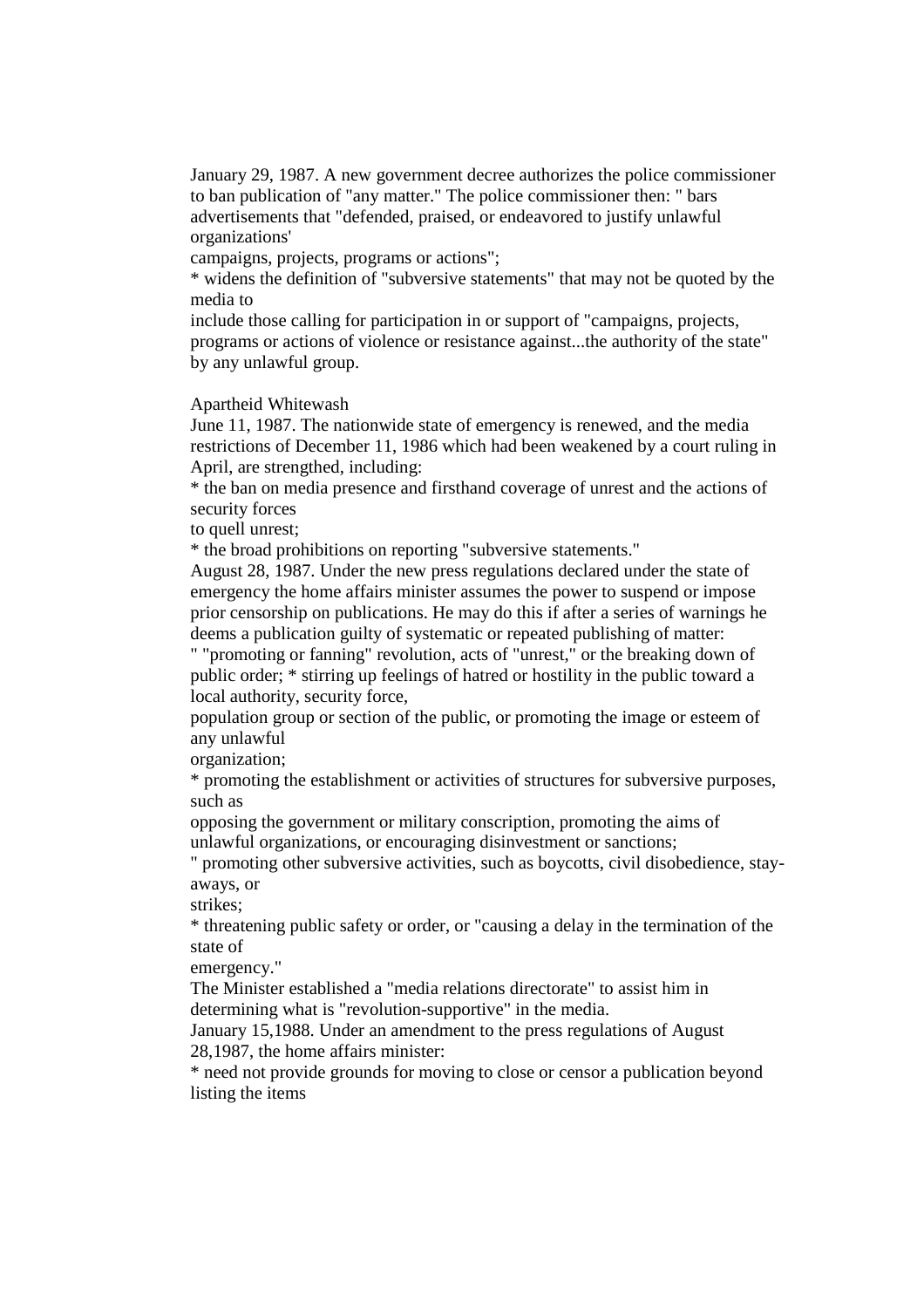to which he objects; is not required to give notice of proposed action against a publication

under the regulations, or to provide any hearing in connection with its action. June 10, 1988. President Botha renews the state of emergency for another year, declaring that "there still exists a revolutionary climate in the country." Existing media restrictions are extended and new restrictions added:

" A new element is compulsory registration of those in the "news agency business." Such

agencies and their staff must register with the government, and those found to contravene press restrictions may be shut down and individual journalists banned. Thirteen major news agencies are exempted including the Associated Press and United Press International of the U.S. Also apparently exempt are correspondents who work exclusively for a single news

organization and are employees of that organization.

" Restrictions on reporting of unrest, security force actions and "subversive statments" remain

in force. The definition of "unrest" is broadened to include "any conduct which constitutes

"sedition" (i.e., opposition to the government or resistance to lawful authority). Aban on publication of calls to boycott or impede elections is added to the types of "subversive statements" prohibited, with registered political parties exempted. This is clearly aimed at elections for black officials scheduled for October 1988. \* Publications appearing less frequently than monthly may be suspended for up to six months

at a time.

62 South African Media Restrictions: November 1985-June 1988

" Publication of statements by leaders of banned organizations is prohibited if they could be

seen as threatening public safety or the maintenance of order, or as delaying termination of

the state of emergency.

" Publications appearing less often than monthly, as well as television, film, or sound recordings

may be seized by the minister of police or the minister of home affairs if either believes the

material promotes revolution, breakdown of public order, or haired toward authorities.

Source: Committee to Protect Journalists, "Attacks and Restrictions on the Press in South Africa: July 30, 1985-June 25, 1988," New York, New York, 1988.

# **NOTES**

1. House of Assembly Debates (Hansard), SouthAfrica, May 9, 1988, column 9222.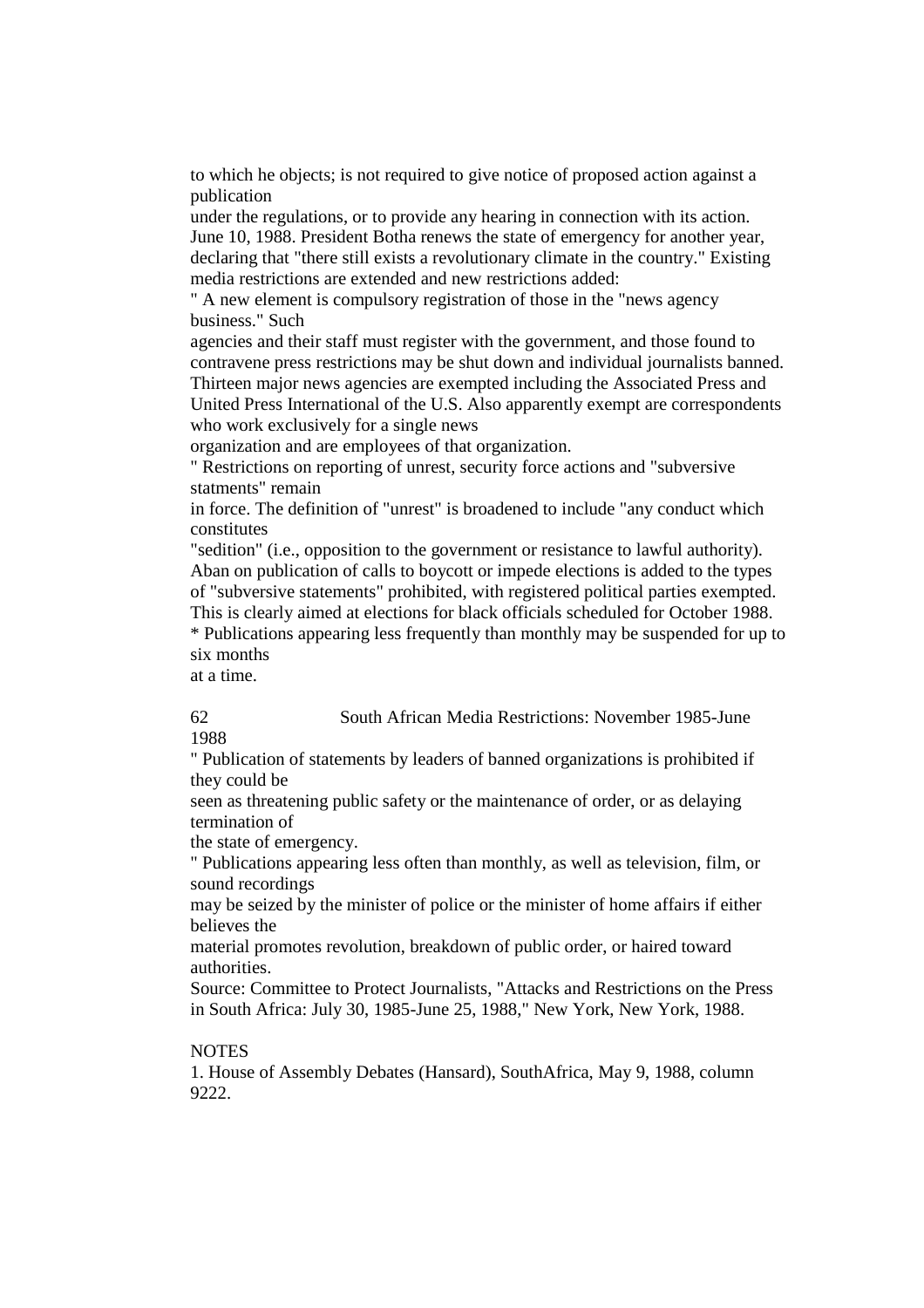2. Sanford Ungar, "South Africa's Lobbyists," New York Times Magazine, October 13, 1985,

pp. 30, 82.

3. The Observer, September 27,1987;"Free South Africa's Children: A Symposium on Children

in Detention,"Human Rights Quarterly, Vol. 10, No.1, pp. 1-108.

4. Quoted in Anti-Apartheid News (U.K.), April 1988.

5. The Citizen (South Africa), June 6,1988.

6. Windhoek Advertiser (Namibia), March 16, 1988.

7. Paul Jourdan, "U.S. Mineral Dependence on South Africa: Exploding the Myths," University

of Zimbabwe, Harare, August 1988.

8. Anne Newman, "Pretoria's U.S. Lobby Tied to 'New Right,"' Africa News, December 16,

1985.

9. "The U.S. and South Africa: The New Right Connection," TransAfrica Forum, October 1982. 10. The Wall Street Journal, December 23,1985. 11. The New York Times, May 22, 1988. 12. Financial Mail (South Africa), March 15, 1985. 13. The Washington Post, February 15, 1984. 14. Indianapolis News, March 14, 1988. 15. MetalBulletin (U.K.), June 9, 1988. 16. The Wall Street Journal, June 4, 1987. 17. Rob Schechter, "Corporate Taxation in South Africa," unpublished report, Los Angeles,

November 1987.

18. The Observer (U.K.), October 4, 1987;"Secret Plan to Undercut Boycott Backfires," Boycott

ShellBulletin, United Mine Workers of America, No. 9, Fall 1987; DianeBratcher, "The Neptune Strategy: Shell Battles Its Antiapartheid Critics," The Corporate Examiner, Vol. 16,

No. 7, 1987.

19. The Wall Street Journal, April 28,1988. 20. Statement of Sal G. Marzullo, chairman, Industry Support Unit, Inc., Signatory Companies

to the Statement of Principles for South Africa, to the Senate Foreign Relations Committee,

June 24, 1988.

21. Journal of Commerce, August 5, 1988. 22. The Plain Dealer, Cleveland, Ohio, October 28, 1988. 23. Washington Times, June 8, 1988. 24. The San Francisco Examiner, August 17,1986. 25. Ibid.

26. Larry Kickham, "How U.S. Evangelicals Bless Apartheid," Penthouse, March 1988, p. 118. 27. Cited in Ibid.

28. The Citizen (South Africa), July 20,1988; The Star (South Africa), August 31, 1988. 29. Kickham, "U.S. Evangelicals."

30. Ibid.

31. The San Francisco Examiner, August 17,1986. 32. The New York Times, October 16, 1988. 33. Pippa Green, "Apartheid and the Religious Right," Christianity and Crisis, October 12, 1987, p. 327.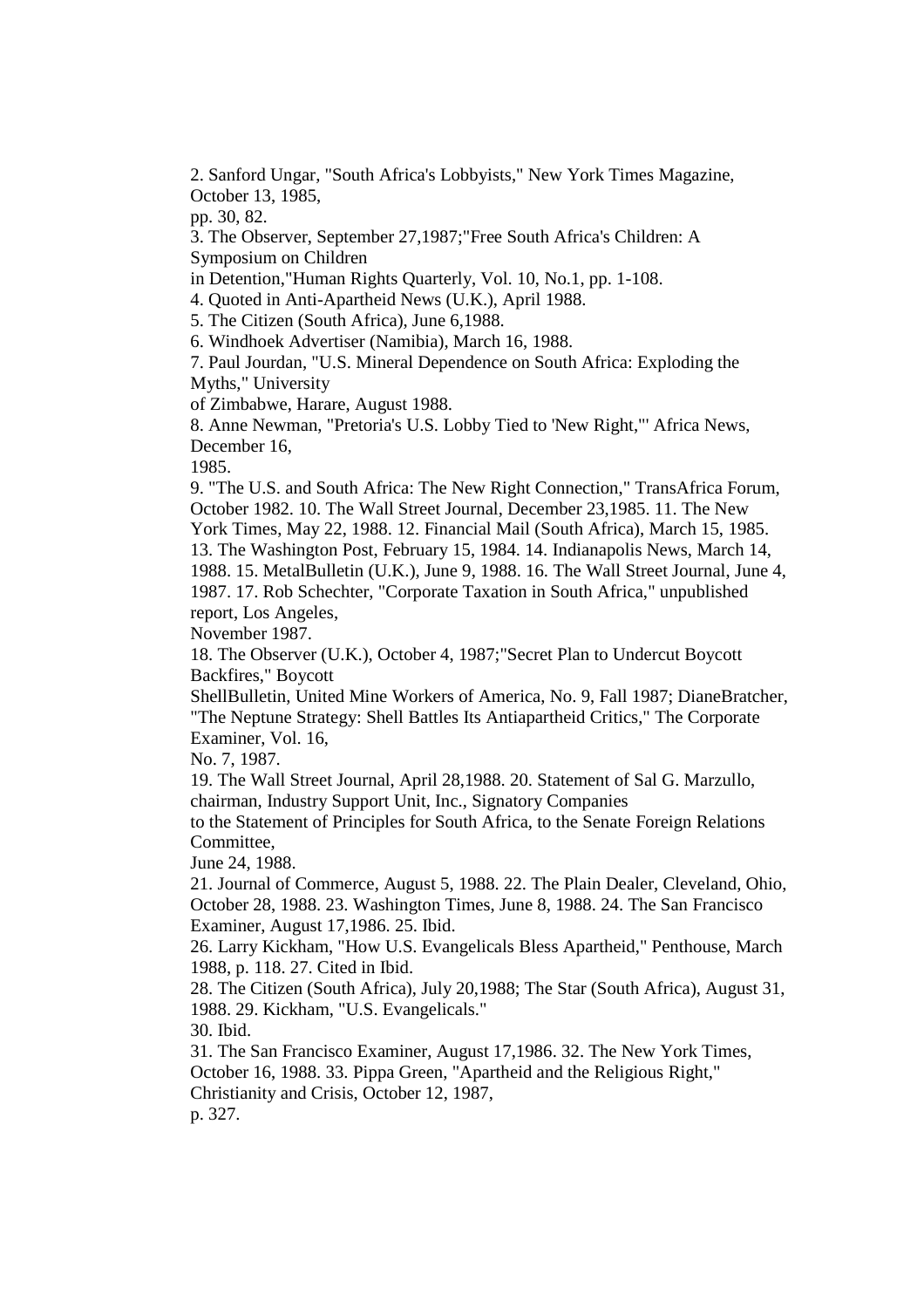34. "Fact Sheet: The South African Disinformation Campaign," National Council of Churches,

July 1988.

35. Pippa Green, "Apartheid and the Religious Right," p. 327. 36. Newsday, November 12, 1986. 37. Advertising Age, October 7, 1986. 38. The New York Times, January 9, 1988. 39. The Observer (U.K.), October 9, 1988. Apartheid Whitewash 63

64 Notes

40. Variety, June 22, 1988.

41. House of Assembly Debates (Hansard), South Africa, May 10, 1984, column 6253. 42. Los Angeles Times, November 21, 1986. 43. Brenda Randolph-Robinson, "The Depiction of South Africa in U.S. Textbooks," Interracial Booksfor Children Bulletin, Vol. 15, Nos. 7 and 8, 1984, pp. 3-14.

44. Jo Sullivan, "What the Mail May Bring," Interracial Books for Children Bulletin, Vol. 15,

Nos. 7 and 8, p. 8.

45. Sanford Berman, "Consumer Beware!" Technicalities, Vol. 6, No. 11, November 1986, p.

13.

46. John Oakes, Prepared Statement of the Committee to Protect Journalists, Subcommittee on

Africa, Committee on Foreign Affairs, U.S. House of Representatives, March 15, 1988. 47. Richard M. Cohen, "Censorship Works," New Republic, June 6, 1988. 48. Danny Schechter, "How We Cover South Africa," Africa Report, March-April, 1987, pp.

4-8.

49. Danny Schechter, "Reporting South Africa," ZMagazine, p. 26. 50. Danny Schechter, "South Africa: Where Didthe Story Go?" Africa Report, March-April, 1988, pp. 27-31.

51. Pippa Green, "South Africa's Toughest Censor," ColumbiaJournalismReview, July/August,

1988, p. 6.

52. Ibid.; Schechter, "South Africa: Where Did the Story Go?" p. 29. 53. Green, "South Africa's Toughest Censor," p. 8. 54. Cited by George Black, "Pretoria's Iron Curtain," The Nation, June 18, 1988, p. 10. 55. Anthony DeCurtis, "Rock & Roll Politics: Did the Nelson Mandela Tribute Make its Point?" Rolling Stone, August 11, 1988, p. 34.

56. "South Africa and the News," Cambridge, Massachusetts, March 11-12, 1986, conference

report by the African-American Institute; "South Africa and News Censorship," Cambridge, Massachusetts, April 29-30, 1987, conference report by the African-American Institute; "South Africa: Controlling the News," London, March 11-12, 1988, conference report by the

African-American Institute.